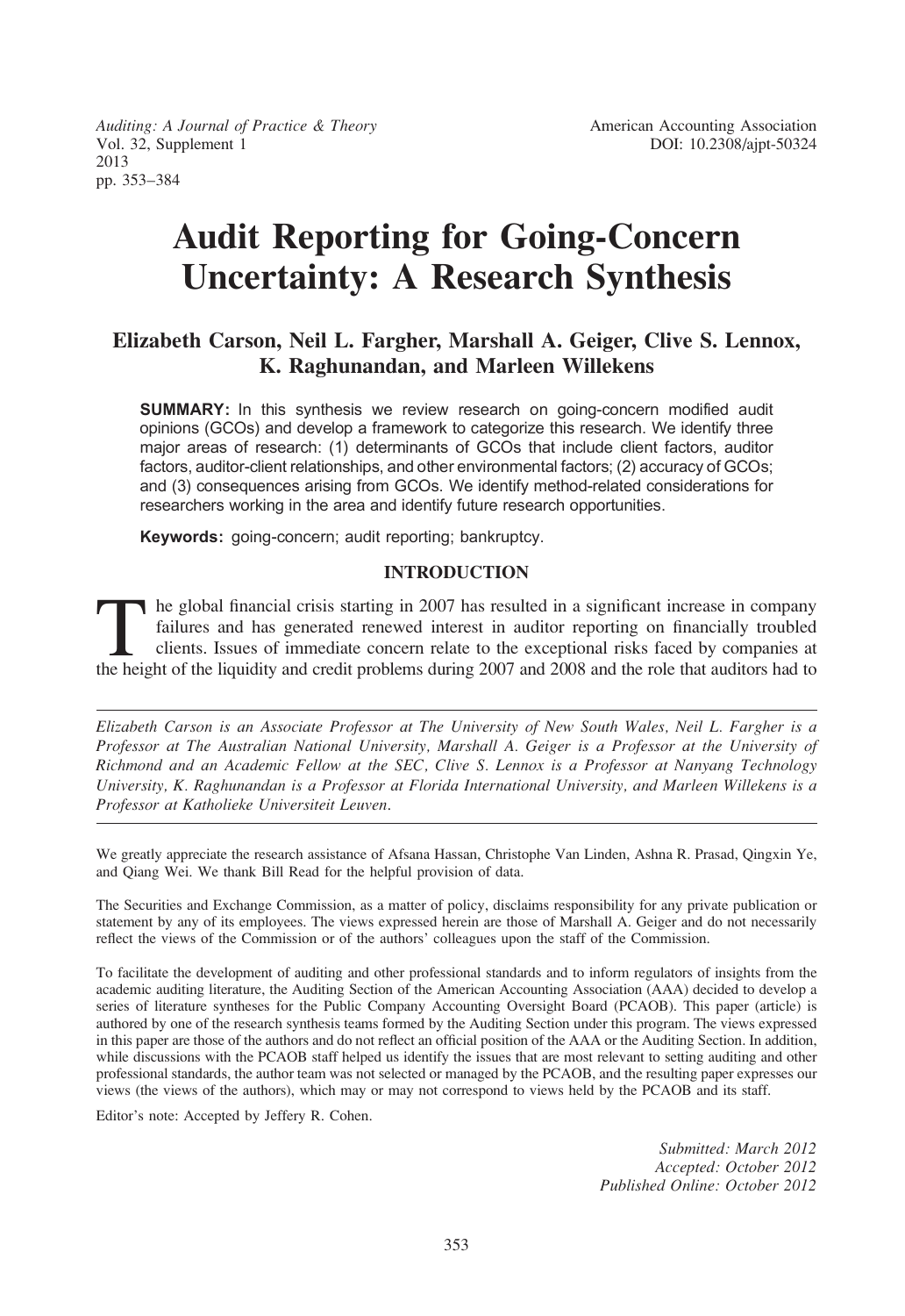concern reports

FIGURE 1 Audit Reporting of Going-Concern Uncertainty Research Framework 'Accuracy' of going concern reports **Evaluation by** Determinants of auditor of going concern Outcomes of going

reports

• Auditor

• Client

•Auditor-Client

**\*Environment** 

play in warning about such problems. These issues have sparked a series of high-level inquiries into the role and effectiveness of independent auditing in the U.S. and internationally (e.g., PCAOB 2011; European Commission 2010; House of Lords 2011; FRC 2011), with particular interest directed to the auditor's assessment and reporting on a company's ability to continue as a going-concern.

The purpose of this review is to synthesize and discuss prior academic literature pertinent to the auditor's decision to issue an opinion modified for going-concern uncertainty (hereafter, GCO). We limit our review to some of the major findings from the auditing literature over the past four decades. We develop a framework that structures our categorization of the main themes explored in the extant literature (Figure 1; see Carson et al. [2012] for a more complete discussion of GCO research). Since early research found that auditors typically do not have difficulty identifying companies in financial distress that may be candidates for a GCO (Kida 1980; Mutchler 1984), most research focuses on the GCO decision for samples of distressed clients where going-concern uncertainty is likely to be an issue. Therefore, in our review of the literature we focus more specifically on the determinants of GCOs (in the second section); the accuracy of GCOs issued, or not issued, by auditors (in the third section); and the consequences of GCOs on clients and auditors (in the fourth section). Based on our synthesis, we also discuss research-method-related considerations pertaining to GCO studies (in the fifth section) and propose avenues for future research (in the sixth section).

# DETERMINANTS OF GCOs

Under SAS No. 59 (AICPA 1988), auditors have a responsibility to evaluate whether there is substantial doubt regarding an entity's ability to continue as a going-concern for a reasonable period of time (not exceeding 12 months from the balance sheet date). Under U.S. Generally Accepted Accounting Principles (GAAP), the going-concern basis for presentation of financial statements is assumed in the absence of information to the contrary. Accordingly, auditors' evaluations are made based on knowledge obtained from audit procedures, and knowledge of conditions and events existing at or prior to the completion of fieldwork that relates to the validity of the going-concern assumption and the use of the going-concern basis for preparing the financial statements. Auditors are required to obtain information about management's plans to mitigate any concerns and assess the likelihood of successful implementation of such plans. If the auditor still has substantial doubt about the entity's ability to continue as a going-concern, the auditor should consider the adequacy



management's

assertion of

going-concern

in financial

statements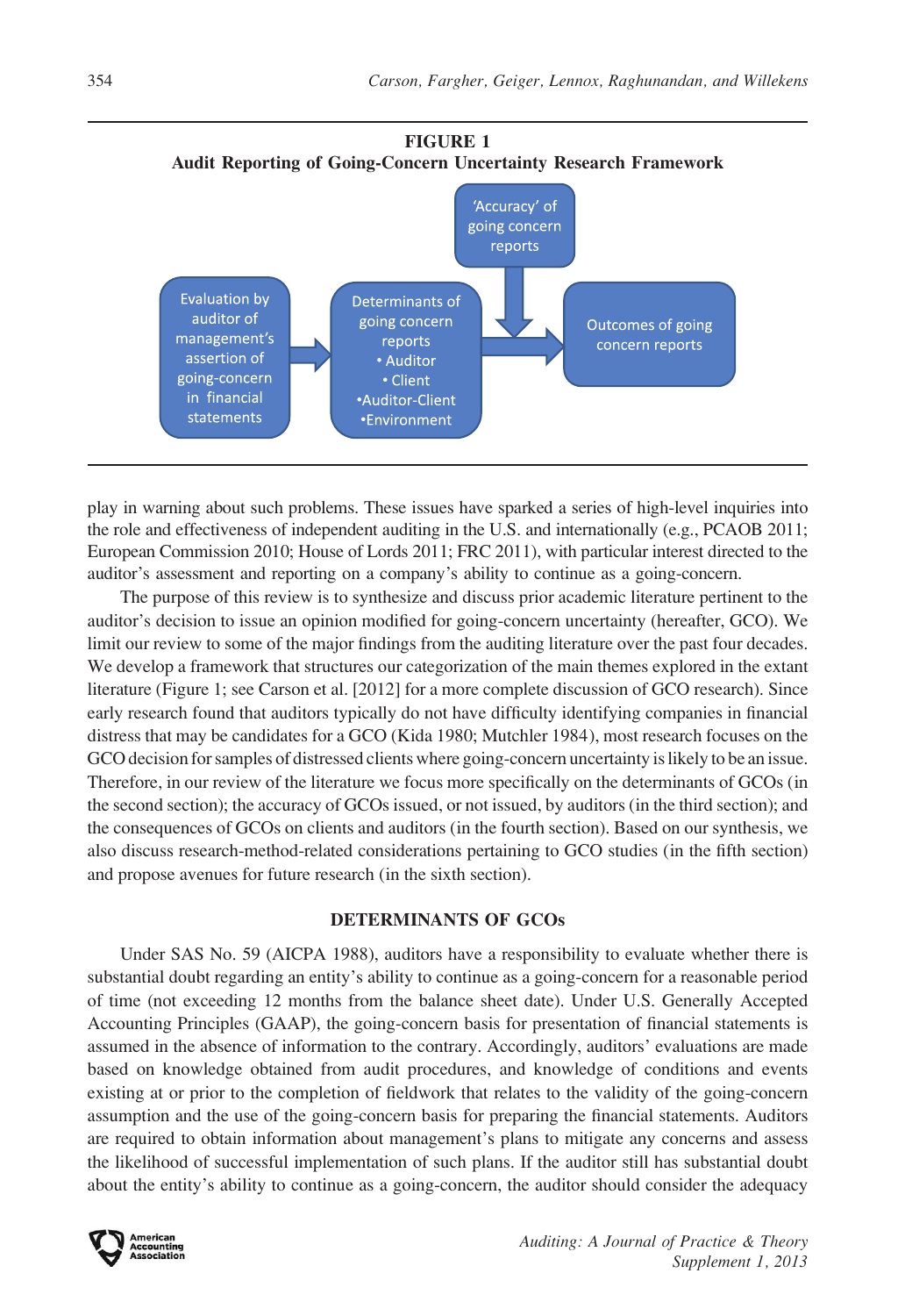of management's disclosures in the financial statements and the auditor must modify his/her opinion to include an explanatory paragraph outlining the reasons for concern.<sup>1</sup>

Our framework commences with the auditor's assessment of an underlying uncertainty regarding the going-concern assumption, and moves to the observable factors that explain an auditor's decision to issue a GCO. As noted earlier, little extant research solely addresses the auditor's identification of companies experiencing financial pressure such that they may violate the going-concern assumption. The vast majority of archival research to date has attempted to identify which characteristics (client, audit firm, etc.) are associated with auditors rendering a GCO to an audit client.

As a foundation for our subsequent discussion, we first present data on the overall frequency of GCOs issued in the U.S. We then proceed to classify the archival literature on the determinants of GCOs into four broad categories: client factors, auditor factors, auditor-client relationship factors, and environmental factors<sup>2</sup>

#### Overall GCO Rates

We review the overall frequency of GCOs for the period using data from Audit Analytics. Audit Analytics covers all SEC registrants including trust funds, pension funds, and other entities that are not publicly traded, but we are more interested in companies that are publicly traded. In addition, we require information on market capitalization in order to investigate how the GCO frequency varies by company size. We exclude any audit reports that are signed after a company files for bankruptcy (Chapter 7 or Chapter 11). The resulting sample comprises 88,359 company year observations over the 11-year period 2000 to 2010.

The results are reported in Table 1. The overall frequency of GCOs increases from 9.82 percent in 2000 to 13.74 percent in 2001 and 16.57 percent in 2002. Similarly, Geiger et al. (2005) and Sercu et al. (2006) find that auditors are more likely to issue GCOs after December 2001. These findings are consistent with auditors reporting more conservatively following the events of 2001– 2002; i.e., the Enron scandal, the indictment of Andersen, and the passage of SOX. It is also consistent with a significant increase in insurance- and other liability-related costs during the post-SOX period (Rama and Read 2006). Since 2002, there has been only a marginal increase in the overall GCO frequency from 16.57 percent in 2002 to 17.01 percent in 2010.

Table 1 further indicates that it is generally the smaller companies that receive GCOs. The GCO frequency is 36.70 percent among companies whose market capitalizations are no greater than \$75 million. In contrast, the GCO frequency is 3.66 percent for companies whose market capitalizations are between \$75 million and \$500 million. Among the very large companies (market capitalizations in excess of \$500 million), the GCO frequency is just 0.33 percent. It is clear from Table 1 that the increase in the GCO frequency is driven by firms whose market capitalizations are less than \$500 million. Among companies whose market capitalizations are no greater than \$75 million, the GCO frequency more than doubles from 20.14 percent in 2000 to 42.08 percent in 2010. Likewise, among companies whose market capitalizations are between \$75 million and \$500 million, the GCO frequency more than triples from 1.25 percent in 2000 to 4.91 percent in 2010. In contrast, there is virtually no change in the GCO frequency among the companies whose market capitalizations are in excess of \$500 million (0.33 percent in both 2000 and 2010).



 $<sup>1</sup>$  If the auditor believes that adequate disclosure is not provided in the financial statements and notes, then he/she is required to issue a qualified report due to a departure from GAAP.</sup>

<sup>&</sup>lt;sup>2</sup> While we focus on archival research, we do not wish to understate the considerable potential for further behavioral and qualitative research on auditor judgment and decision making with respect to GCOs.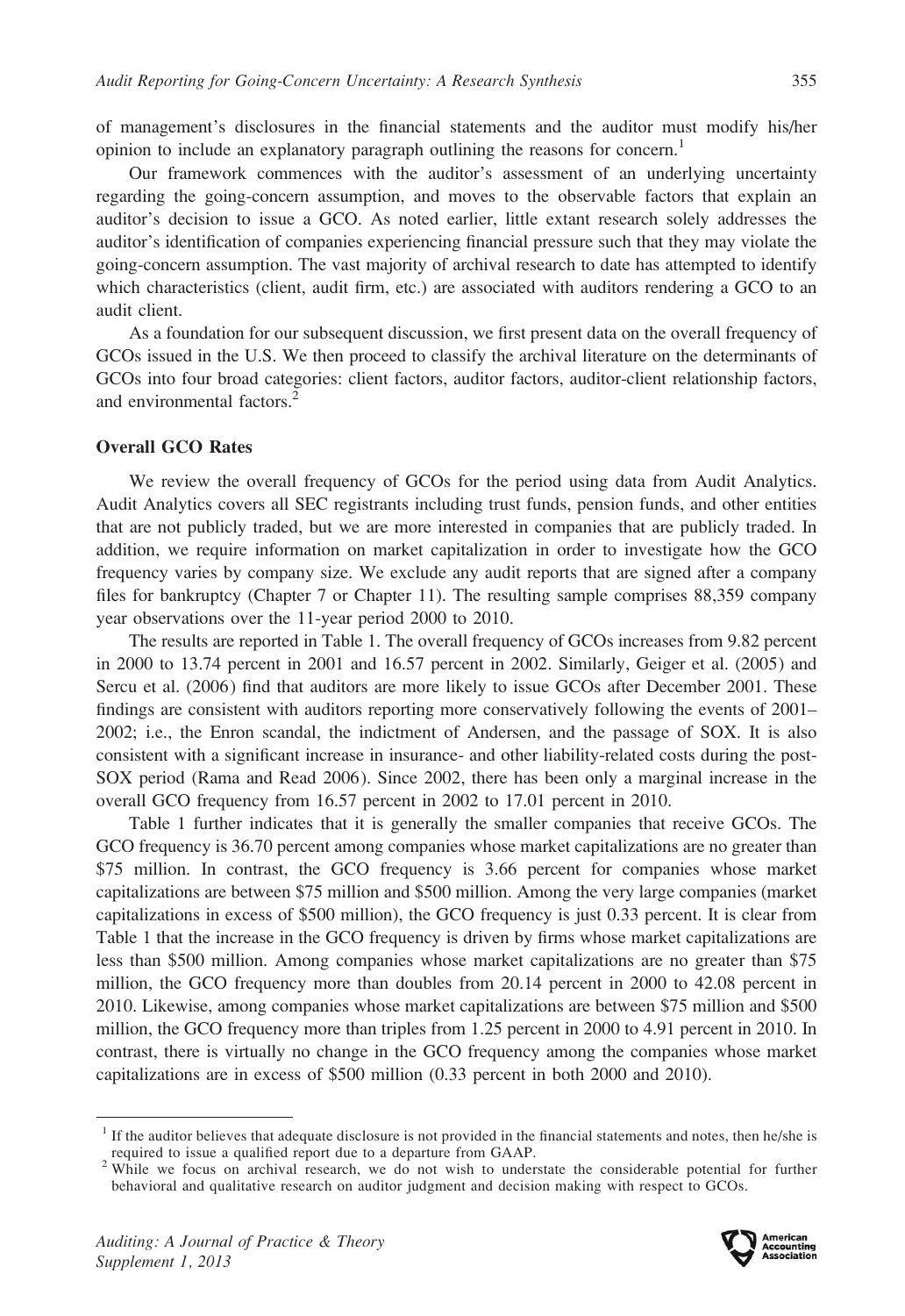#### TABLE 1

# U.S. Opinions Modified for Going-Concern Uncertainties (2000–2010)

|       | <b>Full Sample</b>                                                                     |        | Market Cap $\leq$ \$75m |         | $$75m <$ Market Cap<br>$<$ \$500m |          | Market Cap $>$ \$500m |          |
|-------|----------------------------------------------------------------------------------------|--------|-------------------------|---------|-----------------------------------|----------|-----------------------|----------|
| Year  | $\mathbf n$                                                                            | GCO%   | $\mathbf n$             | GCO%    | $\mathbf n$                       | GCO%     | $\mathbf n$           | GCO%     |
| 2000  | 5.642                                                                                  | 9.82%  | 2,631                   | 20.14%  | 1,515                             | $1.25\%$ | 1,496                 | $0.33\%$ |
| 2001  | 7,336                                                                                  | 13.74% | 3,525                   | 27.69%  | 1,955                             | $1.43\%$ | 1,856                 | $0.22\%$ |
| 2002  | 8,336                                                                                  | 16.57% | 4,158                   | 31.77%  | 2,145                             | 2.56%    | 2,033                 | 0.25%    |
| 2003  | 8.882                                                                                  | 15.74% | 3,805                   | 34.61%  | 2,524                             | 2.85%    | 2,553                 | $0.35\%$ |
| 2004  | 9.084                                                                                  | 15.15% | 3,514                   | 36.68%  | 2.686                             | 2.90%    | 2.884                 | 0.31%    |
| 2005  | 9,156                                                                                  | 16.52% | 3,444                   | 40.71\% | 2.730                             | 3.83%    | 2,982                 | $0.17\%$ |
| 2006  | 8.677                                                                                  | 16.35% | 3,110                   | 41.06%  | 2.614                             | 5.20%    | 2.953                 | $0.20\%$ |
| 2007  | 8,388                                                                                  | 17.10% | 3,061                   | 42.11\% | 2,471                             | 5.22%    | 2,856                 | $0.56\%$ |
| 2008  | 8,372                                                                                  | 17.44% | 3,645                   | 36.63%  | 2,316                             | 4.88%    | 2,411                 | $0.50\%$ |
| 2009  | 7.471                                                                                  | 17.67% | 3.076                   | 39.76%  | 1,932                             | 4.50%    | 2,463                 | 0.41%    |
| 2010  | 7.015                                                                                  | 17.01% | 2,614                   | 42.08%  | 1,692                             | $4.91\%$ | 2,709                 | $0.33\%$ |
| Total | 88.359                                                                                 | 15.91% | 36,583                  | 36.70%  | 24,580                            | 3.66%    | 27.196                | $0.33\%$ |
|       | $\begin{array}{ccc}\n\alpha & \alpha & \alpha & \alpha & \alpha & \alpha\n\end{array}$ |        |                         |         |                                   |          |                       |          |

Source: Audit Analytics.

 $n =$  number of observations; and  $GCO\%$  = percentage of observations receiving a going-concern audit opinion.

#### GCOs and Bankruptcy

Next, we examine the incidence of bankruptcy within our sample. An observation is coded as going ''bankrupt'' if the firm files for Chapter 7 or Chapter 11 within one year of the audit opinion signature date. This yields a sample of 396 bankrupt observations. We then examine whether the audit opinion issued immediately prior to the bankruptcy filing contained a GCO. Table 2 finds that 60.10 percent of bankruptcy filings are preceded by opinions that are modified for going-concern uncertainties. This is similar to prior studies that examine the audit opinions issued to companies prior to bankruptcy. There are 87,963 surviving observations, i.e., where companies do not file for bankruptcy within one year of the audit opinion date. The proportion of surviving observations that receive GCOs is 15.71 percent. Mirroring the increase in the GCO frequency that was shown in Table 1, Table 2 finds that the proportion of surviving observations that receive GCOs increases from 9.77 percent in 2000 to 16.44 percent in 2002 and 16.83 percent in 2010. Finally, Table 2 shows that the vast majority of firms that receive GCOs do not file for bankruptcy within 12 months of the audit opinion date. In fact, 98.31 percent of firms survive for at least 12 months after they are issued a GCO.

Again, as shown in Table 2, the proportion of bankrupt firms that receive a prior GCO (GCO%) is 60.10 percent—i.e., of soon-to-be-bankrupt firms, 60.10 percent receive GCOs in their final reports prior to bankruptcy. In contrast, the proportion of surviving firms that receive a prior GCO (GCO%) is just 15.71 percent. This is consistent with a self-fulfilling prophecy: a GCO is more likely to be issued to a company that will file for bankruptcy than to a company that will

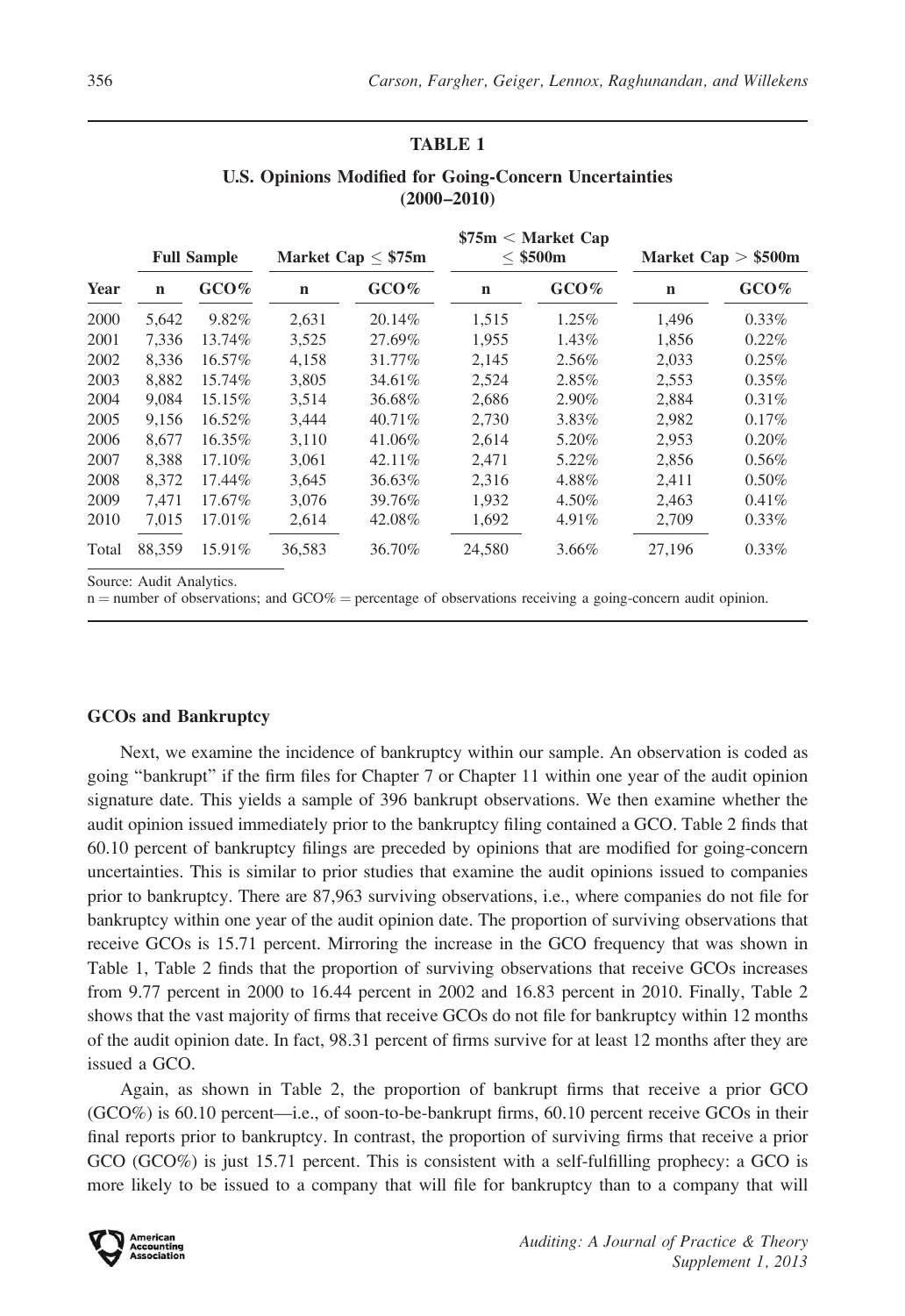#### TABLE 2

# U.S. Opinions Modified for Going-Concern Uncertainties and Corporate Bankruptcies (2000–2010)

|       |             | <b>Bankrupt Firms</b> |             | <b>Surviving Firms</b> | <b>GCO Firms</b> |                |
|-------|-------------|-----------------------|-------------|------------------------|------------------|----------------|
| Year  | $\mathbf n$ | GCO%                  | $\mathbf n$ | GCO%                   | n                | Surviving $\%$ |
| 2000  | 10          | 40.00%                | 5,632       | $9.77\%$               | 554              | 99.28%         |
| 2001  | 9           | 55.56%                | 7,327       | 13.69%                 | 1,008            | 99.50%         |
| 2002  | 25          | 60.00%                | 8,311       | 16.44%                 | 1,381            | 98.91%         |
| 2003  | 40          | 60.00%                | 8.842       | 15.54%                 | 1,398            | 98.28%         |
| 2004  | 38          | 63.16%                | 9,046       | 14.95%                 | 1,376            | 98.26%         |
| 2005  | 28          | 71.43%                | 9,128       | 16.36%                 | 1,513            | 98.68%         |
| 2006  | 34          | 41.18%                | 8.643       | 16.26%                 | 1.419            | 99.01%         |
| 2007  | 75          | 52.00%                | 8,313       | 16.78%                 | 1,434            | 97.28%         |
| 2008  | 83          | 66.27%                | 8.289       | 16.95%                 | 1.460            | 96.23%         |
| 2009  | 27          | 81.48%                | 7.444       | 17.44%                 | 1,320            | 98.33%         |
| 2010  | 27          | 59.26%                | 6,988       | 16.83%                 | 1,192            | 98.66%         |
| Total | 396         | 60.10%                | 87,963      | 15.71%                 | 14,055           | 98.31%         |

Source: Audit Analytics.

An observation is coded as ''bankrupt'' if the firm files for Chapter 7 or Chapter 11 within one year of the audit opinion date. An observation is coded as ''surviving'' if the firm does not file for Chapter 7 or Chapter 11 within one year of the audit opinion date.

 $n =$  number of observations; GCO% = percentage of firm observations receiving a going-concern audit opinion; and Surviving  $\%$  = percentage of going-concern observations that do not file for Chapter 7 or Chapter 11 within one year of the audit opinion date.

survive (i.e., 60.10 percent  $> 15.71$  percent).<sup>3</sup> It is also consistent with many auditors' perceptions of the consequences of issuing GCOs. In a survey by Kida (1980), 61 percent of auditors indicated that the issuance of a GCO could cause problems for a company that actually has no problem.<sup>4</sup>

In the remainder of this section, we review research on the factors that affect an auditor's decision to issue a GCO. After that, we describe research on the accuracy of GCOs as predictors of future bankruptcy.

#### Client Factors

The literature documents a broad variety of client characteristics that are associated with the issuance of GCOs. A major insight from such research is that publicly available financial statement information is an important factor associated with the auditor's decision to issue a GCO. These financial statement items include profitability, leverage, liquidity, company size, debt defaults, and prior GCO. However, non-financial-statement-related client variables are also important. These include market variables, strategic initiatives, and governance characteristics.



<sup>&</sup>lt;sup>3</sup> The proportion of GCO firms that do not file for bankruptcy within 12 months of the audit opinion date is 98.31 percent. Although this percentage is high, it is important to note that this does not imply that there is no selffulfilling prophecy effect. The reason that the 98.31 percent statistic is large is that the denominator is the number of firms that receive a prior GCO. In contrast, the 15.71 percent statistic is calculated using the number of surviving firms in the denominator. The number of surviving firms is much larger than the number of GCO firms (87,963 vs. 14,055 in Table 2). Accordingly, 15.71 percent is much smaller than 98.31 percent.

<sup>&</sup>lt;sup>4</sup> We review the literature on the "self-fulfilling prophecy" in the "Consequences of GCOs" section.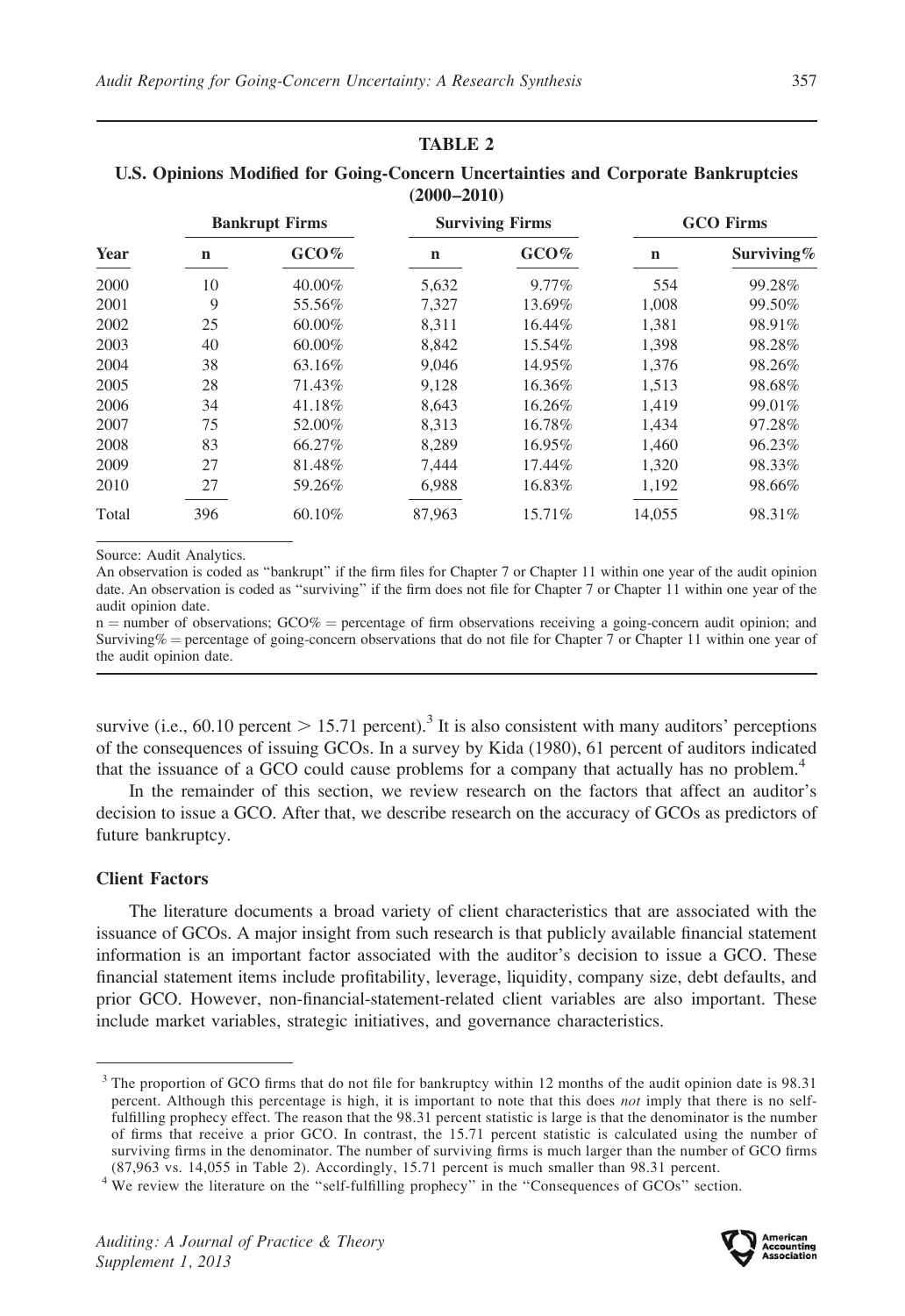#### Measures of Financial Distress Obtained from the Financial Statements

Studies generally find that auditors are more likely to issue GCOs when companies are less profitable (Kida 1980; Mutchler 1985; Dopuch et al. 1987; Altman and McGough 1974; Koh and Killough 1990; Menon and Schwartz 1987; Lee et al. 2005), have higher leverage (Altman and McGough 1974; Kida 1980; Mutchler 1985; Dopuch et al. 1987; Raghunandan and Rama 1995), have lower liquidity (Kida 1980; Mutchler 1985; Menon and Schwartz 1987; Koh and Killough 1990; Koh 1991; Lennox 1999a; Raghunandan and Rama 1995), and are smaller (Dopuch et al. 1987; McKeown et al. 1991; Mutchler et al. 1997; Geiger and Raghunandan 2001). Furthermore, various studies find a highly significant positive association between debt default and the issuance of a GCO (Chen and Church 1992; Carcello et al. 1995, 2000; Mutchler et al. 1997; Carcello and Neal 2000; Geiger and Raghunandan 2001; Behn et al. 2001; Geiger et al. 2005; Bruynseels and Willekens forthcoming). Prior research also documents strong evidence of persistence in GCOs, showing that a company is more likely to receive a GCO in the current year if the company received a GCO in the previous year (Mutchler 1985). The reasons for such persistence have not been thoroughly examined. However, Lennox (2000) demonstrates that there is more reporting persistence for companies that retain their incumbent auditors than for companies that change auditor. This suggests that reporting persistence is at least partly attributable to idiosyncratic characteristics of the relationship between auditor and client.

There are many studies that examine the determinants of bankruptcy and going-concern reporting, and the set of independent variables varies from study to study. It is therefore helpful to learn which variables auditors actually rely on in practice. Mutchler (1984) and LaSalle and Anandarajan (1996) provide survey evidence from auditors about the relative importance of different financial ratios for their going-concern reporting decisions. In Mutchler (1984), the top five ratios are found to be: (1) cash flow from operations/total debt, (2) current assets/current liabilities, (3) net worth/total debt, (4) total debt/total assets, and (5) total liabilities/total assets. In a later study by LaSalle and Anandarajan (1996), the surveyed auditors state that the top five financial ratios are: (1) net worth/total liabilities, (2) cash flows from operations/total liabilities, (3) current assets/current liabilities, (4) total liabilities/total assets, and (5) change in net worth/total liabilities. As the audit environment changes, there is an ongoing need to update evidence on what financial statement variables auditors rely on in practice when making GCO decisions.

#### Measures of Financial Distress Obtained from Outside the Financial Statements

Besides financial statement variables, the literature documents other measures of a client's financial condition that are associated with the issuance of GCOs. A first category relates to market variables, such as industry-adjusted returns and return volatility (see, for example, Dopuch et al. 1987; Mutchler and Williams 1990; Bell and Tabor 1991; DeFond et al. 2002; Kausar and Lennox 2011). The general findings from these studies are that auditors are more likely to issue a GCO when companies have lower industry-adjusted returns and higher return volatility. However, extant research has not specifically addressed whether auditors use these market measures in making their GCO determinations or whether these measures are simply a different, yet consistent reflection of distressed companies that receive a GCO from their auditor.

Another category includes contrary factors and mitigating client information. Current audit reporting standards require auditors to evaluate both contrary and mitigating factors when determining whether a GCO is appropriate. The early evidence in Mutchler (1985) and Mutchler et al. (1997) provides little supporting evidence on such factors.<sup>5</sup> However, more recent studies

<sup>5</sup> However, Mutchler et al. (1997) do find a significant relation between extreme negative news releases prior to the opinion and a higher probability of auditors rendering a going-concern modification.

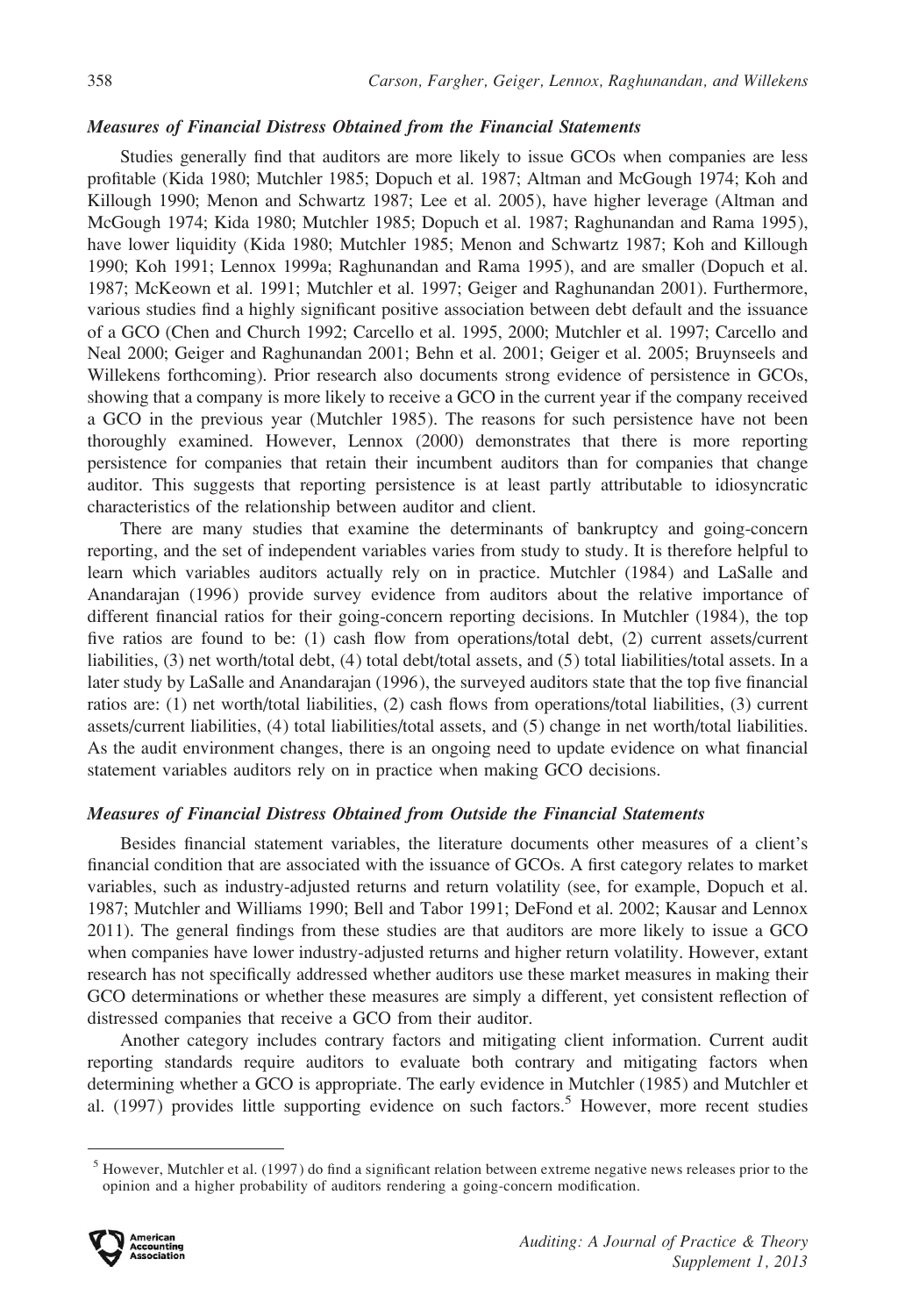provide evidence that auditors do in fact take account of mitigating factors. Behn et al. (2001) find that two mitigating factors—management plans to issue equity and plans to borrow—are negatively correlated with the issuance of a GCO. Abbott et al. (2003) argue that debtor-in-possession (DIP) financing is a mitigating factor and, consistent with this argument, they find that DIP is negatively associated with the issuance of GCOs. Bruynseels and Willekens (forthcoming) analyze whether a comprehensive set of turnaround activities are regarded by auditors as distress-mitigating factors or as going-concern risk factors. They find that both short-term cash flow potential as well as strategic growth and hence long-term cash flow potential are necessary for strategic turnaround initiatives to have a mitigating impact on the auditor's GCO decision.

# Financial Reporting Quality

Several studies find significant associations between accounting accruals (a proxy for low financial reporting quality) and the auditor's issuance of modified audit reports (see Francis and Krishnan [1999], Bartov et al. [2000], and Bradshaw et al. [2001] for U.S. evidence, and Arnedo et al. [2008] for evidence from Spain). The central premise of these studies is that low financial reporting quality prompts auditors to issue modified audit opinions. However, this inference is disputed by Butler et al. (2004) for two reasons. First, the association between accounting accruals and modified audit opinions is driven by the opinions that are modified for GC issues rather than accounting policy choices. Second, auditing standards do not require an auditor to issue a GCO when a company has poor financial reporting quality. Rather, auditors are required to issue GCO reports when companies are in financial distress.<sup>6</sup> Consistent with their critique, Butler et al. (2004) find that the relation between accounting accruals and GCOs is driven by companies that have large negative accruals, and these negative accruals seem to reflect the poor financial condition of GCO companies rather than earnings management.

#### Corporate Governance

Carcello and Neal (2000) find that auditors are more likely to issue GCOs to companies that have more independent audit committees. Moreover, in the pre-SOX period Carcello and Neal (2003) find that audit committees with greater independence, greater governance expertise, and lower stockholdings are more effective in shielding auditors from dismissal after the issuance of new GCOs.<sup>7</sup>

#### Book Values and Liquidation Values

Under conservative accounting, the book value of assets should reasonably proxy their liquidation value, thereby allowing lenders to better monitor the borrower's ability to repay. According to professional auditing standards, the economic purpose of the GCO is to warn financial statement users that the accounts are prepared on a going-concern basis rather than on a liquidation basis. This warning is important because the liquidation values of assets in bankruptcy are typically less than their book values. The wedge between book values and liquidation values is of interest not only to stockholders, but also to lenders, because as senior claimholders, they are largely concerned

<sup>6</sup> See Holder-Webb and Cohen (2007) for a discussion of the ethical issues related to the relationship between

disclosure, distress, and failure.<br><sup>7</sup> SOX requires that all audit committee members be independent. An interesting issue for future research is to extend Carcello and Neal (2003) by examining other audit committee director characteristics, such as financial expertise, tenure, and background.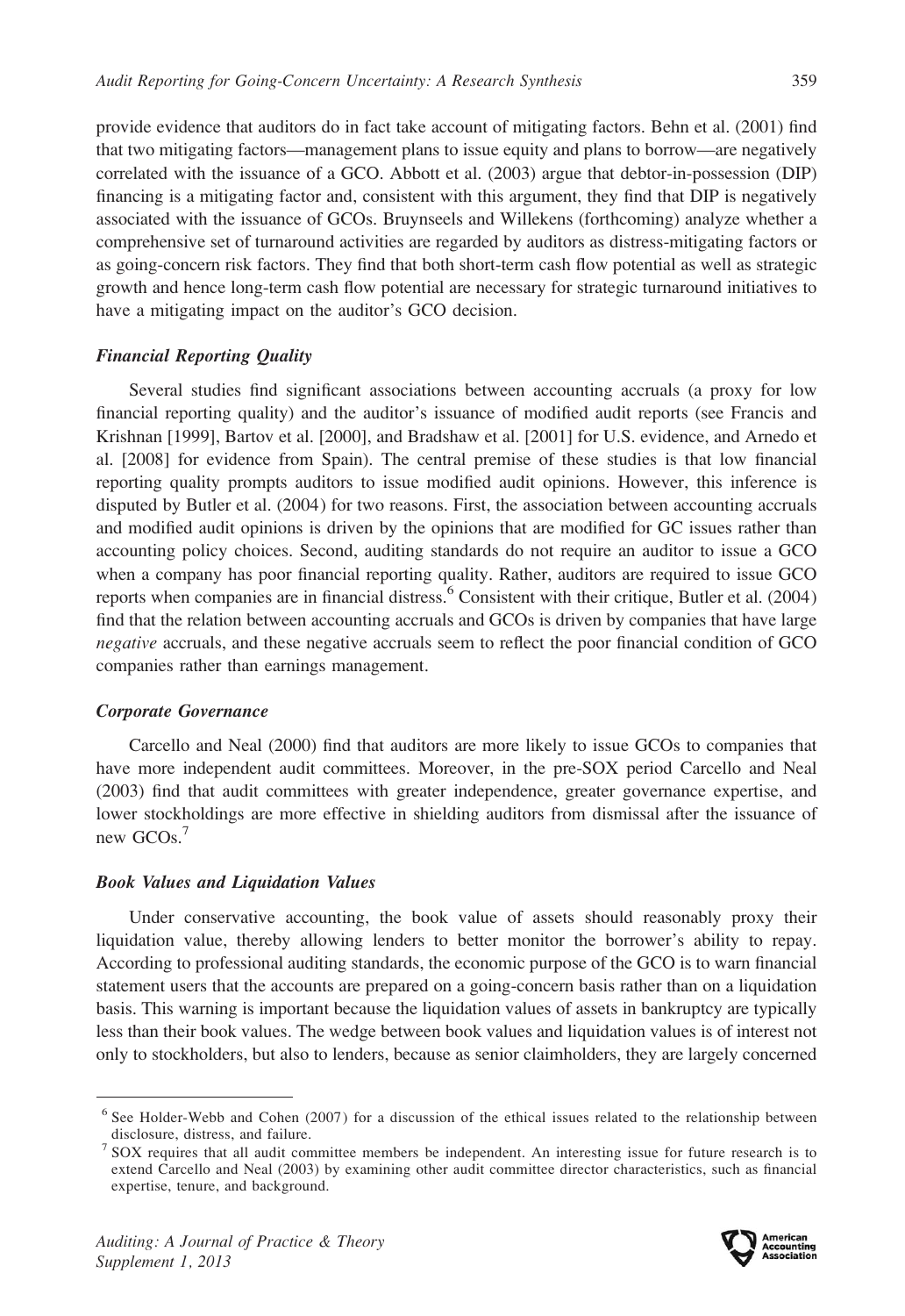with their downside risk. That is, lenders need to know whether the realizable value of the company's assets will be sufficient to cover the value of their claims.

Kausar and Lennox (2011) examine whether auditors issue GCOs as a warning to financial statement users that the book values of assets would be higher than their realizable values in the event of bankruptcy. They argue that the issuance of a GCO serves as a warning that, in the event of bankruptcy, the realizable values of assets will be less than their book values. Consistent with this argument, they find that auditors are more likely to issue GCOs when the book values of assets are high relative to their expected realizable values.

# Auditor Factors

The decision to issue a GCO is complex and requires judgment by the auditor. Experimental research has considered how factors other than the likelihood of client failure may be evaluated by auditors when considering a GCO. Archival studies have investigated the association between GCOs and auditor characteristics, including an auditor's economic dependence on the client, auditor size, industry specialization, and compensation arrangements.

# Auditor Judgment

The decision to issue a GCO requires considerable auditor judgment. This is an area where experimental research designs can provide insight. Kida (1980) provides a comparison of the beliefs and evaluations of those auditors who qualified their opinions most and those who qualified least. Auditors who qualified least had slightly stronger beliefs that: (1) they would lose the client, (2) the client would sue, and (3) the accounting firm's reputation would be negatively affected. Auditors who qualified most tended to have stronger beliefs regarding the importance of the audit firm's reputation. GCO decisions can also be influenced by an auditor's experience (Lehmann and Norman 2006; Gramling et al. 2011) and by an auditor's prior involvement and beliefs, even where the information is redundant (Joe 2003). Experimental evidence has also indicated that while the audit decision process is affected by prior expectations and prior audit involvement, review processes can be used to influence these effects (Tan 1995).

# Economic Dependence

During the pre-SOX period, the evidence from U.S. studies generally fails to support the idea that client importance significantly affects GCO decisions, as no evidence is found that the size of the client relative to the size of the audit office (Reynolds and Francis 2000), nor total fees from the client divided by total office fees for all clients (Li 2009), is associated with the auditor's propensity to issue a GCO. However Li (2009) finds that the audit fee ratio is positively associated with the auditor's propensity to issue a GCO during the early post-SOX period. In a recent study, Ettredge et al. (2011) find that auditors are less likely to issue first-time GCOs to clients that are important to local audit firm offices (in terms of the proportion of fee revenue to the office) in 2008 (mid-crisis) compared with in 2006 (pre-crisis). Thus, the state of the macro-economy may affect the relationship between economic dependence and GCOs.

There is mixed evidence on the relationship between audit fees and the propensity to issue a GCO. DeFond et al. (2002) find no association between audit fees and GCOs, whereas Geiger and Rama (2003) and Blay and Geiger (forthcoming) find a positive association. As far as non-audit fees are concerned, DeFond et al. (2002) and Geiger and Rama (2003) find no significant association between non-audit fees and audit reporting decisions in the U.S. However, using data from the post-SOX period, Griffin and Lont (2010) and Blay and Geiger (forthcoming) find a significant negative association between the level of non-audit service fees and the likelihood of an

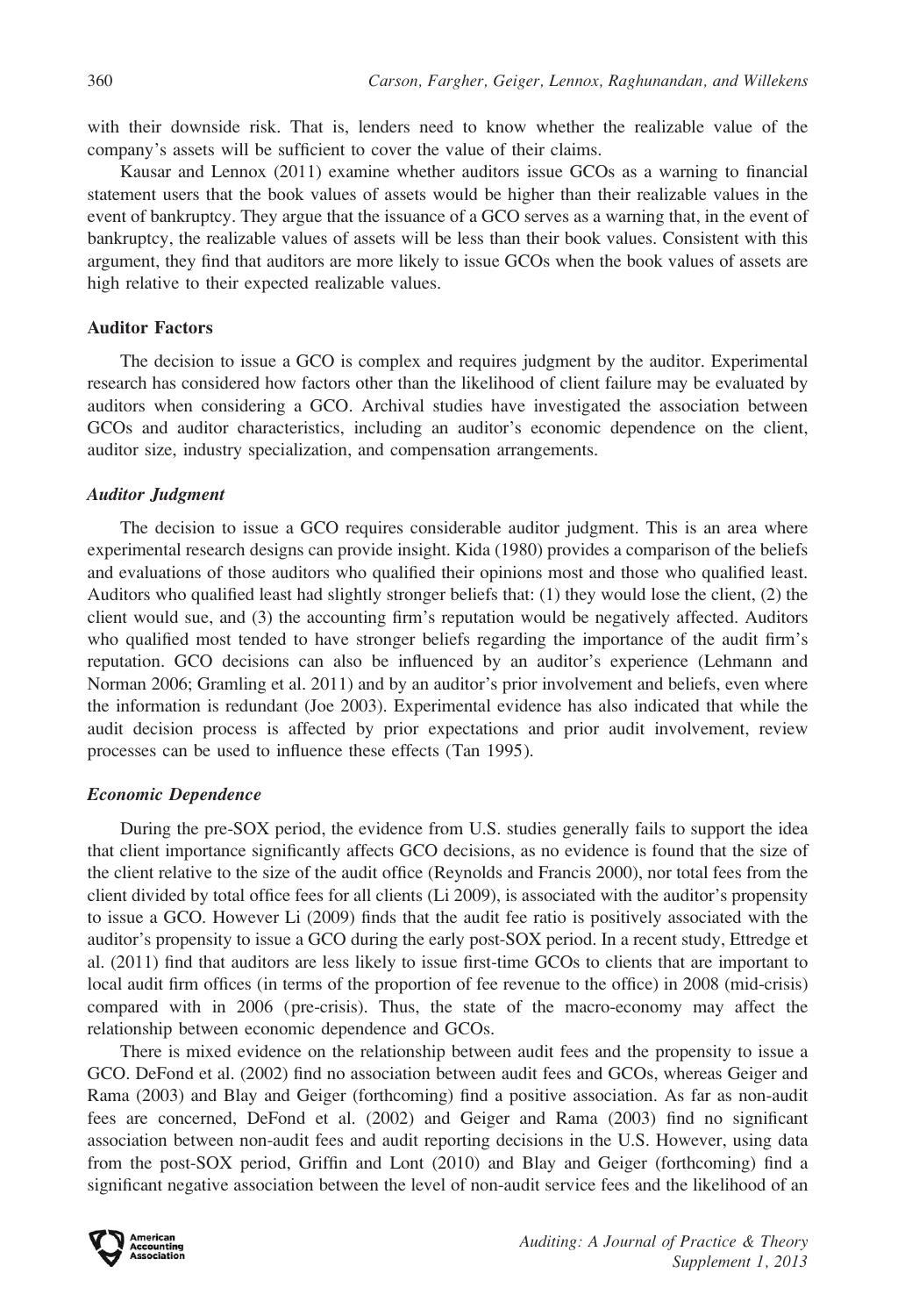auditor issuing a GCO after controlling for other determinants of the likelihood of an auditor issuing a GCO. In addition, Blay and Geiger (forthcoming) document a negative relation between current GCO decisions and future fee receipts from incumbent audit clients.

Robinson (2008) examines a sample of firms that filed for bankruptcy between 2001 and 2004, and finds a positive association between the level of tax service fees and the likelihood of a GCO; this is consistent with the argument that audit quality improves from information spillover. Callaghan et al. (2009) examine firms that entered into bankruptcy between January 1, 2001, and March 15, 2005, and find no association between the likelihood of a GCO and non-audit fees, audit fees, total fees, or the ratio of non-audit fees to total fees. Taken together, the results suggest that there is no adverse impact of auditors' fees on the propensity of U.S. auditors to issue a prior GCO to firms that subsequently enter bankruptcy.

In evidence outside of the U.S., Hope and Langli (2010) investigate private Norwegian firms and find no significant association between unexpected audit fees and going-concern opinions. Earlier studies in the U.K. (Lennox 1999c) and Australia (Craswell et al. 2002) also find no significant association between non-audit fees and going-concern modifications. However, more recent U.K. studies by Firth (2002) and Basioudis et al. (2008) report a negative association between non-audit fees and the auditor's propensity to issue a modified opinion. Similar findings have also been reported for Australia (Sharma and Sidhu 2001; Basioudis et al. 2009; Ye et al. 2011).

In Australia, Craswell et al. (2002) find that the level of fee dependence on large clients does not affect an auditor's propensity to issue unqualified audit opinions. This finding holds at both the audit firm level and the office level. Using data on Belgian private companies, Vandenbogaerde et al. (2011) investigate the relationship between audit fee dependence at the individual partner level (the proportion of an audit partner's revenue accounted for by a client) and find no significant association with going-concern reporting.

#### Auditor Size

Many studies investigate the association between auditor size and audit opinions, but the results are rather mixed. Mutchler et al. (1997) find no significant difference in GCO rates between Big 6 and non-Big 6 auditors. More recent studies however find that Big 4 clients are significantly less likely to receive GCOs (Reichelt and Wang 2010; DeFond et al. 2011; DeFond and Lennox 2011; Numan and Willekens 2011). These later studies attribute the negative relationship to the fact that Big 4 clients are in better financial condition and are therefore less likely to warrant a GCO. Australian research examining the global financial crisis finds that Big 4 auditors respond earlier than non-Big 4 auditors to the crisis by issuing GCOs more conservatively (Xu et al. forthcoming). Francis and Yu (2009) find that larger offices are more likely to issue GCOs, consistent with their argument that larger offices are better able to detect and issue a GCO.

#### Industry Specialization

It has been argued that auditors supply higher quality audits when they are specialists in the client's industry. Reichelt and Wang (2010) find that an auditor who is an industry specialist at both a national and city level is more likely to issue a GCO. However, Minutti-Meza (2011) contends that the results in Reichelt and Wang (2010) are attributable to differences in the characteristics of clients that hire industry specialists and clients that hire non-specialists. He finds no significant differences in GCOs between these two groups of clients when they are matched on industry, size, and performance. Some studies have postulated that the benefits of industry expertise are context specific. For example, Lim and Tan (2008) find that the propensity of industry specialists to issue GCOs increases with the level of non-audit fees, and argue that industry specialists are more likely than non-specialists to benefit from knowledge spillovers arising from the provision of non-audit services.

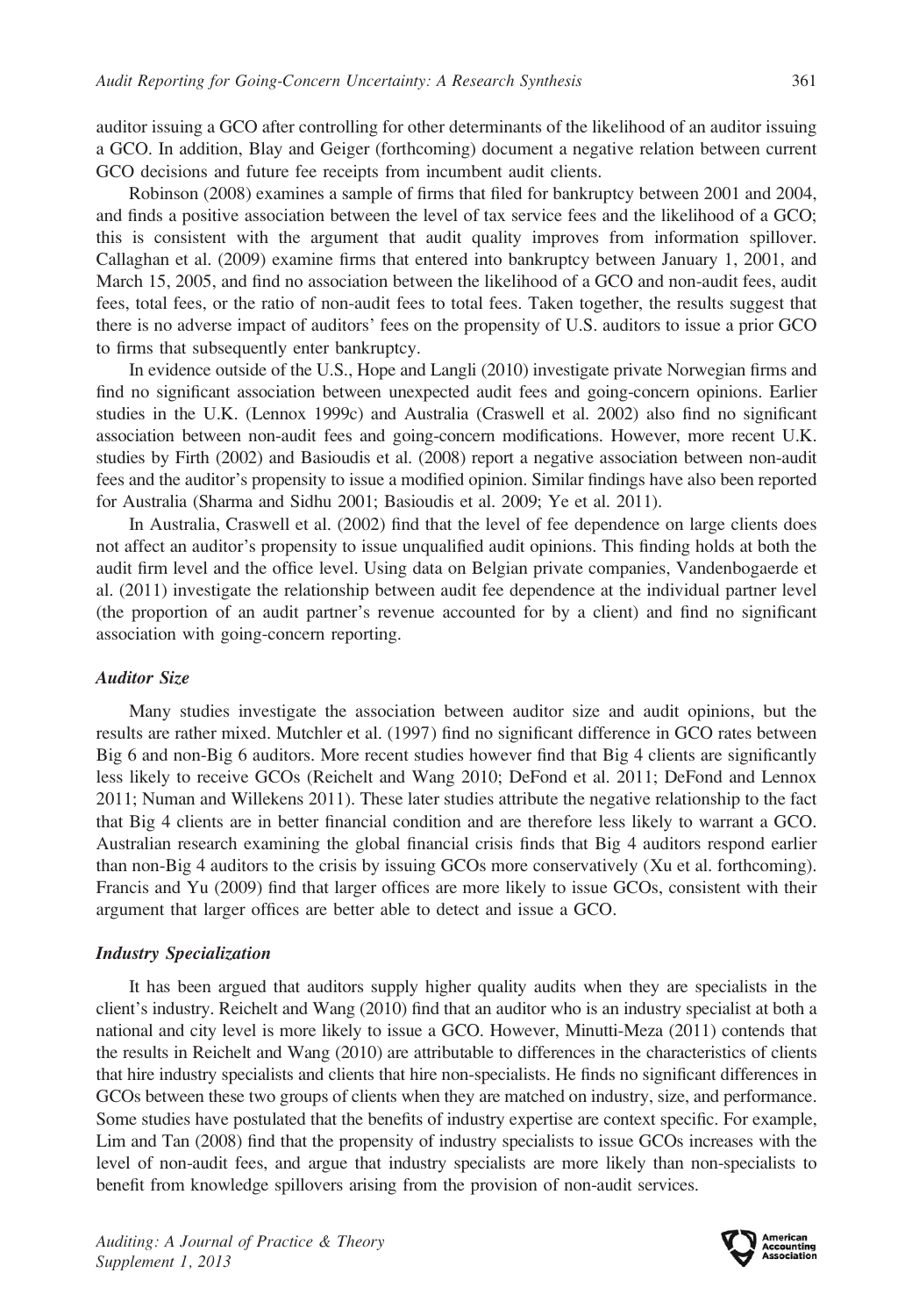#### Auditors' Compensation Arrangements

Carcello et al. (2000) find no evidence that GCOs are affected by partner compensation plans (small pool/local office profits versus large pool/worldwide firm profits). However, they do find that GCOs are affected by the interaction between partner compensation plans and client size (a measure of economic dependence). Their results suggest that auditors in small-pool firms may be more sensitive to client size than partners in large-pool firms when making GCO decisions. Further research is needed in this area, as there is little evidence on current compensation arrangements during the post-SOX era.

#### Auditors' Organizational Forms

Two recent studies examine whether the threat of litigation embedded within the audit firm's organizational form affects its audit reporting decisions. Using a sample of Chinese audits in the period 2000 to 2004, Firth et al. (2012) compare audit reporting practices by auditors that are unlimited liability partnerships and auditors that are limited liability corporations. They find that auditors in unlimited liability partnerships are more likely to issue modified audit opinions than are auditors in limited liability corporations, and conclude that a limited liability regime induces lower auditor reporting conservatism. However, a limitation of this study is that it compares unlimited liability audit partnerships with limited liability audit corporations. Thus, it is unclear whether the change in audit reporting practices is driven by the switch from the partnership form to the corporate form, or by the switch from unlimited liability to limited liability.

In a related study, Lennox and Li (2012) examine the U.K., where auditors were allowed to switch from unlimited liability partnerships to limited liability partnerships after 2001. Their study is different from Firth et al. (2012) because they examine the switch from unlimited to limited liability, holding constant the audit firm's organizational form (i.e., each audit firm remained as a partnership). Lennox and Li (2012) find no evidence that the switch from unlimited to limited liability partnerships affects the audit reporting decision.

#### Auditor-Client Relationship

In this section, we consider research that views the auditor-client relationship as dynamic in nature, including switching, opinion shopping, personal relationships, and the time lag in opinion issuance.

#### Auditor Switching and Opinion Shopping

Many studies from various countries around the world have found that auditors are more likely to be dismissed in the year after they issue GCOs to their clients (e.g., Chow and Rice 1982; Smith 1986; Geiger et al. 1998; Lennox 2000; Carcello and Neal 2003; Vanstraelen 2003; Chan et al. 2006). This provides strong empirical support for the argument that auditor dismissal represents a potential economic threat to an auditor contemplating a GCO.<sup>8</sup>

A related question is whether such switching behavior is successful in terms of removing the GCO (i.e., "opinion shopping"). Early research in the U.S. generally finds no association between switching to a new auditor and a subsequent improvement in the audit opinion (Chow and Rice 1982; Krishnan 1994; Krishnan and Stephens 1995; Krishnan and Krishnan 1996; Geiger et al. 1998). In contrast, Lennox (2000) argues that earlier findings do not necessarily mean that opinion

 $8$  However, Hoitash and Hoitash (2009) report fewer dismissals of auditors following GCOs issued during the post-SOX era, suggesting that this threat may be lower in the current U.S. audit environment than in previous periods.

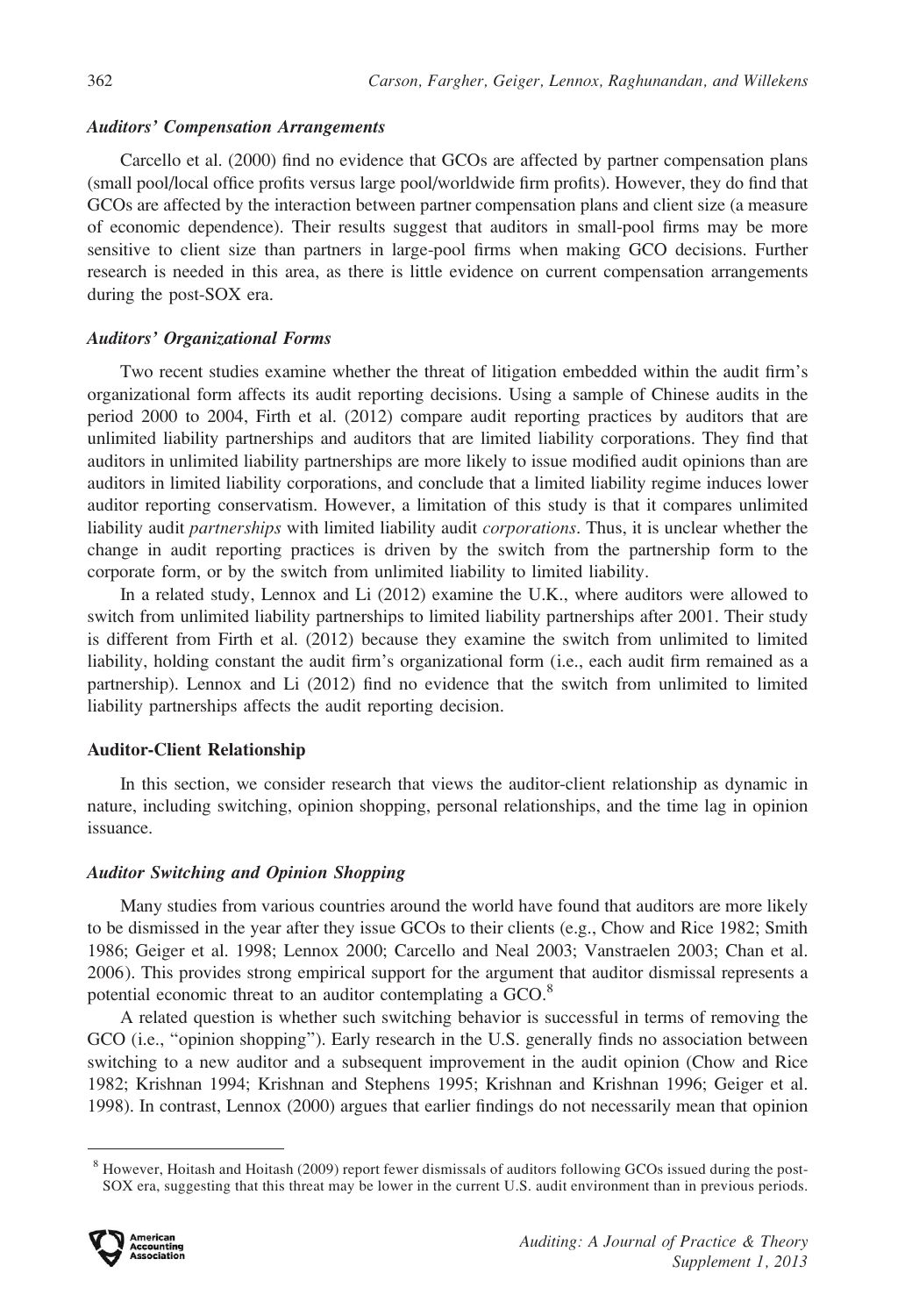shopping is futile. Rather than comparing observed pre- and post-switch audit reports, he tests for opinion shopping by predicting the opinions that companies would have received had they made switch decisions opposite to those that actually occur. His results indicate that companies would have received less favorable opinions if they had made switch decisions opposite to those actually observed. Further, Carcello and Neal (2003) find that such opinion shopping behavior is more likely to be successful when companies have a higher percentage of affiliated directors on the audit committee. Given the changes in audit committee independence brought about by the requirements of SOX, future research can examine the effect of other corporate governance characteristics that exhibit greater cross-sectional variation during the post-SOX era.

# Auditor-Client Tenure

Geiger and Raghunandan (2002) find a positive association between audit firm tenure and the propensity to issue a GCO prior to bankruptcy. Their results are consistent with the argument that longer time with the client enables the auditor to gain additional insights, allowing the auditor to better report on the going-concern uncertainty. However, these results are also consistent with the argument that financially distressed companies are more likely to change auditor, and therefore companies with going-concern problems tend to have an auditor with shorter tenure.<sup>9</sup>

While data are not available in the U.S., some international studies examine whether the length of tenure between the audit *partner* and the client explains the audit reporting decision. Using data from Australia, where partners are required to sign their audit reports, Carey and Simnett (2006) and Ye et al. (2011) find that long tenure partners are less likely to issue goingconcern opinions. However, Knechel and Vanstraelen (2007) find no association between audit partner tenure and going-concern opinions for a sample of private companies in Belgium, an environment where they argue that partner tenure is more likely to have a negative effect on audit quality. Likewise, Ruiz-Barbadillo et al. (2009) find no evidence that mandatory partner rotation in Spain is associated with a higher propensity to issue going-concern opinions. So, the international evidence is mixed with respect to the effects of audit firm tenure and audit partner tenure on going-concern reporting.

The related question is of course: should there be mandatory auditor rotation? This issue has long been of interest to legislators and regulators. Most recently, the PCAOB has revisited the issue of auditor rotation (PCAOB 2011). While studies of audit firm tenure and GCO reporting help to inform the debate about whether mandatory rotation is desirable, it is important to caution that they examine situations in which audit firm rotation is voluntary. The endogenous nature of voluntary rotation makes it difficult to draw clear inferences about the exogenous consequences of mandatory rotation. For example, companies that engage in earnings management or that shop for clean audit opinions are more likely to voluntarily change their audit firms (DeFond and Subramanyam 1998; Lennox 2000), and companies that are more likely to change their audit firms tend to have shorter

<sup>&</sup>lt;sup>9</sup> To illustrate this counter-argument, assume that there are 100 bankruptcies, of which 50 companies have been in financial distress for a prolonged period whereas the remaining 50 companies enter bankruptcy without showing prolonged signs of prior financial distress. The former group is a ''highly distressed'' bankrupt sample, whereas the latter group is a ''less-distressed'' bankrupt sample. We expect that the frequency of GCOs is higher in the highly distressed sample. These companies are more likely to receive GCOs because their distress was apparent for a prolonged period before they filed for bankruptcy. In contrast, the frequency of GCOs is expected to be lower in the less-distressed sample, as bankruptcy was a more unexpected outcome for these companies. Further, we expect that the likelihood of a prior auditor switch is higher in the highly distressed sample, as these companies were experiencing financial problems well before they filed for bankruptcy. Consequently, this highly distressed sample will also tend to have shorter audit firm tenure. Accordingly, to the extent that bankrupt companies display differing levels of distress prior to failure, it could be that the more distressed companies are more likely to receive GCOs and have shorter audit firm tenure.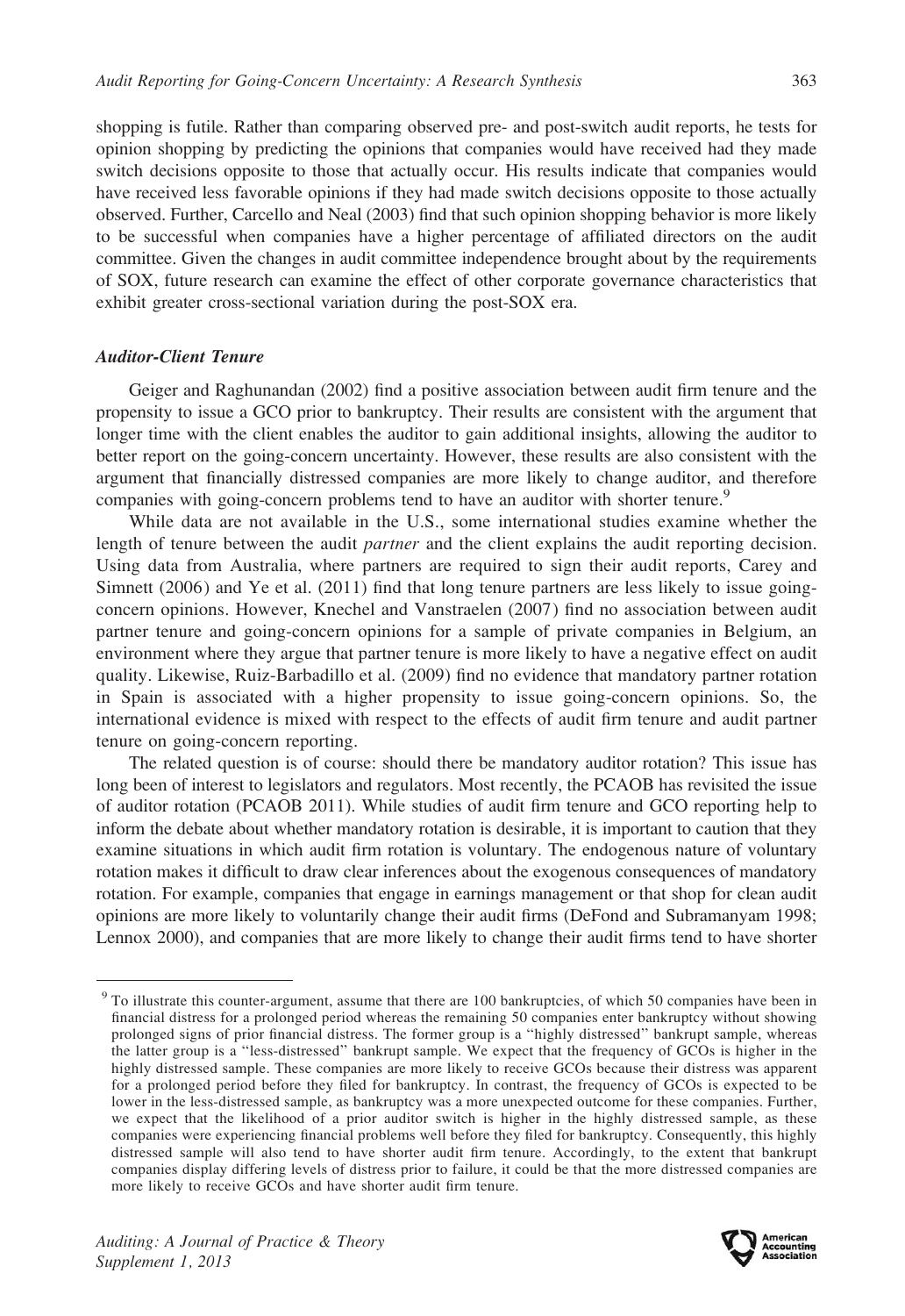audit firm tenure.<sup>10</sup> Therefore, any association between audit firm tenure and GCO reporting could reflect a company's voluntary decision to retain (change) its audit firm rather than the exogenous impact of mandatory rotation. Studies of audit partner rotation must be similarly well designed.

# Personal Relationships between Auditors and Clients

Personal relationships between auditors and clients are difficult to observe due to their sensitive nature. A study by Lennox (2005) attempts to identify connections (''affiliations'') between auditors and the management teams of the clients they audit. He defines an executive as being affiliated with the auditor if the executive previously worked for the employer's audit firm, and finds that most affiliations occur when auditors become employees of audit clients (''employment'' affiliations); but affiliations can also arise as a result of companies hiring their executives' former audit firms (''alma mater'' affiliations). For both types of affiliation, the affiliated companies are significantly less likely than unaffiliated companies to receive GCOs. However, further research is needed to consider the potential impact of connections and affiliations on GCO decisions. Given the difficulty in observing personal relationships, this is an area where a diversity of methodological approaches is likely to be needed to extend and help with interpreting the available evidence from the archival literature.

# Audit Report Lag

Many prior studies find that the likelihood of a GCO is higher in the presence of a longer audit report lag (e.g., McKeown et al. 1991; Carcello et al. 1995; Mutchler et al. 1997; DeFond et al. 2002; Geiger et al. 2005; Li 2009; Blay and Geiger forthcoming). However, the direction of causality underpinning this association is unclear. On the one hand, it could be that going-concern problems lead to delay in issuing an audit opinion, e.g., because the auditor has to do more work to assess the company's ability to continue trading for another 12 months. On the other hand, it could be that a longer lag increases the likelihood of a GCO because the longer an auditor works on an engagement, the more likely it is that the auditor will uncover financial problems (e.g., litigation), casting doubt on the validity of the going-concern assumption.

#### Environmental Factors

Here we consider research that focuses on the litigation environment, the impact of regulation, and changes in audit market structure.

#### **Litigation**

Geiger et al. (2006) examine the impact of the Private Securities Litigation Reform Act (PSLRA, U.S. House of Representatives 1995), which reduced the threat of litigation against auditors. They find that the likelihood of a GCO decreased significantly after the enactment of the PSLRA, and the change was particularly pronounced for the Big 6 audit firms. There is also evidence that auditors are more likely to issue GCOs during the post-SOX period (Geiger et al. 2005; Sercu et al. 2006; Nogler 2008; Fargher and Jiang 2008). However, Feldmann and Read (2010) find that the heightened GCO rates subside in later years and revert to their pre-SOX levels by 2006 even after controlling for changes in the probability of firm failure in particular years.

<sup>&</sup>lt;sup>10</sup> More up-to-date evidence is needed in order to determine whether the same holds true in today's audit environment.

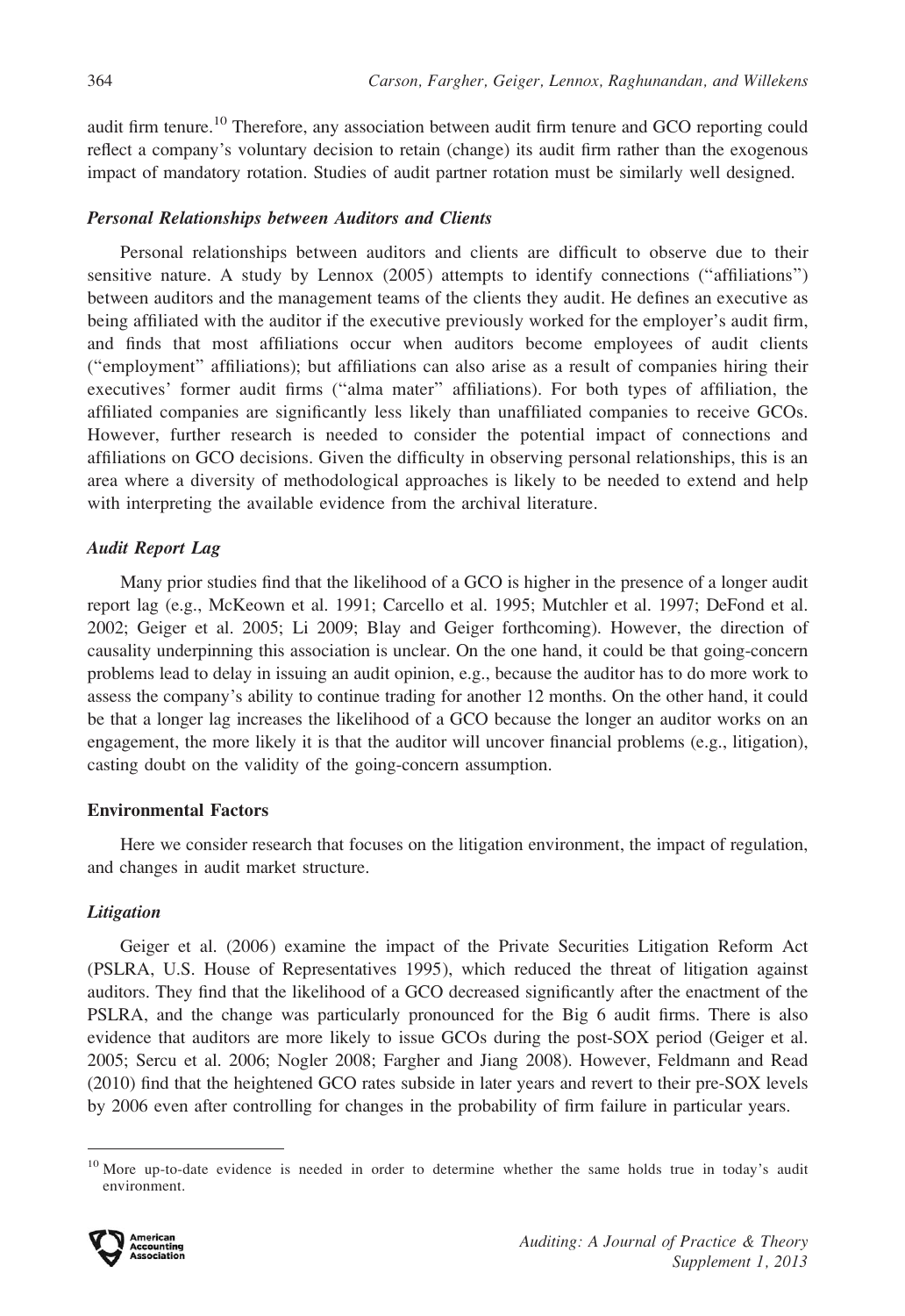#### Auditing Standards

SAS No. 34 (AICPA 1981) was the first U.S. audit reporting standard to discuss the auditor's responsibility to examine both contrary and mitigating evidence with respect to the going-concern assumption and to issue a qualified report if the auditor had substantial doubt about the ability of the client company to remain in business. However, the auditor's assessment of going-concern was framed in the context of ''when information comes to his attention that raises a question about an entity's ability to continue in existence'' (SAS No. 34, para. 1) and stopped short of requiring auditors to assess the client's continued viability as part of their audit responsibility. Since SAS No. 59 requires auditors to examine the going-concern assumption in every audit, commenters have suggested that SAS No. 59 increased auditors' responsibilities vis-à-vis going-concern (Ellingsen et al. 1989; Bell and Tabor 1991). In addition, SAS No. 59 replaced the former ''subject-to'' qualified report of SAS No. 34 with a ''modified unqualified'' report, making it seemingly less punitive to receive a GCO, which would also tend to increase the rate of GCOs under SAS No. 59.

This change in reporting standards led Raghunandan and Rama (1995) to predict that an auditor's propensity to issue GCOs increases after SAS No. 59 became effective, which in turn leads to an increase in the number of firms entering bankruptcy with a prior GCO. Raghunandan and Rama (1995) find that the proportion of bankruptcies with a prior GCO was 39 percent in the pre-SAS No. 59 period and increased to 62 percent in the post-SAS No. 59 period. In a contemporaneous study, Carcello et al. (1995) find that the proportion of bankruptcies with a prior GCO increased from 49 percent in the pre-SAS No. 34 period to 51 percent during the SAS No. 34 period, and then to 55 percent in the SAS No. 59 period. Further, their multivariate analysis reveals that the propensity of a Big N audit firm to issue a GCO to a soon-to-be-bankrupt client increases after the issuance of SAS No. 34, but not after the issuance of SAS No. 59. Carcello et al. (1997) reconcile their earlier results with Raghunandan and Rama (1995), and show that the effect of SAS No. 59 is sensitive to the transition-period treatment and that a significant SAS No. 59 effect can be found only if 1988 financial statements are included in the pre-SAS No. 59 period.

Carcello et al. (2009) examine how a shift away from discretion to rules-based auditing standards affects an auditor's decision to issue going-concern reports. Using a sample of private companies in Belgium, they find that the shift to rules-based standards resulted in an increase in the frequency of GCOs, indicating the importance of reporting standards. However, Martin (2000) points out that accounting and auditing standards are similar across France, Germany, and the U.S., but the GCO frequency is much higher for U.S. companies than for companies in France and Germany. This suggests that other country-specific factors (e.g., the litigation environment and the strength of regulatory oversight) may also have a powerful impact on the auditor's GCO reporting decision.

# Regulatory Oversight

Gramling et al. (2011) focus on the regulatory oversight provided by PCAOB inspections and test whether non-Big 4 auditors are more likely to issue GCOs after they are inspected. They find that auditors receiving unfavorable inspection reports are more likely to issue GCOs subsequent to their inspections. These findings are consistent with regulatory oversight having an impact on the auditor's decision to issue GCOs.

# Market Structure and Competition

DeFond and Lennox (2011) examine changes in the structure of the audit market following the introduction of SOX, and document a large reduction in the number of small audit firms operating

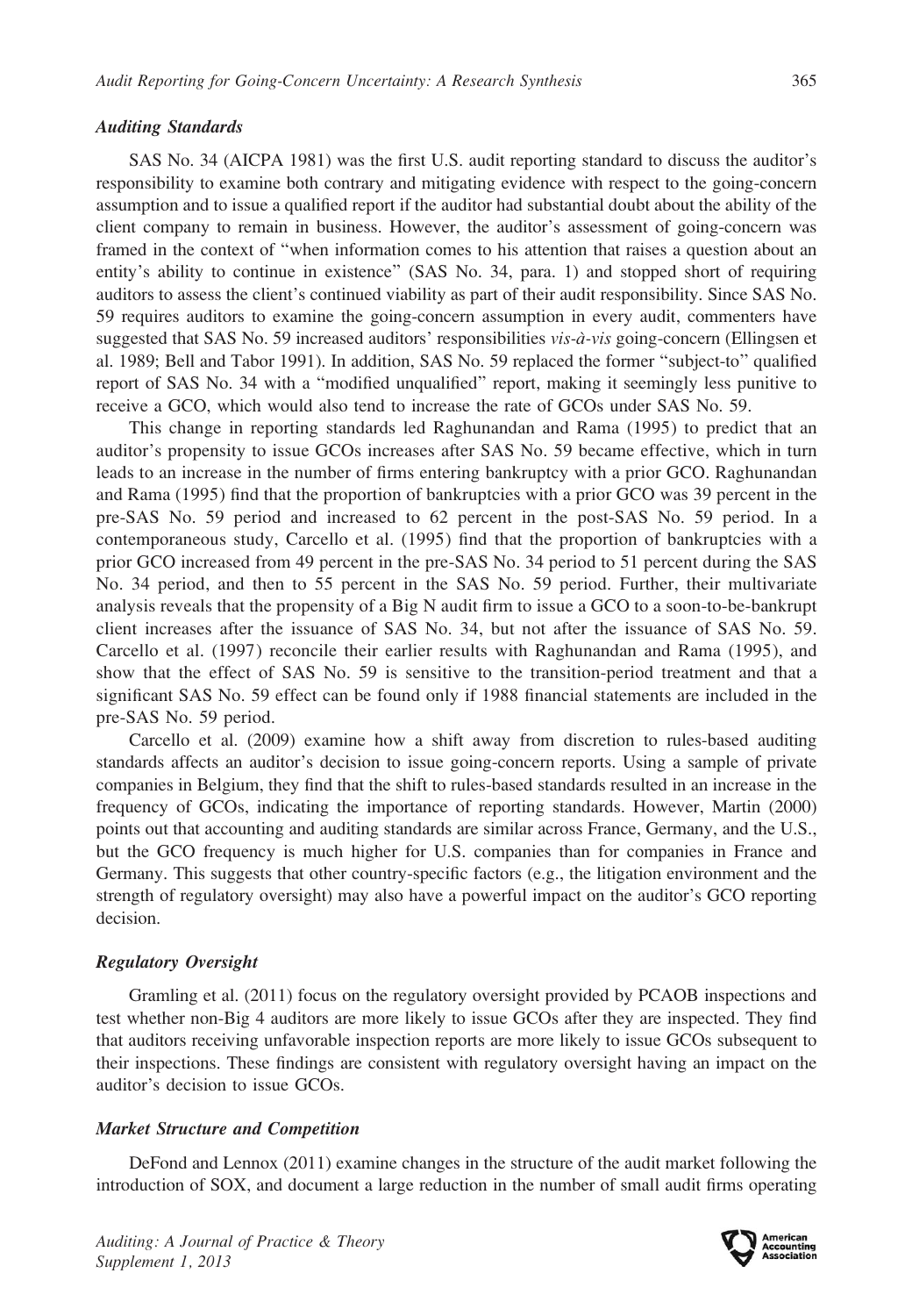in the public company market following the passage of SOX. DeFond and Lennox (2011) further find that GCOs are more likely to be issued to the clients of exiting audit firms when they are audited by their new successor auditors than when they were audited by the exiting small firm. Contrary to regulators' concerns that there are too few auditors operating in the market, these findings suggest that the reduction in the number of small auditors has actually resulted in higher quality auditing. However, more evidence is needed as to the optimal number of audit firms and the optimal relative sizes of audit firms. A recent study by Numan and Willekens (2011) focuses more directly on the role of competition as distinct from the number of suppliers in the market and argue that it is the level of competition rather than industry specialization *per se* that affects the propensity to issue GCOs. Using U.S. office-level data, they find that auditors are less likely to issue GCOs when they face a high level of competitive pressure from their closest rivals, where "closeness" between auditors is measured in terms of their market shares. Issues of market structure and competition are of great interest to regulators and offer researchers substantial opportunities for future research.

# "ACCURACY" OF GCOs

Many studies examine the proportion of firms with GCOs that do not subsequently fail, or the proportion of firms entering bankruptcy without a prior  $GCO<sup>11</sup>$ . This approach gives rise to two types of reporting misclassifications. A type I misclassification arises if the auditor issues a GCO and the client does not subsequently fail. A type II misclassification arises when the auditor does not issue a GCO and the client later fails. It is important to bear in mind that both types of misclassifications are based on a statistical decision rule, so the word ''misclassification'' should not be taken to mean that the audits were necessarily sub-standard.

Each type of misclassification entails potential costs. For example, if an auditor does not issue a GCO and the client later fails, the auditor may incur costs related to litigation and loss of reputation  $(C_\beta)$ . On the other hand, it is potentially costly for an auditor to issue a GCO when a client does not subsequently fail, because the issuance of a GCO to a subsequently viable company may be perceived as unwarranted and cause the client to become disgruntled and result in the switching of auditors, leading to a loss of audit revenue  $(C_{\alpha})$ . It is straightforward to show that an auditor's economic incentive to issue a GCO depends on the ratio of these two costs, i.e.,  $C_{\beta}/C_{\alpha}$ . When the ratio is higher, the auditor is more likely to issue a GCO because the cost of failing to do so is greater.<sup>12</sup> As depicted in our earlier analysis (see Tables 1 and 2), and as argued by Francis (2011), while the proportion of firms entering bankruptcy without a GCO is high, the number of firms entering bankruptcy without a prior GCO in the population of audits is very low, often representing less than 1 percent of audit engagements. Nonetheless, we note that even this small percentage represents a substantial economic loss to investors.

#### Changes Over Time in the Proportion of Firms Entering Bankruptcy without a Prior GCO

In general, research has consistently found that since the adoption of SAS No. 59, between 40 and 50 percent of companies going bankrupt in the U.S. did not receive a prior GCO. Despite the GCO not being a definitive prediction of bankruptcy, the issue of interest to regulators, creditors, lawyers, and other financial statement users is why auditors have failed to provide warning of impending bankruptcy for companies going bankrupt.



 $11$  We note that bankruptcy is only one of the possible outcomes for a firm receiving a going-concern opinion. Other possible outcomes include reorganization, takeover, merger, delisting, etc. (Nogler 1995).<br><sup>12</sup> The economic trade-off can be extended to consider strategic behavior by the auditor (Matsumura et al. 1997).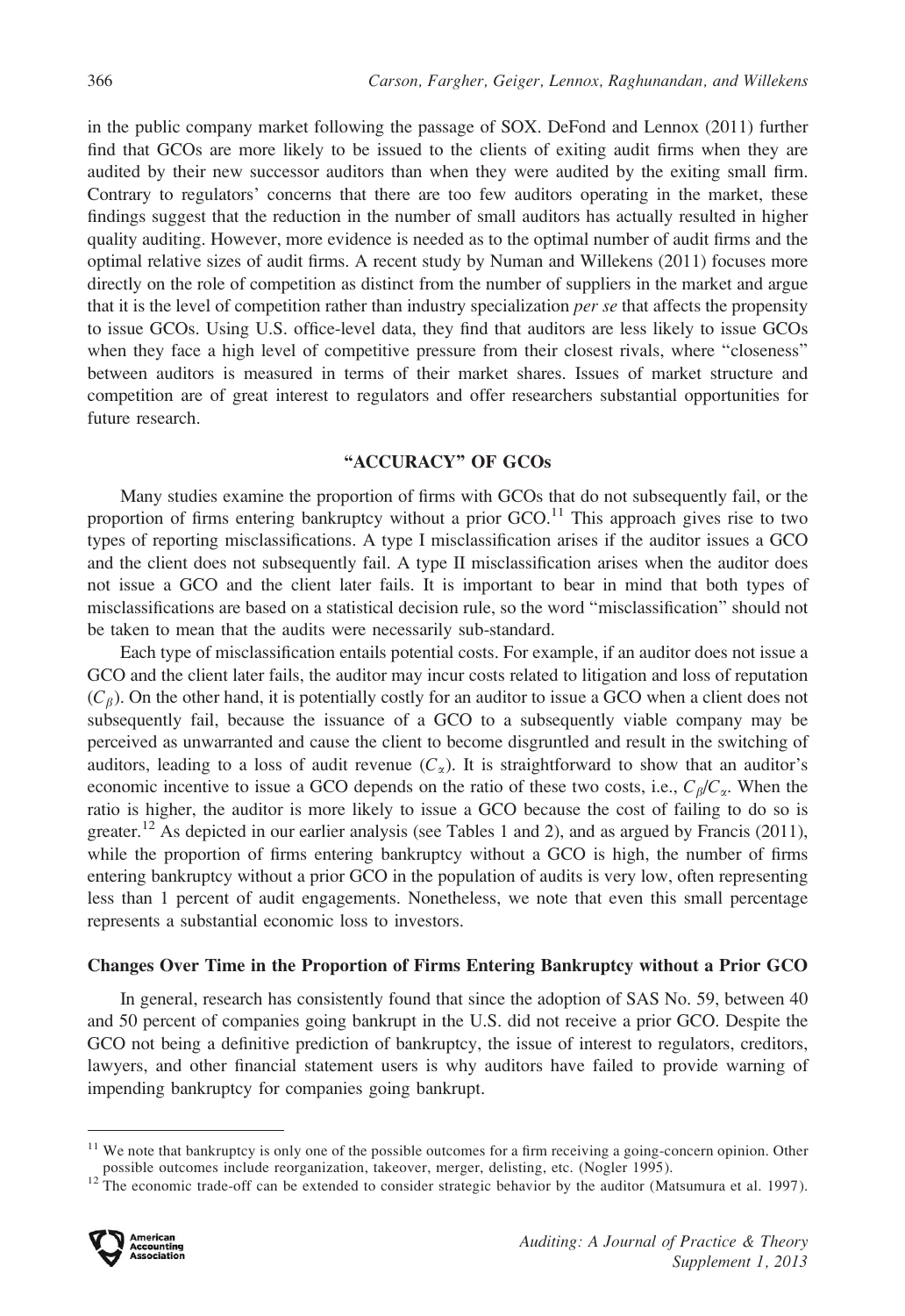Geiger and Raghunandan (2001) argue that the PSLRA reduced the threat of litigation against auditors and made it less likely for auditors to issue GCOs. Consistent with this expectation, they find that the proportion of bankrupt companies receiving a prior GCO was 59 percent in the pre-PSLRA period and drops to 45 percent in the post-PSLRA period. However, if the PSLRA reduced the threat of litigation against auditors, the reduced pressure did not last long. Consistent with the heightened exposure of auditors following the large financial reporting failures in 2001 and the enactment of the Sarbanes-Oxley Act in 2002 (U.S. House of Representatives 2002), Geiger et al. (2005) find that the proportion of bankrupt firms with a prior GCO was 40 percent in the pre-Enron (i.e., pre-December 2001) period, but increases to 70 percent in the post-Enron period. The time period effect persisted after controlling for financial stress, default status, client size, bankruptcy and reporting lags, industry type, and auditor type. However, in subsequent studies Fargher and Jiang (2008) and Feldmann and Read (2010) find that the initial impact of SOX on increasing GCO rates fades away over time, reverting to pre-SOX levels.

Another explanation of high type II classification error rates is that auditors simply lack the expertise to accurately predict future bankruptcy outcomes. A field study by Arnold et al. (2001) reveals that senior insolvency practitioners perceive that the decision strategies of auditors are very similar to those of junior (novice) insolvency practitioners and that the going-concern decision, as currently made, fails to include the specialized knowledge of expert decision makers.

# Changes Over Time in the Proportion of Firms that Receive a GCO But Do Not Subsequently Fail

While there has been a considerable amount of research on firms entering bankruptcy without a prior GCO, there have been comparatively few studies examining firms with a GCO that do not subsequently enter bankruptcy. A partial explanation is the difficulty in determining the subsequent viability status of the GCO recipients. Researchers have difficulty obtaining accurate subsequent viability data because financially troubled firms often do not make timely subsequent filings, or they are quietly acquired by other firms, making an unequivocal determination of viability or failure subsequent to receiving the GCO problematic (Firth 1978; Nogler 1995; Rama et al. 1997).

Prior studies have found that around 80–90 percent of companies receiving a GCO do not fail in the subsequent year, where failure is generally defined in terms of whether the company files for bankruptcy. For example, Mutchler and Williams (1990) find that only 9.2 percent of manufacturing firms receiving a first-time GCO from a Big 8 firm in 1985 and 1986 failed in the following year. Garsombke and Choi (1992) report that 87.7 percent of firms receiving a GCO in the period 1982 to 1985 do not fail in the subsequent year. Geiger et al. (1998) report that in their sample of manufacturing firms with a first-time GCO in 1990–1991, only 19 percent filed for bankruptcy in the subsequent two years. Pryor and Terza (2002) find that 83 percent of the firms receiving first-time GCOs between 1989 and 1993 continued to remain viable through the subsequent fiscal year. In a longitudinal study of auditor GCO decisions and reporting error rates over the 11-year period 1990–2000, Geiger and Rama (2006) find that the long-run average rate of firms that do not fail one year after receiving a GCO is 87.7 percent.

Similar results are reported elsewhere in the world. In the U.K., the proportion of firms that do not fail in the year subsequent to a going-concern opinion is approximately 76–80 percent (Citron and Taffler 1992; Lennox 1999a).<sup>13</sup> In Australia, Carey et al. (2008) find that the proportion of

<sup>&</sup>lt;sup>13</sup> Lennox (1999a) identifies failure as entering administration, liquidation, or receivership in the year following the financial period for which the audit report is issued. Citron and Taffler (1992) similarly define failure as placed in receivership, placed in voluntary liquidation by creditors, or being compulsorily wound up in the reporting period following the issue of the audit report modified for going-concern uncertainty.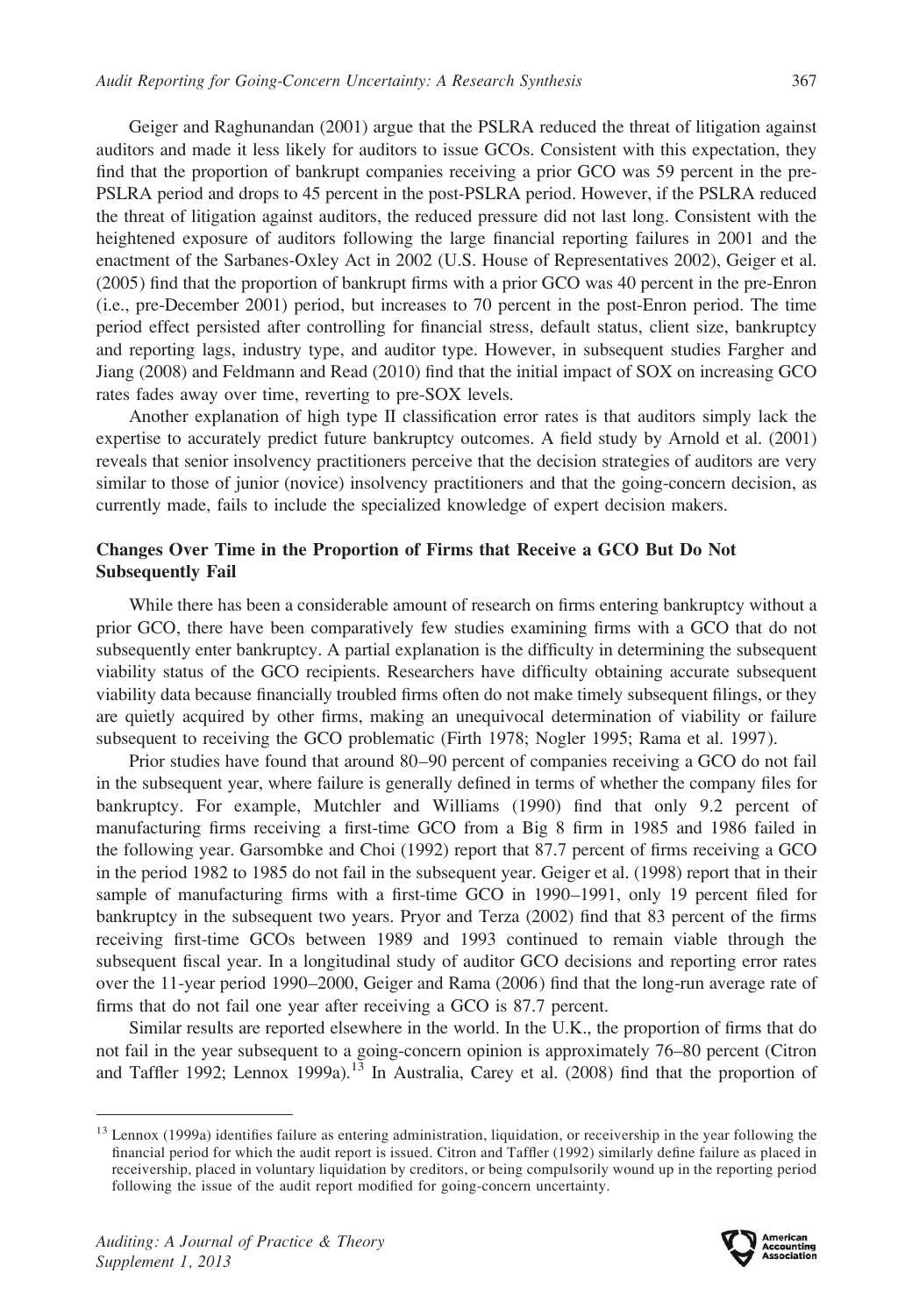firms with going-concern opinions that do not subsequently fail is 88 percent based on first-time going-concern recipients from 1994–1997. Carey et al. (forthcoming) report that the proportion of firms with opinions modified for going-concern uncertainty that do not subsequently fail is 90 percent for the 1995–1996 period and 92 percent for the 2004–2005 period. Recent Australian evidence in Xu et al. (2011) reports similar rates for periods up to 2008. Further, Knechel and Vanstraelen (2007) find that the proportion of firms with going-concern opinions that do not subsequently fail is 87 percent for a sample of stressed private companies in Belgium during the period 1992–1996.

Using a different approach, Nogler (1995) follows 157 firms that receive GCOs to the final resolution of their going-concern uncertainty. He finds that 52 firms (33.1 percent) eventually filed for bankruptcy, 28 (17.8 percent) were acquired or merged with other firms, 15 (9.6 percent) no longer filed with the SEC or were taken private, 7 (2.6 percent) were voluntarily liquidated, and 55 (35.0 percent) remained viable and received an unmodified opinion in the subsequent years. Thus, Nogler's (1995) study suggests that the proportion of firms that do not fail after receiving a GCO is considerably lower than those reported in studies examining bankruptcy outcomes over horizons of just one or two years.<sup>14</sup>

In sum, the evidence indicates that the vast majority of firms that receive GCOs do not file for bankruptcy soon thereafter. This is consistent with the evidence shown in Table 2. However, Nogler's (1995) longer-term perspective that has a broader definition of corporate failure suggests much lower survival rates of around 30–40 percent. Since Nogler's (1995) sample is quite dated now, more recent evidence would be useful on the resolution of the going-concern uncertainty for firms receiving GC opinions.

#### Explaining the Variation in GCO ''Accuracy'' Across Auditors

Research has attempted to improve our understanding of how reporting accuracy varies across auditors. Geiger and Rama (2006) examine 1,042 companies that receive first-time GCOs over the 1990–2000 period and 710 bankrupt companies over the 1991–2001 period.<sup>15</sup> They find that both types of going-concern misclassifications are significantly lower for the Big N auditors compared to the non-Big N. Likewise an earlier study by Lennox (1999c) of auditors in the U.K. finds that the Big N auditors have lower misclassification error rates than those of non-Big N auditors, after controlling for the different client characteristics of large and small auditors. Weber and Willenborg (2003) examine small, non-venture-backed IPOs, a segment of the market with the poorest long-run performance and where the prestigious audit firm is often the sole expert present. They find that the positive association between pre-IPO GCOs and post-IPO negative stock delistings is significantly stronger for larger auditors than for smaller auditors. They also find that, for larger auditors, the presence of a pre-IPO GCO is more strongly associated with first-year stock returns and larger auditors are more likely to give such GCOs to their distressed IPO clients.

These aggregate findings are noteworthy, because if the lower proportion of firms entering bankruptcy without a prior GCO for the Big N firms were simply due to a mechanical rule, i.e., a lower threshold for GCOs, then the proportion of firms with GCOs not entering bankruptcy later would be higher for the Big N firms. However, Geiger and Rama (2006) find no difference in misclassification rates between non-Big N national firms and smaller regional firms.

regain viability, implying that the auditors were not necessarily wrong to issue the GCOs.<br><sup>15</sup> The sample of 1,042 first-time GCO companies is taken from the manufacturing sector, whereas the sample of 710 bankrupt companies only excludes companies in the banking, real estate, and other financial services sectors. However, Geiger and Rama (2006, footnote 6) report that their results are substantially the same if the bankrupt sample is restricted to manufacturing firms alone.



<sup>&</sup>lt;sup>14</sup> Even some of the 55 viable firms could have had debt defaults, debt restructurings, or major asset sales in order to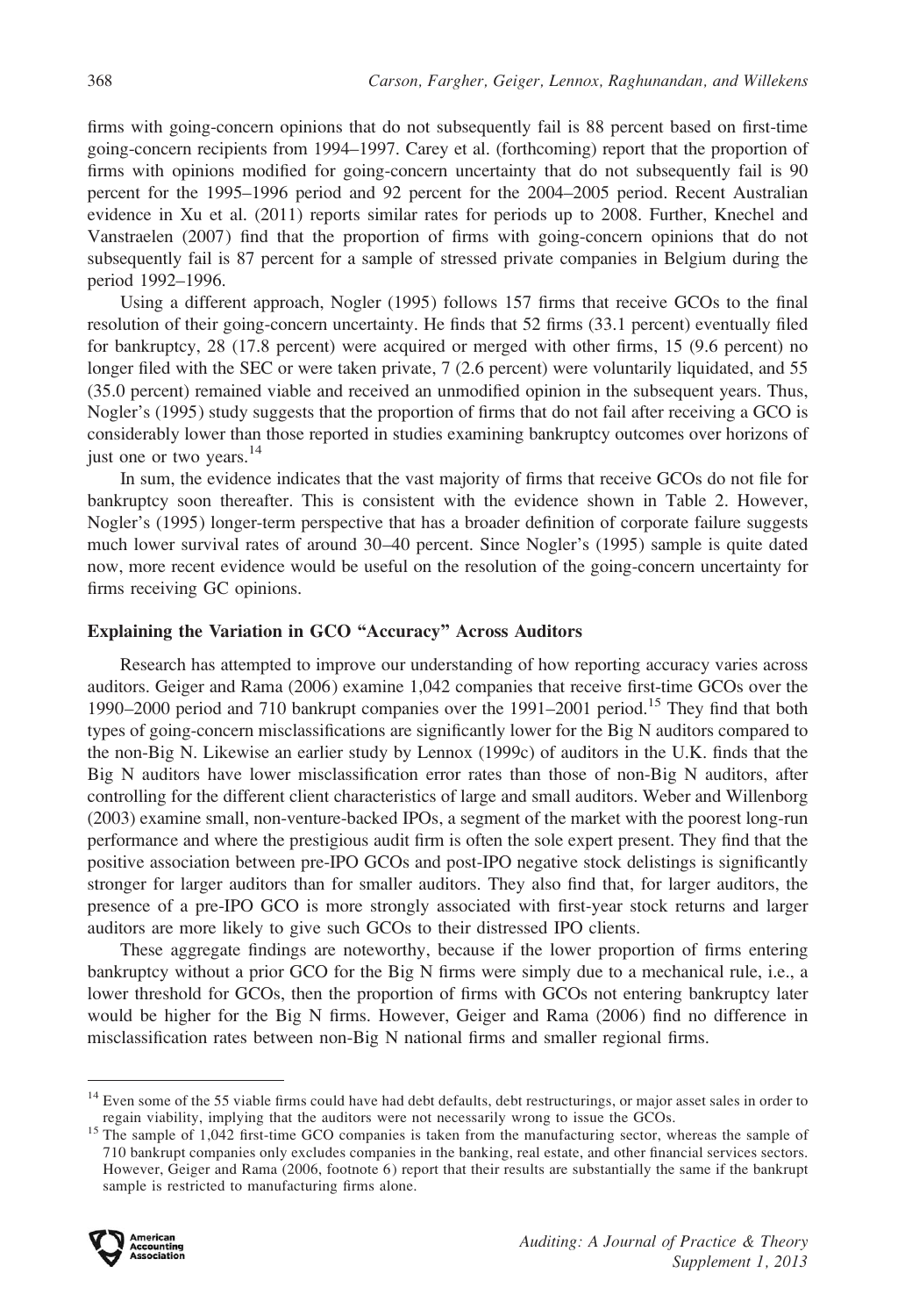Previous studies have also examined the effect of audit tenure (e.g., Geiger and Raghunandan 2002) and non-audit fees (e.g., Robinson 2008; Callaghan et al. 2009) on reporting accuracy. Overall, results do not support the view that long auditor tenure significantly impairs auditor independence or that there is an adverse impact of auditors' fees on the propensity of U.S. auditors to issue a prior GCO to firms that subsequently enter bankruptcy. Clearly, more up-to-date evidence is needed in order to determine whether the same holds true in today's audit environment.

Bruynseels et al. (2011) use a sample of 148 U.S. manufacturing companies that went bankrupt between 1999 and 2002, and find that when management undertakes strategic turnaround initiatives, industry specialist auditors are more likely than non-specialist auditors to issue going-concern opinions to firms entering bankruptcy. Note however that no main effect of industry specialization on the propensity to issue a going-concern opinion is found. In addition, contrary to expectations, Bruynseels et al. (2011) find that in the pre-SOX period, audit firms that use a business risk audit methodology to a greater extent are more likely to have a client entering bankruptcy without a prior GCO than if the client had undertaken operating initiatives to mitigate financial distress.

#### CONSEQUENCES OF GCOs

#### Consequences for Current Shareholders

To the extent that GCOs reflect an auditor's private information (i.e., information not available to investors), it is expected that the issuance of a GCO would affect the company's stock market valuation. The majority of early studies that examine the market reaction to GCOs in the U.S. found large negative abnormal returns in the weeks preceding the issuance of the GCO, but no response to the issuance of the GCO itself (Chow and Rice 1982; Elliott 1982; Banks and Kinney 1982; Davis 1982; Dodd et al. 1984). Thus, it was concluded that GCOs simply reflect what investors already knew about the company's financial condition and the issuance of the opinion did not, of itself, provide new information. However, Dopuch et al. (1986) find a negative price reaction to the media announcement of a GCO, while Keller and Davidson (1983) conclude from their analysis of trading volume (rather than returns) that the GCO does have information content. Menon and Williams (2010) observe negative excess returns when the GCO is disclosed, and the reaction is more negative if the GCO cites a problem with obtaining financing.

Holder-Webb and Wilkins (2000) examine whether the stock market reacts differently to bankruptcy announcements occurring after SAS No. 59 modified GCOs compared to with those occurring after the former SAS No. 34 qualified GCOs. They find that share price reaction to bankruptcy announcements under SAS No. 59 is less negative than for firms receiving prior unmodified reports, and for firms receiving SAS No. 34 ''subject-to'' GCOs. They also report that the difference between the going-concern bankruptcy surprise and clean opinion bankruptcy surprise is greater under SAS No. 59 than under SAS No. 34. They conclude that investors have benefitted from the heightened auditor responsibility and reporting requirements of SAS No. 59 compared to those of SAS No. 34.

Several studies attempt to decompose the GCO into an expected component and an unexpected component and generally report significant negative reactions to the issuance of unexpected GCOs (e.g., Loudder et al. 1992; Fleak and Wilson 1994; Jones 1996).<sup>16</sup> In fact, Blay and Geiger (2001)

<sup>&</sup>lt;sup>16</sup> Other studies have examined the situation where there is an announcement of a standard opinion after a previous going-concern modified opinion. This is argued to be a less predictable event. Fields and Wilkins (1991) find that the announcement of the removal of a previous going-concern issue can provide information to investors. Similarly, Fargher and Wilkins (1998) find a reduction in risk around the period of the qualification withdrawal announcement.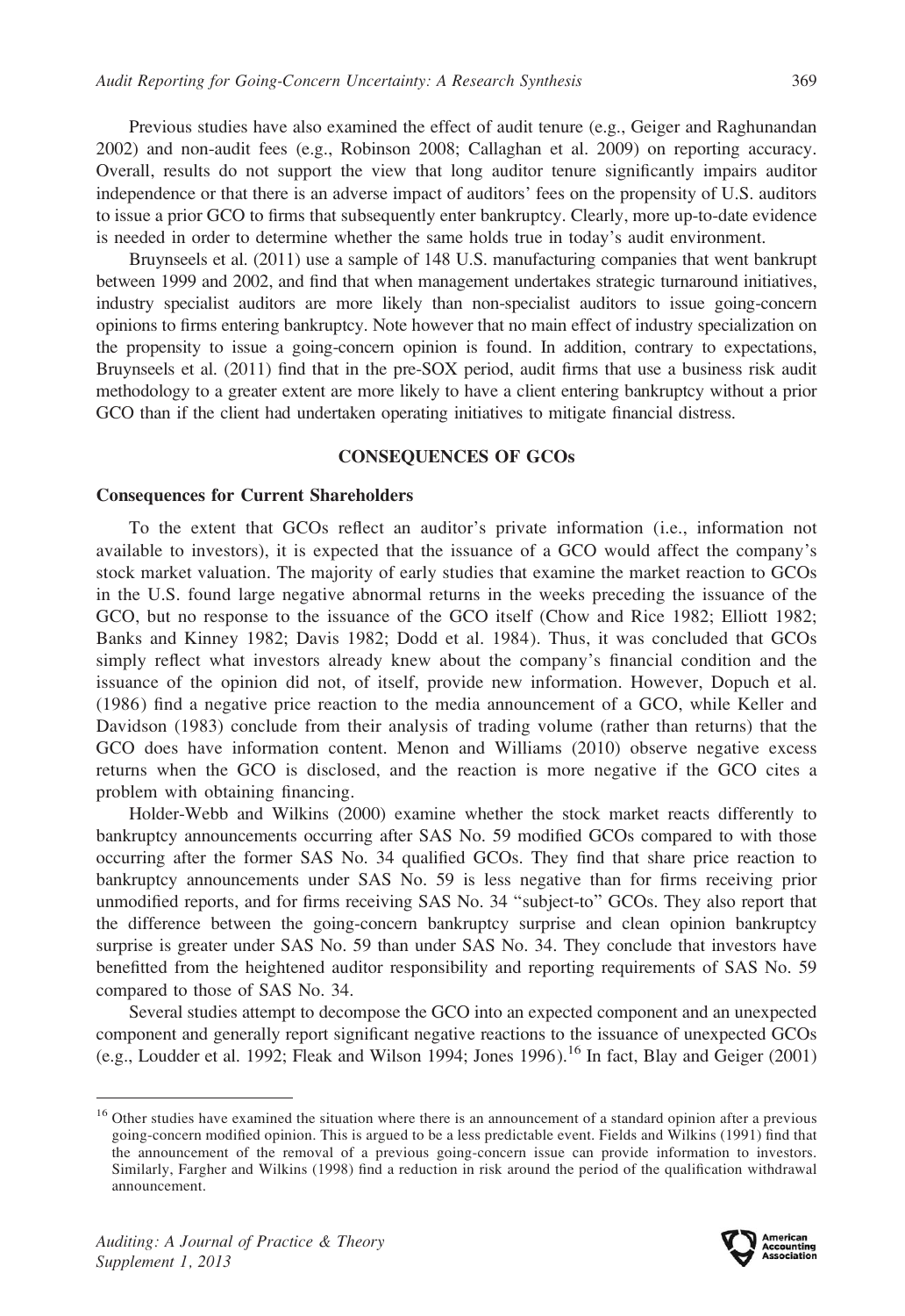find a negative market reaction among companies that receive GCOs but eventually survive, but no significant reaction among companies that receive GCOs and subsequently fail. In a more recent study, Blay et al. (2011) find that the GCO is associated with a change in the set of information that the market uses to value the firm. In particular, they find a shift in the market's valuation of a firm away from a dominant focus on net income prior to getting a GCO toward a valuation that is based primarily on balance sheet assets and liabilities after the receipt of a first-time GCO. They conclude that the GCO provides additional company-specific valuation information to the market beyond the information that is already publicly available.

#### Consequences for Future Shareholders

Several studies have examined whether the market responds fully to the news of a GCO or whether there is a further downward drift in abnormal returns in the weeks after the opinion's release. Ogneva and Subramanyam (2007) perform tests for market mispricing in the U.S. and Australia around the issuance of GCOs and report no evidence of a market anomaly. However, their U.S. results have been disputed by Kausar et al. (2009), who conclude that U.S. investors underreact to the going-concern announcements, resulting in a downward drift of minus 14 percent over the one-year period subsequent to the GCO. In their additional analyses, Kausar et al. (2009) report that their results are different from those of Ogneva and Subramanyam (2007) due to differences in data sources, treatment of delisted firms, and treatment of outlier values between the two studies.

Interestingly, Willenborg and McKeown (2001) find that the issuance of a GCO prior to the IPO date is positively related to the likelihood of a subsequent stock delisting. Moreover, firms that receive pre-IPO GCOs have less first-day underpricing, which suggests that investors face less *ex ante* uncertainty.

# Consequences for Lenders

# A Higher Risk of Bankruptcy

A GCO has potential consequences for lenders because it can result in the financial demise of a company that would have survived if it had not received a GCO, the ''self-fulfilling prophecy'' phenomenon. Research on the relation between GCOs and subsequent failures in the U.S. has largely substantiated this concern. That is, GCO firms are significantly more likely to file for bankruptcy (see, for example, Garsombke and Choi 1992; Geiger et al. 1998; Pryor and Terza 2002). Further, Louwers et al. (1999) find that the initial year after receiving a GCO is significantly more risky in terms of bankruptcy filing for a financially troubled firm, and that this risk declines substantially in later years.

Non-U.S. studies in this area, however, yield mixed results. Citron and Taffler (1992, 2001) address this issue in two studies of U.K. firms, spanning the period 1979 through 1993. They identify firms with opinions modified for going-concern uncertainty, match (based on size, year, industry, and financial condition) the going-concern firms with similar non-going-concern firms, and find that the probability of failing in the next period is not significantly different for the two groups of firms. Thus, they conclude that there is no strong evidence of a ''self-fulfilling prophecy'' in the U.K. Carey et al. (2008) examined Australian firms and find that the probability of bankruptcy for going-concern recipients is no greater than for distressed firms that do not receive opinions modified for goingconcern uncertainty. However, Gaeremynck and Willekens (2003) investigate private Belgian companies spanning the period 1995–1996. They find that there is an endogenous relationship between bankruptcy and the type of audit report. Opinions modified for going-concern issues are more likely when firms face financial difficulties, which in turn become more severe after the receipt of a going-concern opinion. This is consistent with evidence presented by Vanstraelen (2003). This evidence suggests that the self-fulfilling prophecy holds in the Belgian setting.

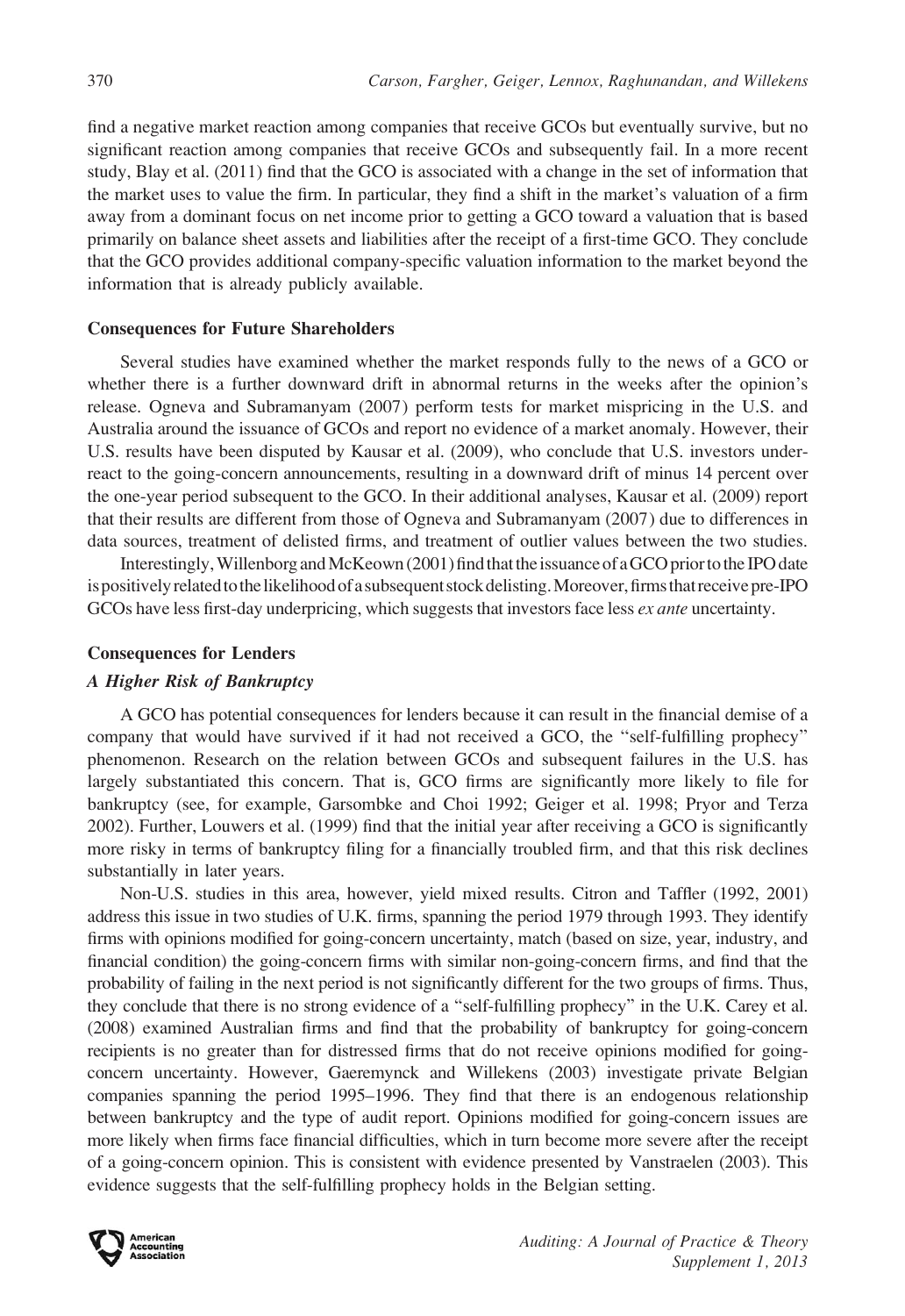Using a laboratory experiment design, Guiral et al. (2011) examine whether auditors' attitudes toward the evidence in the going-concern setting may be driven by their expectations of the selffulfilling prophecy effect. They manipulated the order of confirming or disconfirming evidence and the framing of the viability of the firm (viability versus failure), and measured auditors' expectations of the self-fulfilling prophecy. Their results indicate that auditors' expectations of the self-fulfilling prophecy affected their attitudes toward confirming and disconfirming evidence. In particular, auditors with higher expectations of the self-fulfilling prophecy had a greater sensitivity to mitigating evidence and, at the same time, a lower tendency to favor contrary evidence.

Future research can examine the disparate results between studies of U.S. GCOs and heightened bankruptcy rates, and those in other countries. One potential avenue for future research is to examine the legal and institutional structures in the various countries examined, and their similarities and differences compared to those in the U.S.

# Liquidation Values of Assets

Another potential consequence of the GCO is that it provides a warning to lenders about the liquidation values of assets. In fact, SAS No. 59 requires the auditor to disclose that there is a potential wedge between the book values (prepared under the going-concern assumption) and the liquidation values of assets (in the event of bankruptcy). In particular, the template language used in the GCO includes the following wording:

The accompanying financial statements have been prepared assuming that XYZ Company will continue as a going-concern. As discussed in Note  $[#]$  to the financial statements, XYZ Company has suffered recurring losses from operations and has a net capital deficiency that raise substantial doubt about the company's ability to continue as a goingconcern. The financial statements do not include any adjustments that might result from the outcome of this uncertainty. (emphasis added)

Accordingly, Kausar and Lennox (2011) argue that one purpose of the GCO is to warn lenders about the potential difference between the book values and liquidation values of assets. Consistent with this argument, they find that the issuance of a prior GCO has predictive information content with respect to the difference between the book values and the future realizable values of assets. In other words, a GCO provides a warning to lenders that the liquidation values of assets are likely to be substantially less than book values in the event of bankruptcy.

# RESEARCH-METHOD-RELATED ISSUES

This section briefly discusses some issues related to research methods that are important considerations for future work in this area. Early studies in the GCO literature used discriminant analysis to estimate their models (e.g., Altman and McGough 1974; McKee 1976; Kida 1980; Levitan and Knoblett 1985; Mutchler 1985; Koh and Killough 1990; Barnes and Huan 1993). However, the suitability of this procedure rests on two assumptions: (1) the explanatory variables have a multivariate normal distribution, and (2) the covariance matrices are equal across the two groups. Unfortunately, the variables that are typically used in studies of bankruptcy and GCO typically violate these two assumptions (Eisenbeis 1977; McLeay 1986; Hamer 1983; Lennox 1999b). Therefore, more recent studies have moved away from using discriminant analysis.

During the 1990s, some authors used a neural network approach to predicting the issuance of GCOs (e.g., Udo 1993; Lenard et al. 1995). The neural network approach is entirely statistical, as the objective is to maximize the model's predictive accuracy. However, there is concern that such a data-driven approach could lead to data mining. More importantly, researchers in accounting are generally more interested in testing theory than in finding a statistical model that has the greatest

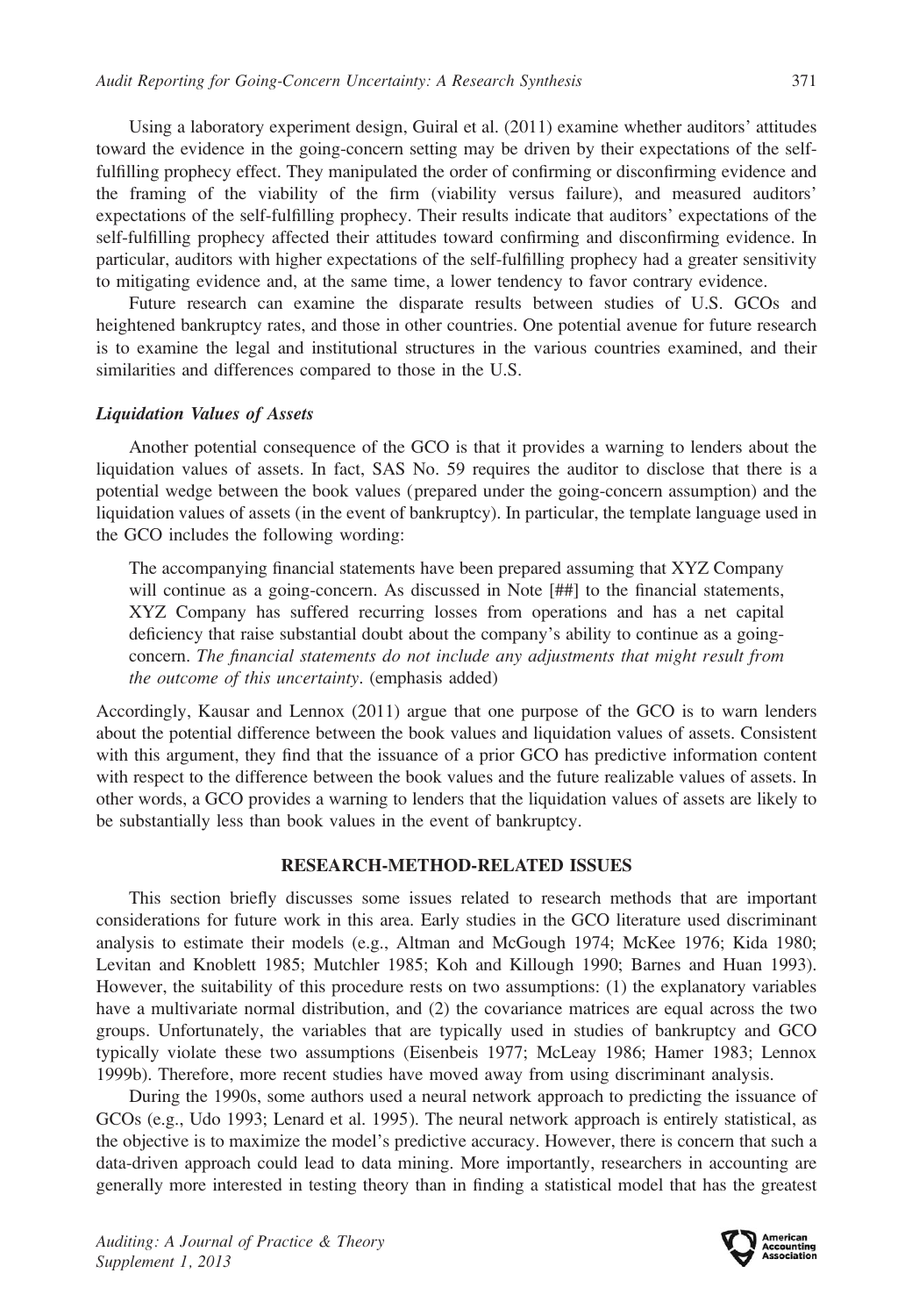predictive power. Accordingly, the neural network approach is not commonly found in recent studies attempting to test hypotheses relating to the GCO decision.

Most studies in the recent literature use logit or probit models to estimate the GCO decision, although logit appears to be used more often. Typically the logit and probit models generate very similar inferences and so there is usually little to choose between the two methods in practice.<sup>17</sup> Unlike discriminant analysis, logit and probit models do not require any assumptions about the distributions of the explanatory variables or the covariance matrices.

However, a cautionary note should be made regarding the small sample sizes that are used in some GCO studies. The small sample behavior of maximum likelihood estimators is for the most part unknown (Long 1997).<sup>18</sup> It is also not possible to provide a general rule as to how large the sample needs to be, as this depends on other characteristics of the data and the model to be estimated.<sup>19</sup> Thus, one should be cautious in interpreting the results of models that are estimated on small samples, particularly when the samples contain relatively few GCOs.

Similarly, care must be taken when interpreting the coefficients on interaction variables. A number of studies have incorporated interaction variables in order to assess whether the impact of one independent variable on the decision to issue a GCO depends on the magnitude of another independent variable (e.g., Carcello et al. 2000; Carcello and Neal 2000). Although interpreting product terms in linear models is straightforward, the intuition from linear models does not necessarily extend to nonlinear models such as logit and probit. We refer the interested reader to Ai and Norton (2003) and Norton et al. (2004) for more on these issues. $^{20}$ 

#### Sample Selection

Studies also differ in their sample selection criteria for identifying distressed firms. Some studies identify distressed companies using current- and/or prior-year distress criteria (e.g., negative net income, current ratio less than 1.0), whereas other studies use a matched sample in which the number of observations with a GCO equals the number without a GCO (e.g., Mutchler 1985; Chen and Church 1992; Behn et al. 2001; Geiger and Rama 2003). In the matched sample design, the observations with no GCO are usually taken from a set of firms that are matched as closely as possible on the level of financial distress, industry, year, and size. These choice-based sampling (i.e., endogenous sample stratification) approaches reduce data collection costs, which is an important consideration for hand-collected data. However, as noted by Blay and Geiger (forthcoming), it is critical that researchers identify non-going-concern sample firms that are sufficiently stressed as to warrant consideration of a GCO from their auditor. Additionally, adjustments may need to be made to the analysis to accommodate over-sampling of the GCO population (Hopwood et al. 1994; Cram et al. 2009). Given the wide disparity in some of the results

 $\frac{20}{20}$  Ai and Norton (2003) show that the magnitude of the interaction effect in nonlinear models does not equal the marginal effect of the interaction term, can be of opposite sign, and its statistical significance is not calculated by standard software. Norton et al. (2004) helpfully provide a program that can easily be used in STATA to rectify this problem.



 $17$  The probit and the logit differ in their assumptions about the distribution of the error term. This causes the scaling of the coefficients to be different ( $\beta_{Logit} \approx 1.6\beta_{Probit}$ ). However, the signs of the coefficients, their significance levels, and the predicted probabilities are usually very similar (Long 1997).

 $18$  The ML estimation properties of consistency, normality, and efficiency are asymptotic and prove to hold as the sample size approaches infinity.

<sup>&</sup>lt;sup>19</sup> The adequate sample size depends on the characteristics of the model and data (Long 1997): the more parameters in the model, the more the observations are needed; high levels of collinearity between independent variables require more observations; little variation in the dependent variable (for example, very few observations with going-concern modifications) also requires a larger number of observations.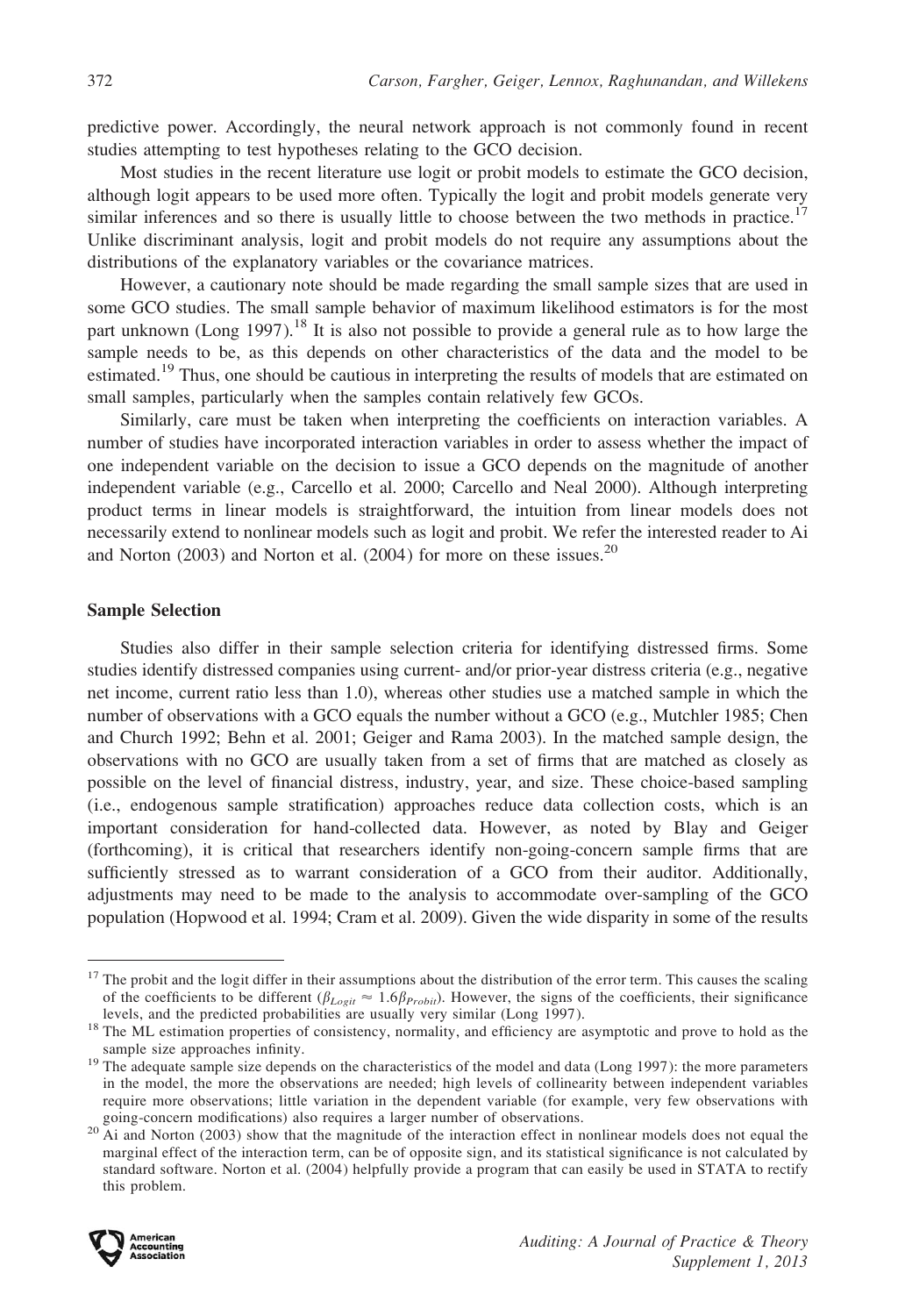reported in the extant literature, we believe that more work is needed to understand the ramifications of different sample selection methods.

Finally, most U.S. studies rely on data about publicly traded companies.<sup>21</sup> Additionally, a large number of studies rely on data contained in the Compustat and/or CRSP databases for analyses. Reliance on these databases that include only the larger publicly traded companies would, by definition, exclude smaller public and non-public companies from the analyses. Accordingly, conclusions drawn from empirical studies in the U.S. may be more applicable to the larger public companies than to any other type of firm. Therefore, it remains an empirical issue whether the results from studies relying on databases such as Compustat and/or CRSP carry over to smaller public companies and private companies.

#### FUTURE RESEARCH

#### Determinants of GCOs

The literature review has identified areas that have been extensively covered, as well as areas in need of additional research. The literature documents a variety of client, auditor, and environmental characteristics that are associated with the issuance of GCOs. Because so much research already documents that publicly available financial-statement-based information is an important determinant of an auditor's decision to issue a GCO, it will be relatively difficult to substantially extend this line of research. However, to the extent that factors such as strategic initiatives, mitigating factors, or other non-financial information have been less studied, research opportunities in this area still exist. For example, different proxies for contrary and mitigating factors (e.g., the development of new products or loss/acquisition of significant customers or contracts) remain to be examined and would extend our knowledge regarding client-specific information associated with auditor GCO decisions. In addition, field studies investigating what auditors are currently evaluating in terms of financial statement items and client contrary and mitigating factors in making their substantial doubt and GCO assessments would be informative to the current debate and would contribute substantially to the extant literature.

The recent academic literature has focused on the auditor-client interaction and related issues of audit quality and independence. The general question is whether auditors appease their clients by not issuing GCOs that are otherwise warranted. Further research on such a basic question is warranted, but the need for better measures of auditor-client ties and interactions are a significant challenge in this area. While research has covered economic dependence, auditor switching, opinion shopping, audit-client tenure, auditor rotation, litigation, market structure, and other issues, a coherent picture is yet to emerge from these studies. Despite the volume of previous research, there are opportunities for qualitative studies to better describe the auditorclient interaction, for experimental and analytic research approaches to consider the strategic nature of the interaction, and for archival research to better identify when auditor-client ties are of more or less of a systemic concern, along with the economic consequences. We also see significant potential for researchers using a field study approach to open up the ''black box'' regarding what auditors actually do in practice when interacting with a distressed client when they are assessing ''substantial doubt'' and in their final determination of whether to issue a GCO.

 $21$  Audit reporting for private companies has received more attention internationally (e.g., Knechel and Vanstraelen 2007).

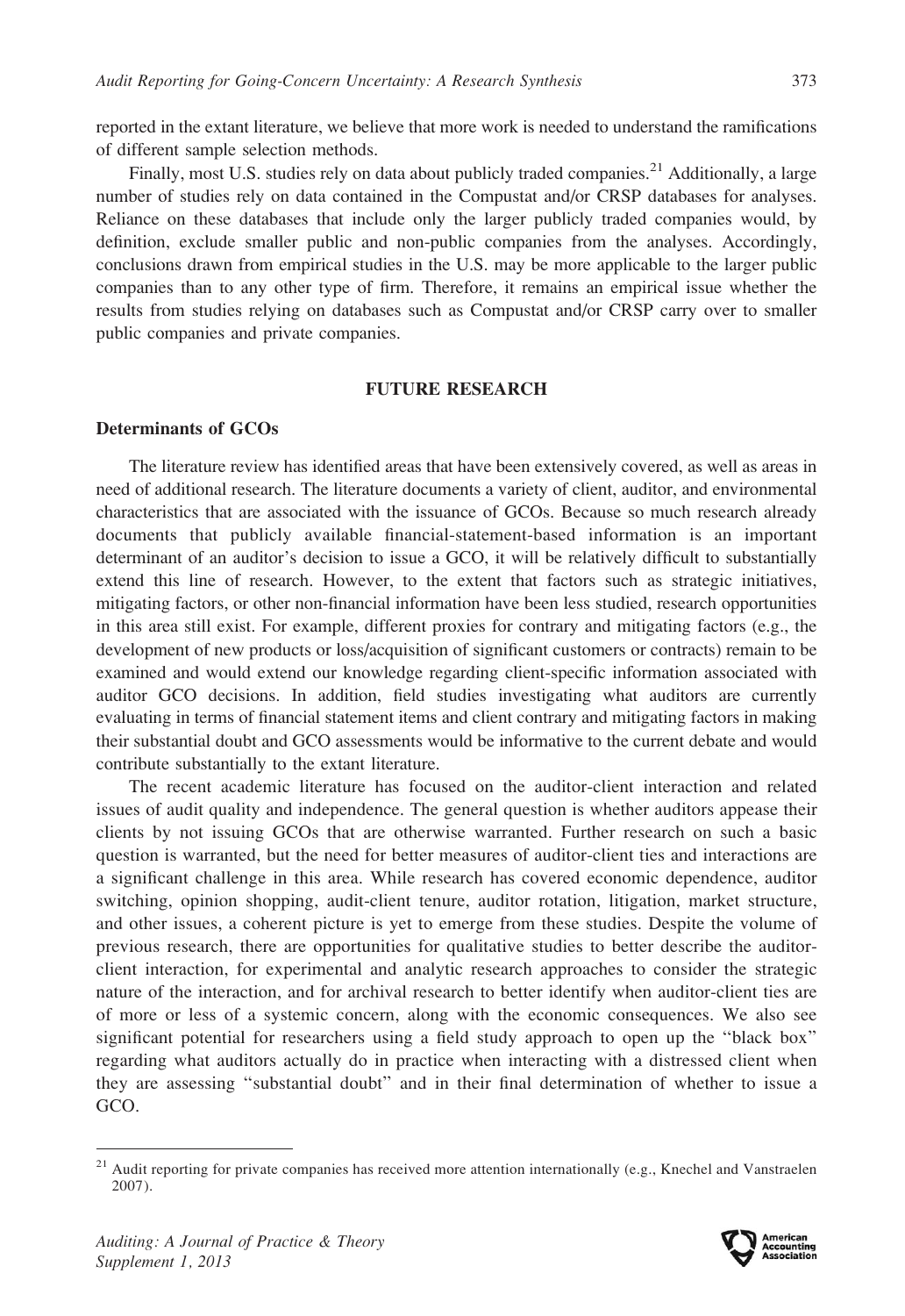#### GCOs for Financial Institutions

Following the banking crisis starting in 2007, and subsequent events, an area of particular interest to regulators and standard setters is the role of audit reporting during this period, and particularly in the financial institutions and services industry sector. Prior research on GCOs in the U.S., and internationally, has typically not focused on financial institutions, and yet research on financial institutions during the recent global financial crisis is urgently needed. The House of Lords (2011, para. 138) raises the pertinent issue: ''The banking crisis of 2007–2009 raised the question (among others) why there was so little warning that so many banks were in trouble and that the world's financial system was at risk.'' This same report alleges that the complacency of bank auditors was a significant contributory factor with respect to banking failures in the United Kingdom during 2008 and 2009 (House of Lords 2011, para. 167). However, the extant research has not yet adequately addressed these important issues.

For example, at present there is little research on whether auditors are, or should be, reluctant to issue GCOs to financial institutions. There is a concern that the GCO may reduce the public's confidence in a bank's ability to continue as a going-concern, and could become a self-fulfilling prophecy (i.e., a ''run on the bank'') and precipitate the bank's failure. While the self-fulfilling prophecy can potentially affect any company that receives a GCO, financial institutions are of particular interest because, due to systemic risk, a bank failure can precipitate a financial crisis throughout the entire financial system. It is an open question whether this affects the willingness of auditors to issue GCOs to financial institutions.

A further consideration is that, because of the systemic risks associated with financial institutions, there is the potential prospect of national and state support for troubled banks and financial institutions in order to prevent them from failing. Do auditors issue fewer GCOs for distressed financial institutions because they believe that state- or federally sponsored support systems will not allow such entities to fail, resulting in a reduced need for  $GCOs$ ?<sup>22</sup> If so, then what assurances can auditors obtain from governmental agencies that sufficient support will be provided to prevent the bank's failure? Given that the government is not a disinterested party, how can the auditor become convinced that assurances of financial support from the government are in fact credible? Do governments or bank regulators put any pressure on auditors not to issue GCOs to troubled financial institutions? Do bank regulators and their auditors perceive risks (client-specific and systemic) in a way that is similar to that of auditors of non-financial institutions? If troubled financial institutions, apart from their government backing, would have received a GCO, how, if at all, can this information be communicated to financial statement users? These questions are only a starting point for research investigating financially troubled financial institutions that could be addressed using a range of methodological approaches.

# GCOs for Non-Profit and Governmental Entities

GCOs for municipal and non-profit entities are likely to be increasingly relevant. With the escalating attention toward the high costs of employee pension and other post-retirement benefits, municipal bankruptcies (under Chapter 9 of the U.S. Bankruptcy Code) are being discussed as a possible option.<sup>23</sup> Walsh (2011) states that "policymakers are working behind the scenes to come

<sup>&</sup>lt;sup>23</sup> Examples of municipal bankruptcies include Jefferson County in Alabama and the City of Central Falls in Rhode Island in 2011, and the City of Stockton and the City of San Bernardino in California in 2012.



 $22$  For a review of research on bank failure prediction models, refer to Demyanyk and Hasan (2010). For an example of models of audit opinions for financial institutions, refer to Blacconiere and DeFond (1997) and Gaganis and<br>Pasiouras (2007); and for a discussion of recent issues, refer to Humphrey et al. (2009) and Knechel (2009).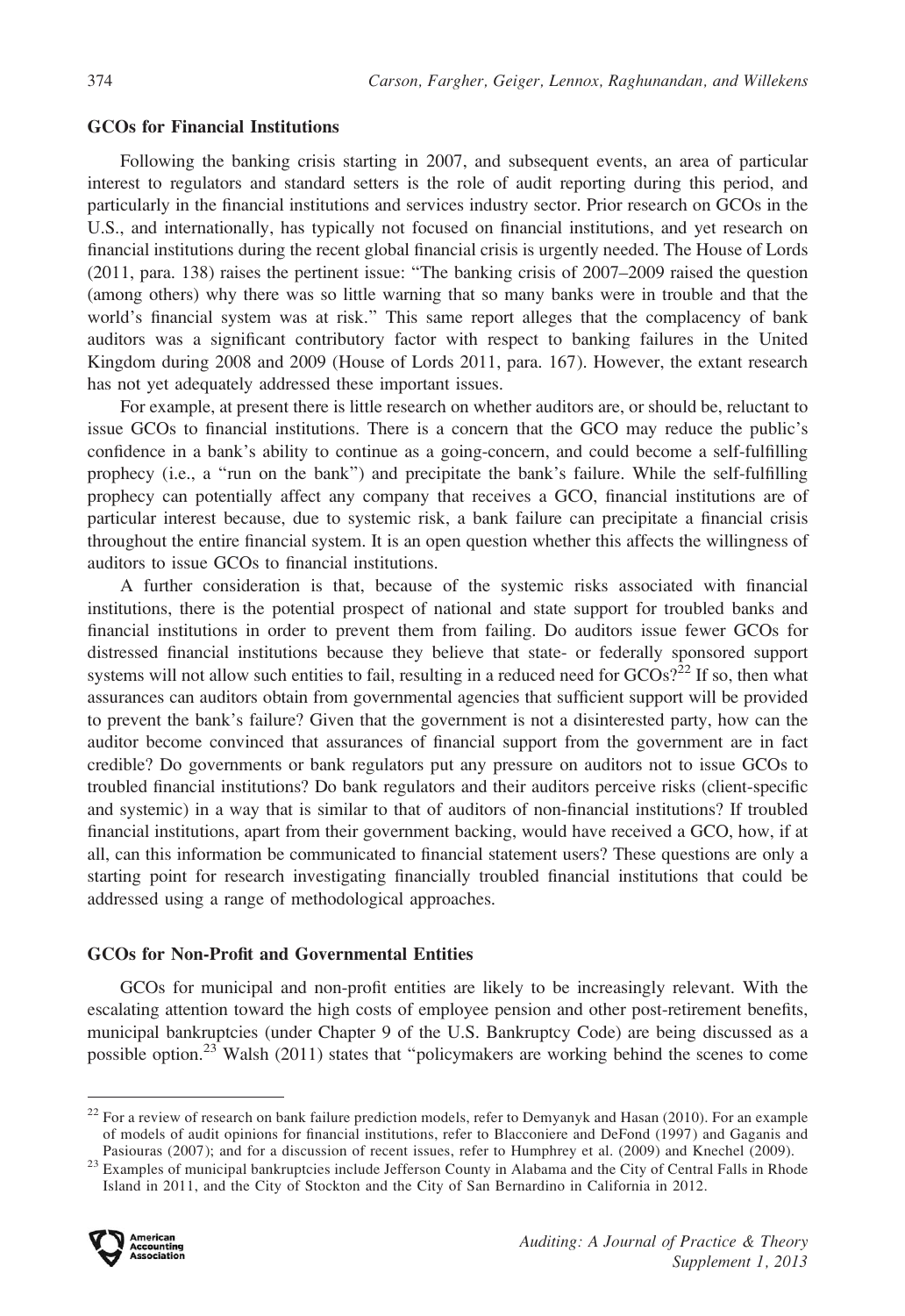up with a way to let states declare bankruptcy and get out from under crushing debts, including the pensions they have promised to retired public workers.'' The strategic approach to bankruptcy by governmental entities seeking to avoid liabilities, and other issues related to governmental entities, such as the nature of failure and the role of the GCO opinion in this setting, provide potential for more research on GCO decisions in this context.

In tough economic times, non-profit organizations are hit particularly hard and are increasingly likely to consider bankruptcy and liquidation. Strom (2009) notes that ''experts in the field say it [nonprofit bankruptcy] has become more common as nonprofits have been pressured by donors to operate more like businesses.'' While bankruptcies, and related litigation against the external auditor, are comparatively rarer in the non-profit sector, such events do occur and can be quite costly to auditors.<sup>24</sup> GCOs for municipal and non-profit entities are likely to be increasingly relevant, yet there is relatively little research related to GCOs for such entities. Audit opinions for entities other than for-profit public corporations represent fruitful avenues for future research.

# "Accuracy" of GCOs

We expect that there will be continuing interest from market participants, regulators, and standard setters in research that examines the accuracy of GCOs, particularly the incidence of firms that fail without a prior GCO. There is also ongoing interest with respect to changes in reporting accuracy over time, and the factors associated with reporting accuracy and changes in reporting accuracy. This includes the areas of research examining both type I and type II misclassifications, and the factors associated with these misclassifications. We suggest that there is value in replication across time; the extension of research in this area can potentially come from expanding the types of samples, adding greater variety in the approaches to measuring when a company no longer is a ''going-concern,'' considering alternate definitions of the meaning and accuracy of GCOs, and greater consideration of how situations leading to the GCO are resolved. Novelty in approach should be encouraged to help deepen our understanding of the auditor decision process in assessing going-concern uncertainty, and the resulting ability to accurately assess and report timely on goingconcern uncertainty.

#### Outcomes of GCOs

Our framework distinguishes between examining the accuracy of a GCO and opening the research horizon to more broadly consider the consequences of GCOs. Research could consider in more detail the range of outcomes that can occur to resolve a particular type of uncertainty and could better consider the outcomes following going-concern uncertainties over the longer term. Recent research has begun to consider implications of GCOs for how financial reporting information is interpreted under the going-concern assumption relative to the values of assets and liabilities for companies for whom the going-concern assumption ceases to be valid (e.g., Blay et al. 2011; Kausar and Lennox 2011). Future research can examine issues such as how analysts and other market participants incorporate a GCO in their interpretation of other information.

<sup>&</sup>lt;sup>24</sup> For example, Arthur Andersen paid out \$217 million related to the failure of Baptist Foundation of Arizona. Litigation involving the failure of PTL Ministries was in part responsible for the demise of Laventhol and Horwath, which was then the largest non-Big 4 audit firm. For a discussion of GCOs in the non-profit sector, refer to Feng (2011).

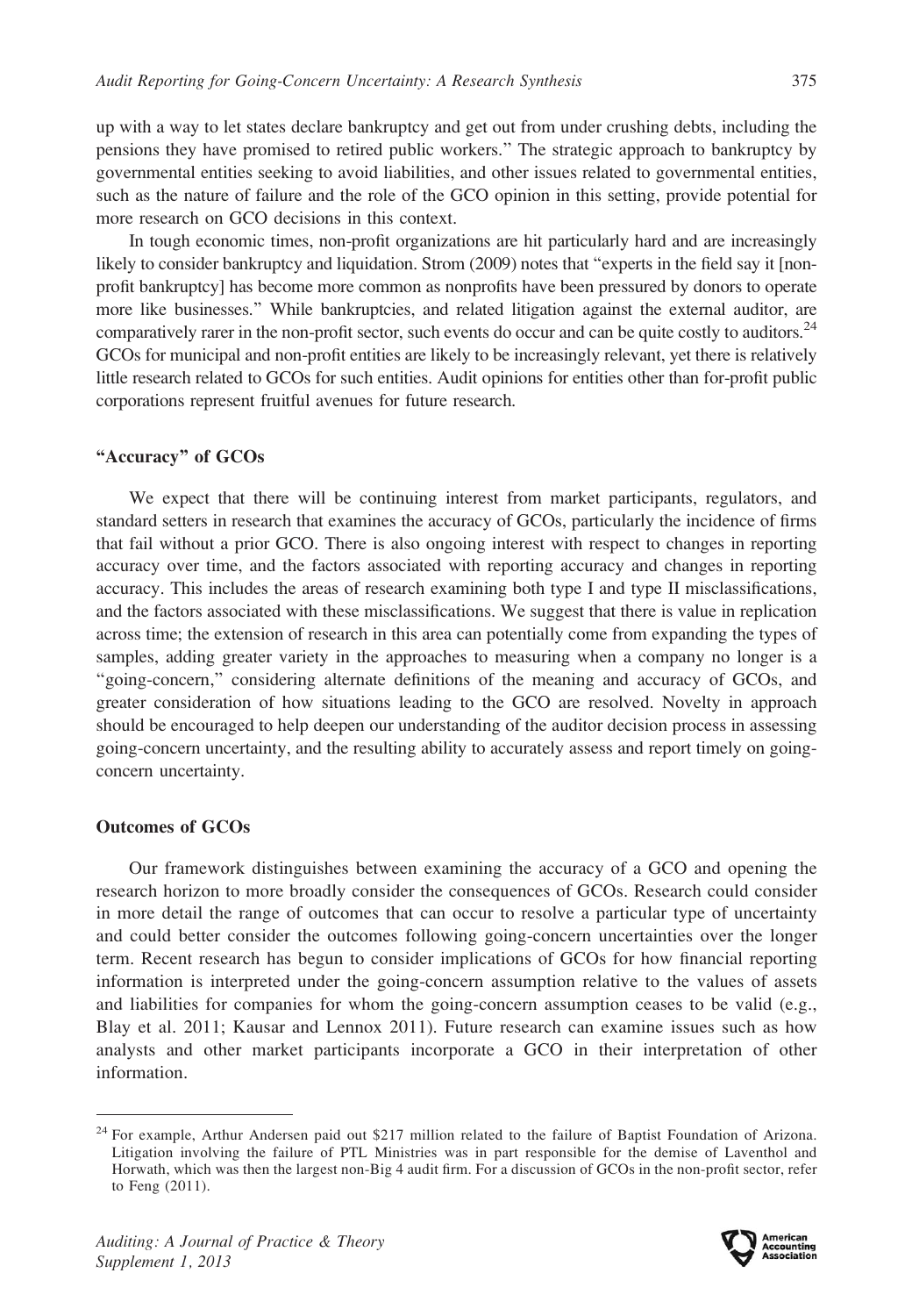#### Responsibility for Going-Concern Disclosures

A challenging, but needed, area of research is to better distinguish between management, audit committee, and auditor roles in the disclosure and discussion of going-concern uncertainties. For example, the FASB has proposed that management report on their company's ability to continue as a going-concern (FASB 2008, 2011), and most recently have reaffirmed their interest in requiring going-concern disclosure as part of GAAP by directing their staff to continue researching this area for their future consideration (FASB 2012). At the international level, it is currently proposed to increase the level of disclosure by auditors in their report on issues of importance to users, including a specific statement on the appropriateness of management's use of the going-concern assumption (IAASB 2012). Accordingly, future research can examine how such disclosures by management and by auditors might be used and interpreted differently by investors, lenders, and other financial statement users.

#### Different Research Approaches

Research methods involve tradeoffs, and there are advantages and disadvantages for every type of research method. The overwhelming majority of the published research related to GCOs has used different types of empirical approaches, with the archival approach being the dominant paradigm. However, due to the nature of publicly available data, such an approach has its limitations that may be overcome with other research methods.

Carcello et al. (2011, 19) note, in the context of summarizing research related to corporate governance, that ''archival methods are not well suited for analyzing processes—that is, how does a board and/or board committee discharge its responsibilities? ... Experimental studies are particularly useful for studying how directors make individual decisions.'' The same logic is applicable in the context of GCO-related decisions. Knechel et al. (forthcoming) argue that the most critical attribute for determining audit quality is the judgment of the auditors conducting the audit. However, other than Mutchler (1984) and LaSalle and Anandarajan (1996), published studies have rarely used detailed interviews with audit partners and managers for insights about the GCO decision-making process.

Recent examples of studies that have used interviews with senior executives and auditors include Beasley et al. (2009) and Cohen et al. (2010) in the governance arena, and Trompeter and Wright (2010) on analytical procedures. Such studies can serve as templates to apply in the GCO area. How do factors such as accountability and professional skepticism affect the going-concern judgment? Further, going beyond the U.S. or Anglo-Saxon economies, how do factors such as culture and societal pressures affect auditors' GCO-related decisions?

#### **CONCLUSIONS**

The global financial crisis has provided the catalyst for renewed interest from regulators, standard setters, and investors in the auditor's assessment and reporting on a company's ability to continue as a going-concern. The purpose of this review is to synthesize and discuss prior academic literature pertinent to the auditor's decision to issue a GCO. Based on the major findings from archival research in the U.S. over the past four decades, we develop a framework that structures our categorization of the main themes explored in the extant literature. We summarize the findings in the literature related to determinants of GCOs, as well as the trends and ''accuracy'' of GCOs and their impact on auditors, investors, and recipient companies. As part of our synthesis and discussion, we also identify methodological considerations for researchers and potential avenues for future research.

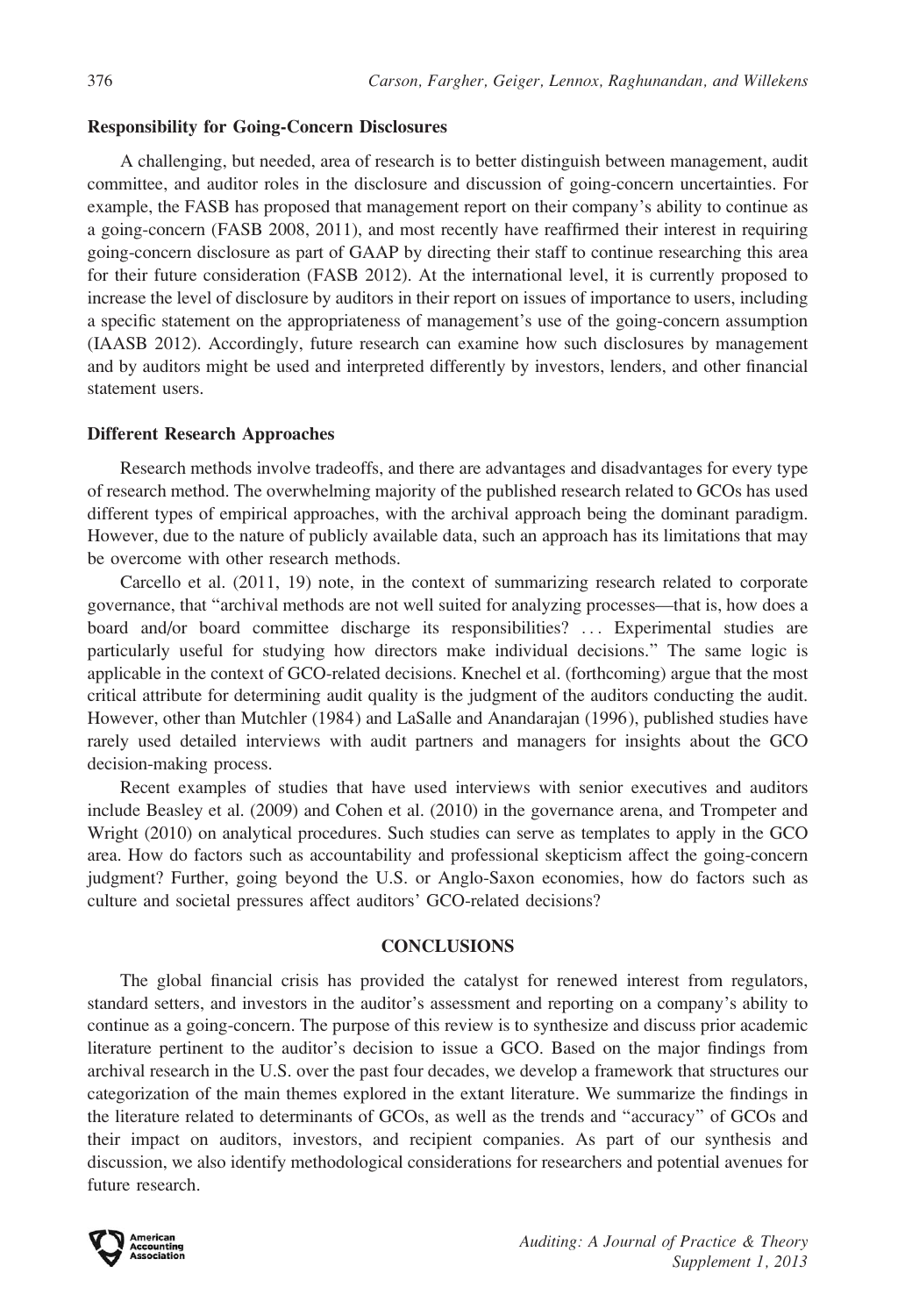#### REFERENCES

- Abbott, L. J., S. Parker, and G. F. Peters. 2003. The effects of post-bankruptcy financing on-going concern reporting. Advances in Accounting 20: 1–22.
- Ai, C., and E. C. Norton. 2003. Interaction terms in logit and probit models. Economics Letters 80 (1): 123–129.
- Altman, E. I., and T. McGough. 1974. Evaluation of a company as a going concern. Journal of Accountancy 138 (6): 50–57.
- American Institute of Certified Public Accountants (AICPA). 1981. The Auditor's Considerations When a Question Arises About an Entity's Continued Existence. Statement on Auditing Standards (SAS) No. 34. New York, NY: AICPA.
- American Institute of Certified Public Accountants (AICPA). 1988. The Auditor's Consideration of an Entity's Ability to Continue as a Going Concern. Statement on Auditing Standards (SAS) No. 59. New York, NY: AICPA.
- Arnedo, L., F. Lizarraga, and S. Sánchez. 2008. Going-concern uncertainties in pre-bankrupt audit reports: New evidence regarding discretionary accruals and wording ambiguity. International Journal of Auditing 12 (1): 25–44.
- Arnold, V., P. Collier, S. Leech, and S. Sutton. 2001. The impact of political pressure on novice decision makers: Are auditors qualified to make going concern judgments. Critical Perspectives on Accounting 12: 323–338.
- Banks, D., and W. Kinney. 1982. Loss contingency reports and stock prices: An empirical study. Journal of Accounting Research 20 (1): 240–254.
- Barnes, P., and H. D. Huan. 1993. The auditor's going concern decision: Some U.K. evidence concerning independence and competence. Journal of Business Finance and Accounting 20 (2): 213–228.
- Bartov, E., F. Gul, and J. Tsui. 2000. Discretionary-accruals models and audit qualifications. Journal of Accounting and Economics 30: 421–452.
- Basioudis, I. G., E. Papakonstantinou, and M. Geiger. 2008. Audit fees, non-audit fees and auditor goingconcern reporting decisions in the United Kingdom. Abacus 44 (3): 284–309.
- Basioudis, I. G., M. A. Geiger, K. Adams, and P. DeLange. 2009. A Longitudinal Study of Auditor Going-Concern Reporting Decisions and Non-Audit Service Provision in Australia. Proceedings of the 2009 AAA Annual Meeting, New York, NY, August 1–5.
- Beasley, M., J. Carcello, D. Hermanson, and T. Neal. 2009. The audit committee oversight process. Contemporary Accounting Research 26 (1): 65–122.
- Behn, B. K., S. E. Kaplan, and K. R. Krumwiede. 2001. Further evidence on the auditor's going-concern report: The influence of management plans. Auditing: A Journal of Practice & Theory 20 (1): 13–28.
- Bell, T. B., and R. H. Tabor. 1991. Empirical analysis of audit uncertainty qualifications. Journal of Accounting Research 29 (2): 350–370.
- Blacconiere, W. G., and M. L. DeFond. 1997. An investigation of independent audit opinions and subsequent independent auditor litigation of publicly-traded failed savings and loans. Journal of Accounting and Public Policy 16 (4): 415–454.
- Blay, A. D., and M. A. Geiger. 2001. Market expectations for first-time going-concern recipients. Journal of Accounting, Auditing and Finance 16 (3): 209–226.
- Blay, A. D., and M. A. Geiger. Forthcoming. Auditor fees and auditor independence: Evidence from goingconcern opinions. Contemporary Accounting Research.
- Blay, A. D., M. A. Geiger, and D. North. 2011. The auditor's going-concern opinion as a communication of risk. Auditing: A Journal of Practice & Theory 30 (2): 77–102.
- Bradshaw, M., S. Richardson, and R. Sloan. 2001. Do analysts and auditors use information in accruals? Journal of Accounting Research 39: 45–74.
- Bruynseels, L., W. R. Knechel, and M. Willekens. 2011. Auditor differentiation, mitigating management actions, and audit-reporting accuracy for distressed firms. Auditing: A Journal of Practice & Theory 30 (1): 1–20.
- Bruynseels, L., and M. Willekens. Forthcoming. The effect of strategic and operating turnaround initiatives on audit reporting for distressed companies. Accounting, Organizations and Society.

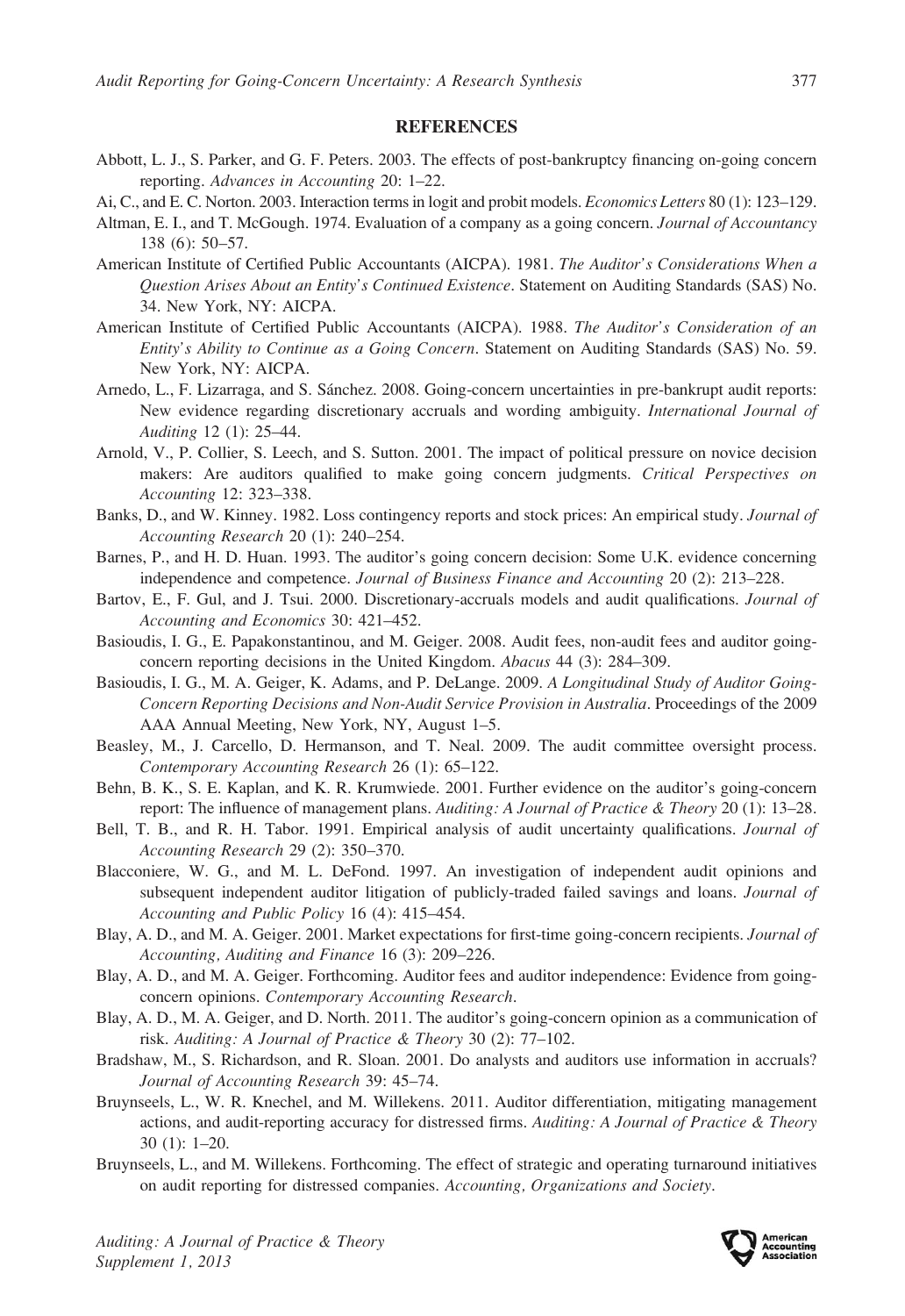- Butler, M., A. J. Leone, and M. Willenborg. 2004. An empirical analysis of auditor reporting and its association with abnormal accruals. Journal of Accounting and Economics 37: 139–166.
- Callaghan, J., M. Parkash, and R. Singhal. 2009. Going-concern audit opinions and the provision of nonaudit services: Implications for auditor independence of bankrupt firms. Auditing: A Journal of Practice & Theory 28 (1): 153–169.
- Carcello, J. V., A. Vanstraelen, and M. Willenborg. 2009. Rules rather than discretion in audit standards: Going-concern opinions in Belgium. The Accounting Review 84: 1395–1428.
- Carcello, J. V., and T. L. Neal. 2000. Audit committee composition and auditor reporting. The Accounting Review 75 (4): 453–467.
- Carcello, J. V., and T. L. Neal. 2003. Audit committee characteristics and auditor dismissals following "new" going-concern reports. The Accounting Review 78 (1): 95–117.
- Carcello, J. V., D. R. Hermanson, and H. F. Huss. 1995. Temporal changes in bankruptcy-related reporting. Auditing: A Journal of Practice & Theory 14 (2): 133–143.
- Carcello, J. V., D. R. Hermanson, and H. F. Huss. 1997. The effect of SAS No. 59: How treatment of the transition period influences results. Auditing: A Journal of Practice & Theory 16 (1):  $114-$ 123.
- Carcello, J. V., D. R. Hermanson, and H. F. Huss. 2000. Going-concern opinions: The effects of partner compensation plans and client size. Auditing: A Journal of Practice & Theory 19 (1): 66–77.
- Carcello, J. V., D. R. Hermanson, and Z. Ye. 2011. Corporate governance research in accounting and auditing: Insights, practice implications and future research directions. Auditing: A Journal of Practice & Theory 30 (3): 1–31.
- Carey, P. J., and R. Simnett. 2006. Audit partner tenure and audit quality. The Accounting Review 81 (3): 653–676.
- Carey, P. J., M. A. Geiger, and B. T. O'Connell. 2008. Costs associated with going-concern modified audit opinions: An analysis of the Australian audit market. Abacus 48: 61–81.
- Carey, P. J., S. Kortum, and R. A. Moroney. Forthcoming. Auditors' going concern modified opinions post-2001: Increased conservatism or improved accuracy. Accounting and Finance.
- Chan, K. H., K. Z. Lin, and P. Mo. 2006. A political-economic analysis of auditor reporting and auditor switches. Review of Accounting Studies 11 (1).
- Chen, K. C. W., and B. K. Church. 1992. Default on debt obligations and the issuance of going concern opinions. Auditing: A Journal of Practice & Theory 11 (2): 30–49.
- Chow, C. W., and S. J. Rice. 1982. Qualified audit opinions and auditor switching. The Accounting Review 57 (2): 326–335.
- Citron, D., and R. Taffler. 1992. The audit report under going concern uncertainties: An empirical analysis. Accounting and Business Research 22 (88): 337–347.
- Citron, D., and R. Taffler. 2001. Ethical behavior in the U.K. audit profession: The case of the self-fulfilling prophecy under going-concern uncertainties. Journal of Business Ethics 29 (4): 353–363.
- Cohen, J., G. Krishnamoorthy, and A. Wright. 2010. Corporate governance in the post-Sarbanes-Oxley era: Auditors' experiences. Contemporary Accounting Research 27 (3): 751–786.
- Cram, D., V. Karan, and I. Stuart. 2009. Three threats to validity of choice-based and matched sample studies in accounting research. Contemporary Accounting Research 26 (2): 477–516.
- Craswell, A., D. J. Stokes, and J. Laughton. 2002. Auditor independence and fee dependence. Journal of Accounting and Economics 33 (2): 253–275.
- Davis, R. 1982. An empirical evaluation of auditors' "subject-to" opinions. Auditing: A Journal of Practice & Theory 2 (1): 13–32.
- DeFond, M. L., and C. Lennox. 2011. The effect of SOX on small auditor exits and audit quality. Journal of Accounting and Economics 52 (1): 21–40.
- DeFond, M. L., and K. R. Subramanyam. 1998. Auditor changes and discretionary accruals. Journal of Accounting and Economics 25: 35–67.
- DeFond, M. L., J. R. Francis, and X. Hu. 2011. The Geography of SEC Enforcement and Auditor Reporting for Financially Distressed Clients. Working paper, University of Southern California, University of Missouri at Columbia, and University of Oregon.

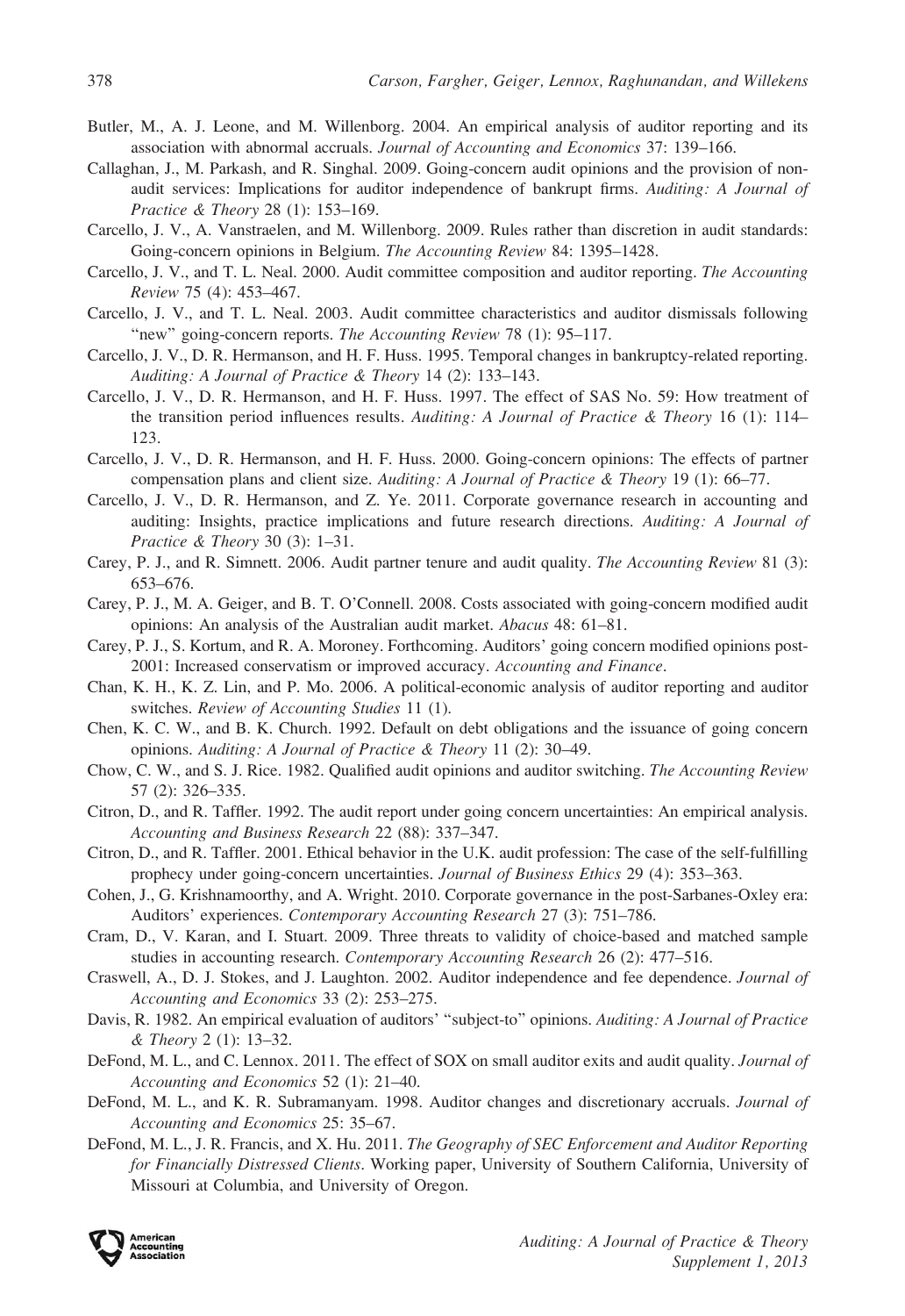- DeFond, M. L., K. Raghunandan, and K. R. Subramanyam. 2002. Do non-audit service fees impair auditor independence? Evidence from going-concern audit opinions. Journal of Accounting Research 40 (4): 1247–1274.
- Demyanyk, Y., and I. Hasan. 2010. Financial crises and bank failures: A review of prediction methods. Omega 38 (5): 315–324.
- Dodd, P., N. Dopuch, R. Holthausen, and R. Leftwich. 1984. Qualified audit opinions and stock prices. Information content, announcement dates, and concurrent disclosures. Journal of Accounting and Economics 6 (1): 3–38.
- Dopuch, N., R. W. Holthausen, and R. W. Leftwich. 1986. Abnormal stock returns associated with media disclosures of subject to qualified audit opinions. Journal of Accounting and Economics 8 (2): 93– 117.
- Dopuch, N., R. W. Holthausen, and R. W. Leftwich. 1987. Predicting audit qualifications with financial and market variables. The Accounting Review 62 (3): 431–454.
- Eisenbeis, R. 1977. Pitfalls in the application of discriminant analysis in business, finance, and economics. The Journal of Finance 32 (3): 875–900.
- Ellingsen, J., K. Pany, and P. Fagan. 1989. SAS No. 59: How to evaluate going concern. *Journal of* Accountancy 167 (1): 24–31.
- Elliott, J. 1982. Subject to audit opinions and abnormal security returns: Outcomes and ambiguities. Journal of Accounting Research 20 (2): 617–638.
- Ettredge, M., C. Li, and E. Emeigh. 2011. Auditor Independence During the ''Great Recession'' of 2007– 2009. Working paper, The University of Kansas, University of Pittsburgh, and The University of Kansas.
- European Commission. 2010. Green Paper, Audit Policy: Lessons from the Crisis. Brussels, Belgium: European Commission.
- Fargher, N. L., and L. Jiang. 2008. Changes in the audit environment and auditors' propensity to issue going-concern opinions. Auditing: A Journal of Practice & Theory 27 (2): 55–77.
- Fargher, N. L., and M. Wilkins. 1998. Evidence on risk changes around audit qualification and qualification withdrawal announcements. Journal of Business Finance and Accounting 25 (7-8): 829-847.
- Feldmann, D., and W. Read. 2010. Auditor conservatism after Enron. Auditing: A Journal of Practice & Theory 29 (1): 267–278.
- Feng, N. C. 2011. Economic Consequences of Going Concern Audit Opinions in Nonprofit Organizations. Working paper, Providence College.
- Fields, L., and M. Wilkins. 1991. The information content of withdrawn audit qualifications: New evidence on the value of ''subject-to'' opinions. Auditing: A Journal of Practice & Theory 10 (2): 62–69.
- Financial Accounting Standards Board. (FASB). 2008. Proposed Statement of Financial Accounting Standards, Going Concern. File Reference No. 1650-100. Norwalk, CT: FASB.
- Financial Accounting Standards Board. (FASB). 2011. Disclosures about Risks and Uncertainties and the Liquidation Basis of Accounting. Norwalk, CT: FASB.
- Financial Accounting Standards Board. (FASB). 2012. Minutes of the May 2, 2012 Board Meeting. Norwalk, CT: FASB.
- Financial Reporting Council (FRC). 2011. The Sharman inquiry. Available at: http://www.frc.org.uk/ getattachment/591a5e2a-35d7-4470-a46c-30c0d8ca2a14/Sharman-Inquiry-Final-Report.aspx
- Firth, M. 1978. Qualified audit reports: Their impact on investment decisions. The Accounting Review 53 (3): 642–650.
- Firth, M. 2002. Auditor-provided consultancy services and their associations with audit fees and audit opinions. Journal of Business Finance and Accounting 29 (5–6): 661–693.
- Firth, M., P. Mo, and R. Wong. 2012. Auditors' organizational form, legal liability and reporting conservatism: Evidence from China. Contemporary Accounting Research 29 (1): 57–93.
- Fleak, S., and E. Wilson. 1994. The incremental information content of the going-concern audit opinion. Journal of Accounting, Auditing and Finance 9 (1): 149–166.
- Francis, J. R. 2011. A framework for understanding and researching audit quality. Auditing: A Journal of Practice & Theory 30 (2): 125–152.

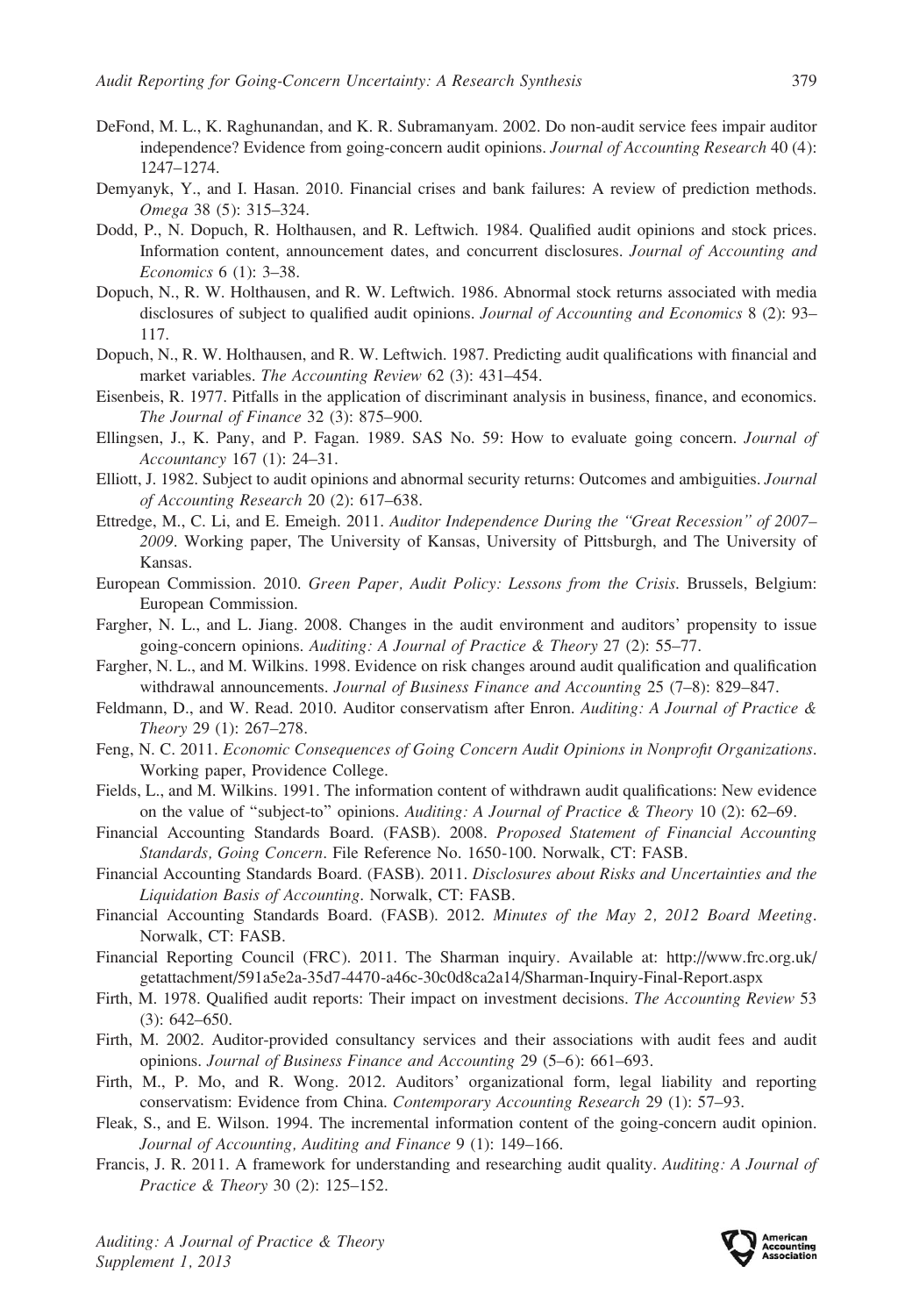- Francis, J. R., and J. Krishnan. 1999. Accounting accruals and auditor reporting conservatism. Contemporary Accounting Research 16: 135–165.
- Francis, J. R., and M. Yu. 2009. Big 4 office size and audit quality. The Accounting Review 84 (5): 1521– 1552.
- Gaeremynck, A., and M. Willekens. 2003. The endogenous relationship between audit-report type and business termination: Evidence on private firms in a non-litigious environment. Accounting and Business Research 33 (1): 65–79.
- Gaganis, C., and F. Pasiouras. 2007. A multivariate analysis of the determinants of auditor's opinions on Asian banks. Managerial Auditing Journal 22 (3): 268–287.
- Garsombke, H. P., and S. Choi. 1992. The association between auditor's uncertainty opinions and business failures. Advances in Accounting 10 (Summer): 45–60.
- Geiger, M. A., and D. V. Rama. 2003. Audit fees, nonaudit fees and auditor reporting on stressed companies. Auditing: A Journal of Practice & Theory 22 (2): 53–69.
- Geiger, M. A., and D. V. Rama. 2006. Audit firm size and going-concern reporting accuracy. Accounting Horizons 20 (1): 1–17.
- Geiger, M. A., and K. Raghunandan. 2001. Bankruptcies, audit reports and the reform act. Auditing: A Journal of Practice & Theory 20 (1): 187–196.
- Geiger, M. A., and K. Raghunandan. 2002. Auditor tenure and audit reporting failures. Auditing: A Journal of Practice & Theory 21 (1): 67–78.
- Geiger, M. A., K. Raghunandan, and D. V. Rama. 2005. Recent changes in the association between bankruptcies and prior audit opinion. Auditing: A Journal of Practice & Theory 24 (1): 21–35.
- Geiger, M. A., K. Raghunandan, and D. V. Rama. 2006. Auditor decision-making in different litigation environments: The Private Securities Litigation Reform Act, audit reports and audit firm size. Journal of Accounting and Public Policy 25 (3): 332–353.
- Geiger, M. A., K. Raghunandan, and D. V. Rama. 1998. Costs associated with going-concern modified audit opinions: An analysis of auditor changes, subsequent opinions and client failures. Advances in Accounting 16: 117–140.
- Gramling, A. A., J. Krishnan, and Y. Zhang. 2011. Are PCAOB identified audit deficiencies associated with a change in reporting decisions of triennially inspected audit firms? Auditing: A Journal of Practice & Theory 30 (3): 59–79.
- Griffin, P. A., and D. H. Lont. 2010. Non-Audit Fees and Auditor Independence: New Evidence Based on Going Concern Opinions for U.S. Companies Under Stress. Working paper, University of California and University of Otago.
- Guiral, A., E. Ruiz, and W. Rodgers. 2011. To what extent are auditors' attitudes toward the evidence influenced by the self-fulfilling prophecy? Auditing: A Journal of Practice & Theory 30 (1): 173– 190.
- Hamer, M. 1983. Failure prediction: Sensitivity of classification accuracy to alternative statistical methods and variable sets. Journal of Accounting and Public Policy 2 (4): 289–307.
- Hoitash, R., and U. Hoitash. 2009. The increased role of audit committees in managing relationships with external auditors: Evidence from the U.S. Managerial Auditing Journal 24 (4): 368–397.
- Holder-Webb, L. M., and M. S. Wilkins. 2000. The incremental information content of SAS No. 59 goingconcern opinions. Journal of Accounting Research 38 (1): 209–219.
- Holder-Webb, L., and J. M. Cohen. 2007. The association between disclosure, distress and failure. Journal of Business Ethics 75: 301–314.
- Hope, O.-K., and J. C. Langli. 2010. Auditor independence in a private firm and low litigation risk setting. The Accounting Review 85 (2): 573–605.
- Hopwood, W., J. C. McKeown, and J. F. Mutchler. 1994. A reexamination of auditors versus model accuracy within the context of the going-concern opinion decision. Contemporary Accounting Research 10 (2): 409–431.
- House of Lords. 2011. Auditors: Market Concentration and Their Role. Select Committee on Economic Affairs, 2nd Report of Session 2010–2011. London, U.K.: The Stationery Office Limited.

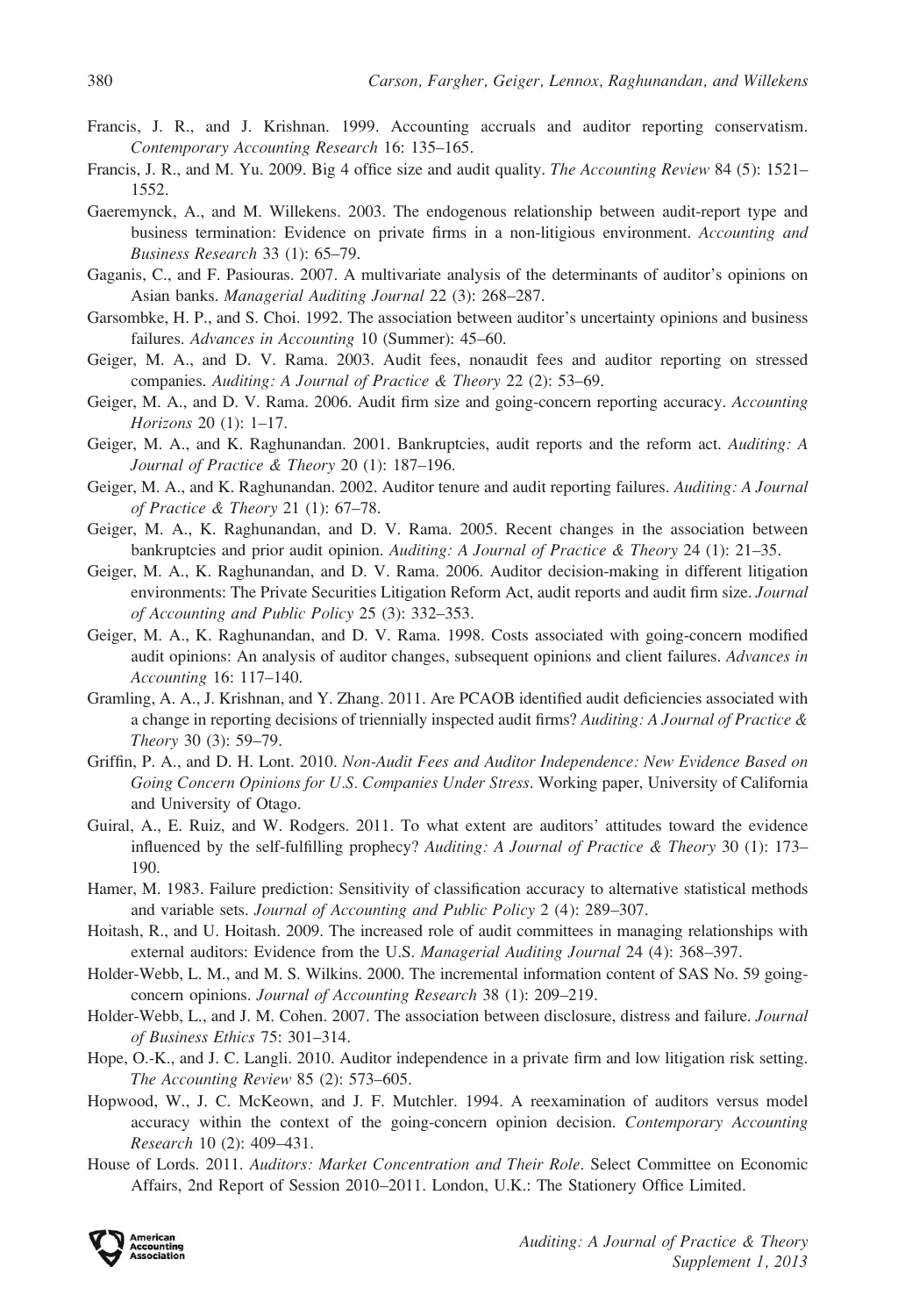- Humphrey, C., A. Loft, and M. Woods. 2009. The global audit profession and the international financial architecture: Understanding regulatory relationships at a time of financial crisis. Accounting, Organizations and Society 34 (6–7): 810–825.
- International Auditing and Assurance Standards Board (IAASB). 2012. Improving the Auditor's Report. Invitation to Comment. New York, NY: IFAC.
- Joe, J. R. 2003. Why press coverage of a client influences the audit opinion. Journal of Accounting Research 41 (1): 109–133.
- Jones, F. 1996. The information content of the auditor's going concern evaluation. Journal of Accounting and Public Policy 15 (1): 1–27.
- Kausar, A., and C. Lennox. 2011. Going Concern Opinions and Asset Values. Working paper, Nanyang Technological University.
- Kausar, A., R. J. Taffler, and C. Tan. 2009. The going-concern market anomaly. Journal of Accounting Research 47 (1): 213–239.
- Keller, S. B., and L. F. Davidson. 1983. An assessment of the individual investor reaction to certain qualified audit opinions. Auditing: A Journal of Practice & Theory 3 (1): 1–22.
- Kida, T. 1980. An investigation into auditors' continuity and related qualification judgments. Journal of Accounting Research 18 (2): 506–523.
- Knechel, W. R. 2009. Audit lessons from the economic crisis: Rethinking audit quality. Available at: http:// arno.unimaas.nl/show.cgi?fid=17203
- Knechel, W. R., and A. Vanstraelen. 2007. The relationship between auditor tenure and audit quality implied by going concern opinions. Auditing: A Journal of Practice & Theory 26 (1): 113–131.
- Knechel, W. R., G. V. Krishnan, M. Pevzner, L. Shefchik, and U. Velury. Forthcoming. Audit quality indicators: Insights from the academic literature. Auditing: A Journal of Practice & Theory.
- Koh, H. C. 1991. Model predictions and auditor assessments of going concern status. Accounting and Business Research 21 (84): 331–338.
- Koh, H. C., and L. Killough. 1990. The use of multiple discriminate analyses in the assessment of the going-concern status of an audit client. Journal of Business Finance and Accounting 17 (2): 179–192.
- Krishnan, J. 1994. Auditor switching and conservatism. The Accounting Review 69 (1): 200-215.
- Krishnan, J., and J. Krishnan. 1996. The role of economic trade-offs in the audit opinion decision: An empirical analysis. Journal of Accounting, Auditing and Finance 11 (4): 565-586.
- Krishnan, J., and R. Stephens. 1995. Evidence on opinion shopping from audit opinion conservatism. Journal of Accounting and Public Policy 14 (3): 179–201.
- LaSalle, R., and A. Anandarajan. 1996. Auditors' views on the type of audit report issued to entities with going concern uncertainties. Accounting Horizons 10 (2): 51–72.
- Lee, P., W. Jiang, and A. Anandarajan. 2005. Going concern report modeling: A study of factors influencing the auditor's decision. Journal of Forensic Accounting 6 (1): 55–76.
- Lehmann, C. M., and C. S. Norman. 2006. The effects of experience on complex problem representation and judgment in auditing: An experimental investigation. Behavioral Research in Accounting 18: 65– 83.
- Lenard, M. J., P. Alam, and G. R. Madey. 1995. The application of neural networks and a qualitative response model to the auditor's going concern uncertainty decision. Decision Sciences 26 (2): 209– 227.
- Lennox, C. 1999a. The accuracy and incremental information content of audit reports in predicting bankruptcy. Journal of Business, Finance and Accounting 26 (5–6): 757–778.
- Lennox, C. 1999b. Identifying failing companies: A re-evaluation of the logit, probit, and MDA approaches. Journal of Economics and Business 51 (4): 347–364.
- Lennox, C. 1999c. Are large auditors more accurate than small auditors? Accounting and Business Research 29 (3): 217–227.
- Lennox, C. 2000. Do companies successfully engage in opinion shopping? Evidence from the U.K. *Journal* of Accounting and Economics 29 (3): 321–337.
- Lennox, C. 2005. Audit quality and executive officers' affiliations with CPA firms. Journal of Accounting and Economics 37 (2): 201–231.



Auditing: A Journal of Practice & Theory Supplement 1, 2013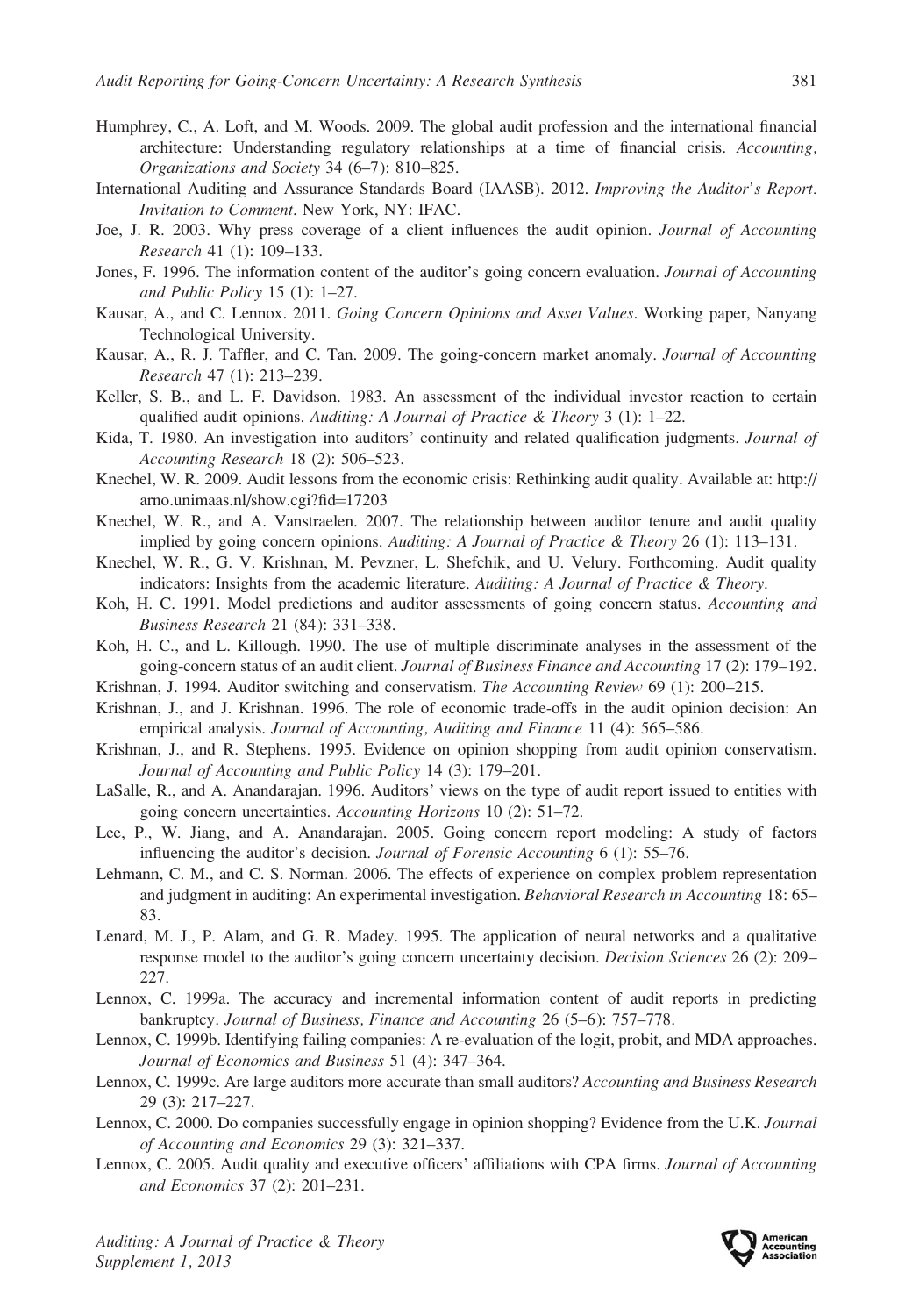- Lennox, C., and B. Li. 2012. The consequences of protecting audit partners' personal assets from the threat of liability. Journal of Accounting and Economics 54 (2–3): 174–179.
- Levitan, A. S., and J. A. Knoblett. 1985. Indicators of exceptions to the going concern assumption. Auditing: A Journal of Practice & Theory 5 (1): 26–39.
- Li, C. 2009. Does client importance affect auditor independence at the office level? Empirical evidence from going-concern opinions. Contemporary Accounting Research 26 (1): 201–230.
- Lim, C. Y., and H. T. Tan. 2008. Non-audit service fees and audit quality: The impact of auditor specialization. Journal of Accounting Research 46 (1): 199–246.
- Long, J. S. 1997. Regression Models for Categorical and Limited Dependent Variables. Thousand Oaks, CA: Sage Publications.
- Loudder, M. L., I. Khurana, R. B. Sawyers, C. Cordery, C. Johnson, J. Lowe, and R. Wunderle. 1992. The information content of audit qualifications. Auditing: A Journal of Practice & Theory 11 (1): 69–82.
- Louwers, T. J., F. M. Messina, and M. D. Richard. 1999. The auditor's going-concern disclosure as a selffulfilling prophecy: A discrete-time survival analysis. *Decision Sciences* 30 (3): 805–824.
- Martin, R. D. 2000. Going-concern uncertainty disclosures and conditions: A comparison of French, German, and U.S. practices. Journal of International Accounting, Auditing and Taxation 9 (2): 137– 158.
- Matsumura, E. M., K. R. Subramanyam, and R. R. Tucker. 1997. Strategic auditor behavior and going concern decisions. Journal of Business Finance and Accounting 24 (6): 727–758.
- McKee, T. 1976. Discriminant Prediction of Going Concern Status: A Model for Auditors. Proceedings of the AAA Annual Meeting, Washington, DC.
- McKeown, J. C., J. F. Mutchler, and W. Hopwood. 1991. Towards an explanation of auditor failure to modify the audit opinions of bankrupt companies. Auditing: A Journal of Practice & Theory 10 (Supplement): 1–13.
- McLeay, S. 1986. Student's T and the distribution of financial ratios. Journal of Business Finance and Accounting 13 (2): 209–222.
- Menon, K., and D. Williams. 2010. Investor reaction to going concern audit reports. The Accounting Review 85 (6): 2075–2105.
- Menon, K., and K. Schwartz. 1987. An empirical investigation of audit qualification decisions in the presence of going concern uncertainties. Contemporary Accounting Research 3 (Spring): 302–315.
- Minutti-Meza, M. 2011. Does Auditor Industry Specialization Improve Audit Quality? Evidence from Comparable Clients. Working paper, University of Toronto.
- Mutchler, J. F. 1984. Auditors' perceptions of the going-concern opinion decision. Auditing: A Journal of Practice & Theory 3 (Spring): 17–29.
- Mutchler, J. F. 1985. A multivariate analysis of the auditor's going-concern opinion decision. Journal of Accounting Research 23 (2): 668–682.
- Mutchler, J. F., and D. D. Williams. 1990. The relationship between audit technology, client risk profiles and the going-concern opinion decision. Auditing: A Journal of Practice & Theory 9 (Fall): 39–54.
- Mutchler, J. F., W. Hopwood, and J. McKeown. 1997. The influence of contrary information and mitigating factors in audit opinion decisions on bankrupt companies. Journal of Accounting Research 35 (2): 295–310.
- Nogler, G. E. 1995. The resolution of auditor going concern opinions. Auditing: A Journal of Practice & Theory 14 (2): 54–73.
- Nogler, G. E. 2008. Going concern modifications, CPA firm size, and the Enron effect. Managerial Auditing Journal 23 (1): 51–67.
- Norton, E. C., H. Wang, and C. Ai. 2004. Computing interaction effects and standard errors in logit and probit models. The Stata Journal 4 (2): 154–167.
- Numan, W., and M. Willekens. 2011. Competitive Pressure, Audit Quality and Specialization. Working paper, Katholieke Universiteit Leuven.
- Ogneva, M., and K. R. Subramanyam. 2007. Does the stock market under-react to going concern opinions? Evidence from the U.S. and Australia. Journal of Accounting and Economics 43 (2–3): 439–452.

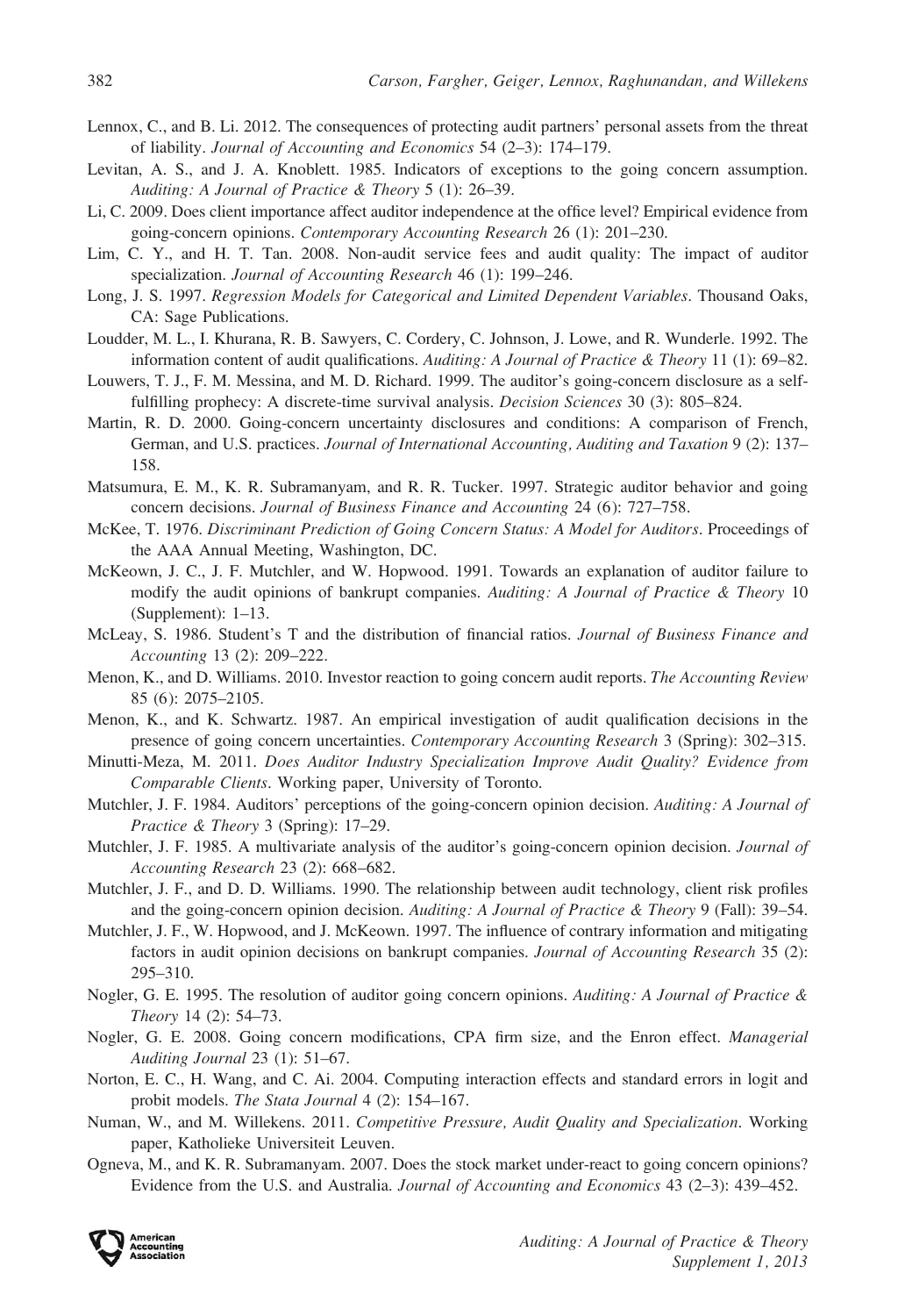- Pryor, C., and J. Terza. 2002. Are going concern audit opinions a self-fulfilling prophecy? Advances in Quantitative Analysis of Finance and Accounting 10: 89–116.
- Public Company Accounting Oversight Board (PCAOB). 2011. Concept Release on Auditor Independence and Audit Firm Rotation. Washington, DC: PCAOB.
- Raghunandan, K., and D. V. Rama. 1995. Audit reports for companies in financial distress: Before and after SAS No. 59. Auditing: A Journal of Practice & Theory 14 (1): 50–63.
- Rama, D. V., and W. J. Read. 2006. Resignations by the Big 4 and the market for audit services. Accounting Horizons 20 (2): 97–109.
- Rama, D. V., K. Raghunandan, and M. A. Geiger. 1997. The association between audit reports and bankruptcies: Further evidence. Advances in Accounting 15: 1-15.
- Reichelt, K., and D. Wang. 2010. National and office-specific measures of auditor industry expertise and effects on audit quality. Journal of Accounting Research 48 (3): 647–686.
- Reynolds, J. K., and J. R. Francis. 2000. Does size matter? The influence of clients on office-level auditorreporting decisions. Journal of Accounting and Economics 30 (3): 375–400.
- Robinson, D. 2008. Auditor independence and auditor-provided tax service: Evidence from going-concern audit opinions prior to bankruptcy filings. Auditing: A Journal of Practice & Theory 27 (2): 31–54.
- Ruiz-Barbadillo, E., N. Gomez-Aguilar, and N. Carrera. 2009. Does mandatory audit firm rotation enhance auditor independence? Evidence from Spain. Auditing: A Journal of Practice & Theory 28 (1): 113– 135.
- Sercu, P., H. Vander Bauwhede, and M. Willekens. 2006. Post-Enron implicit audit reporting standards: Sifting through the evidence. De Economist 154 (3): 389–403.
- Sharma, D. S., and J. Sidhu. 2001. The association between non-audit services and the propensity of going concern qualifications: Implications for audit independence. Asia-Pacific Journal of Accounting and Economics (December): 143–155.
- Smith, D. B. 1986. Auditor "subject-to" opinions, disclaimers and auditor changes. Auditing: A Journal of Practice & Theory 6 (1): 95–108.
- Strom, S. 2009. Charities now seek bankruptcy protection. Available at: http://www.nytimes.com/2009/02/ 20/us/20bankrupt.html
- Tan, H.-T. 1995. Effects of expectations, prior involvement and review awareness on memory for audit evidence and judgment. Journal of Accounting Research 33 (1): 113–135.
- Trompeter, G., and A. Wright. 2010. The world has changed—Have analytical procedure practices? Contemporary Accounting Research 27 (2): 669–700.
- U.S. House of Representatives. 1995. Private Securities Litigation Reform Act (PSLRA). Public Law 104– 67 [H. R. 1058]. Washington, DC: Government Printing Office.
- U.S. House of Representatives. 2002. The Sarbanes-Oxley Act of 2002. Public Law 107–204 [H. R. 3763]. Washington, DC: Government Printing Office.
- Udo, G. 1993. Neural network performance on the bankruptcy classification problem. Computers and Industrial Engineering 25 (1–4): 377–380.
- Vandenbogaerde, S., A. Renders, and M. Willekens. 2011. Expected Client Loss and Auditor Independence: A Partner-Level Analysis in a Low Litigious Setting. Working paper, Katholieke Universiteit Leuven.
- Vanstraelen, A. 2003. Going-concern opinions, auditor switching, and the self-fulfilling prophecy effect examined in the regulatory context of Belgium. Journal of Accounting, Auditing and Finance 18: 231–253.
- Walsh, M. W. 2011. A path is sought for states to escape their debt burdens. Available at: http://www. nytimes.com/2011/01/21/business/economy/21bankruptcy.html
- Weber, J., and M. Willenborg. 2003. Do expert informational intermediaries add value? Evidence from auditors in microcap IPOs. Journal of Accounting Research 41 (4): 681–720.
- Willenborg, M., and J. C. McKeown. 2001. Going-concern initial public offerings. *Journal of Accounting* and Economics 30: 279–313.
- Xu, Y., E. Carson, N. Fargher, and L. Jiang. Forthcoming. Responses by Australian auditors to the global financial crisis. Accounting and Finance.



Auditing: A Journal of Practice & Theory Supplement 1, 2013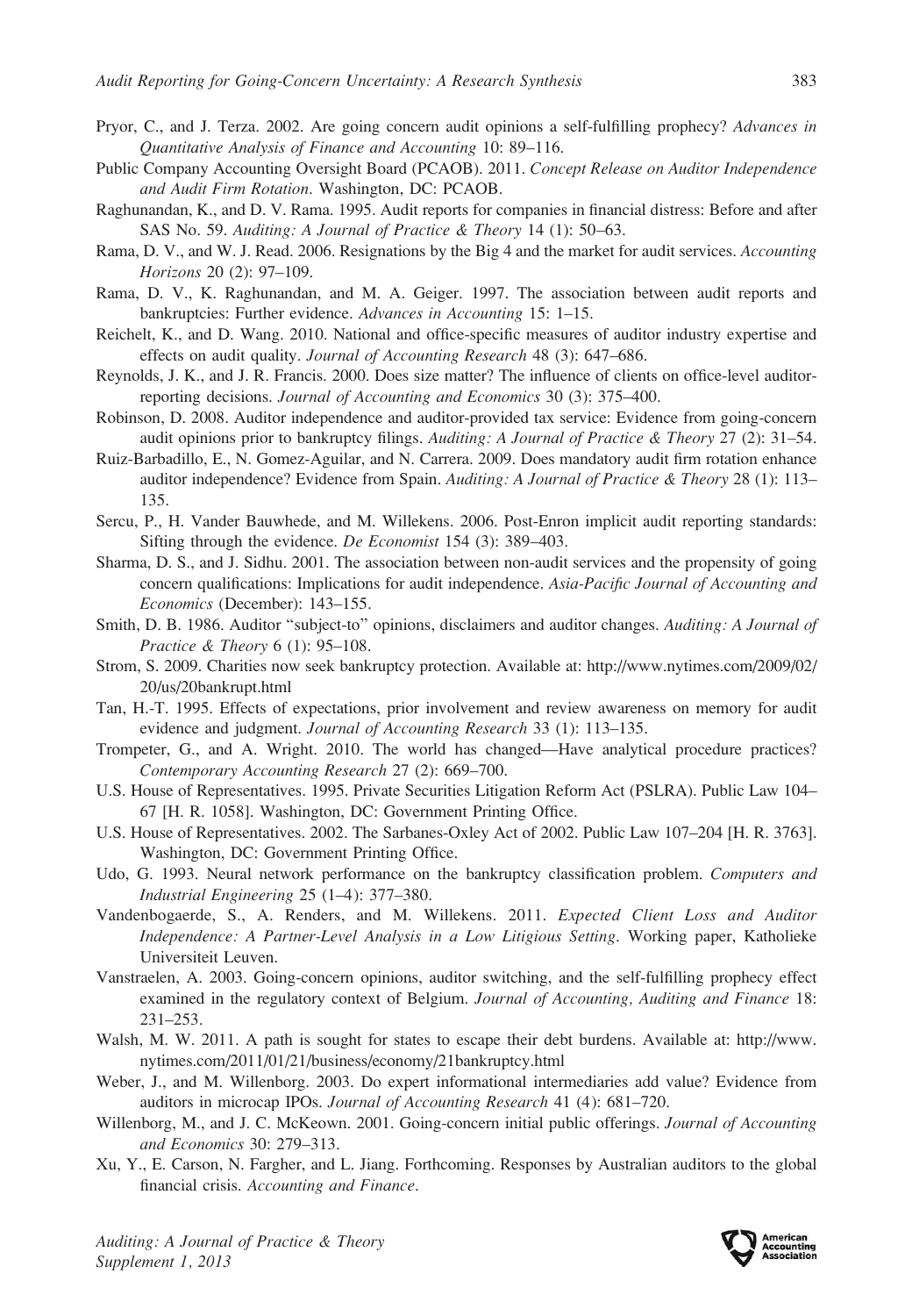- Xu, Y., L. Jiang, N. Fargher, and E. Carson. 2011. Audit reports in Australia during the global financial crisis. Australian Accounting Review 21 (1): 22–31.
- Ye, P., E. Carson, and R. Simnett. 2011. Threats to auditor independence: The impact of relationship and economic bonds. Auditing: A Journal of Practice & Theory 30 (1): 121–148.